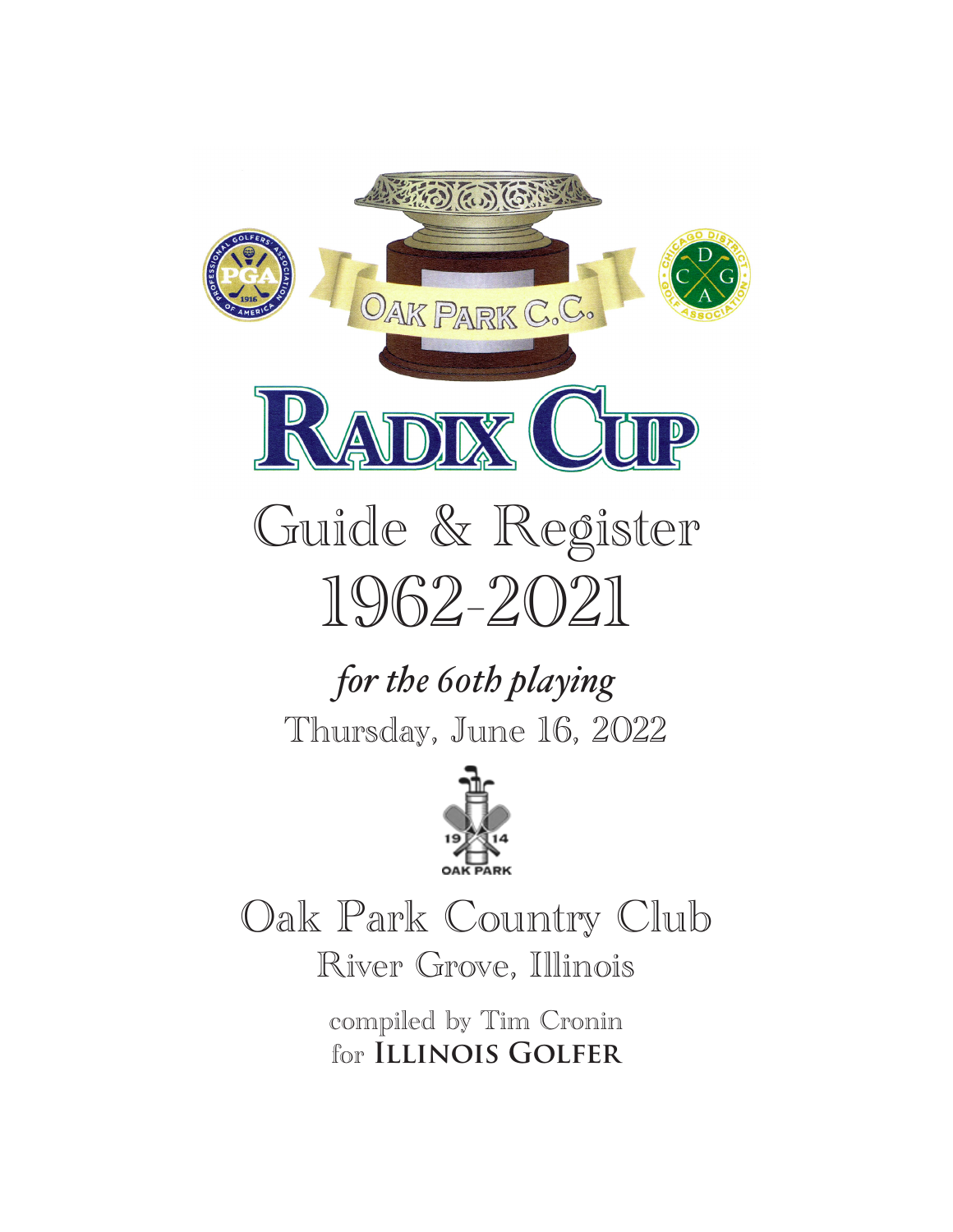

*60th Radix Cup Matches Oak Park Country Club Thursday, June 16, 2022* 

**12:45 PM Carson Solien (Oak Park CC) & Jim Billiter (Ivanhoe Club) vs. Michael McCormick (Oak Park CC) & Eric Wessel (Kishwaukee CC)**

**Frank Hohenadel (Mistwood GC) & Andy Mickelson (Mistwood GC) vs. Tommy Dunsire (Medinah CC) & Danny Fisher (Merit Club)**

**1:05 PM Garrett Chaussard (Skokie CC) & Brian Carroll (The Hawk CC) vs. Zach Jecklin (Butterfield CC) & Charlie Waddell (Shoreacres)**

**1:15 PM Jeff Kellen (Butler National GC) & Chris French (Aldeen GC) vs. Brett Tomfohrde (Butterfield CC) & Chadd Slutzky (Royal Fox CC)**

**1:25 PM Andrew Godfrey (White Pines GC) & Tim Streng (Wildcat Golf Academy) vs. Nick Tenuta (Mount Prospect GC) & Tyler Anderson (Hawthorn Woods CC)**

**1:35 PM Reece Bartelt (S.M.A.R.T. Golf & Fitness) & Roy Biancalana (Blackberry Oaks GC) vs.** 

**Mark Small (Prestwick CC) & David Keenan (Lincolnshire Fields CC)**

# **12:55 PM**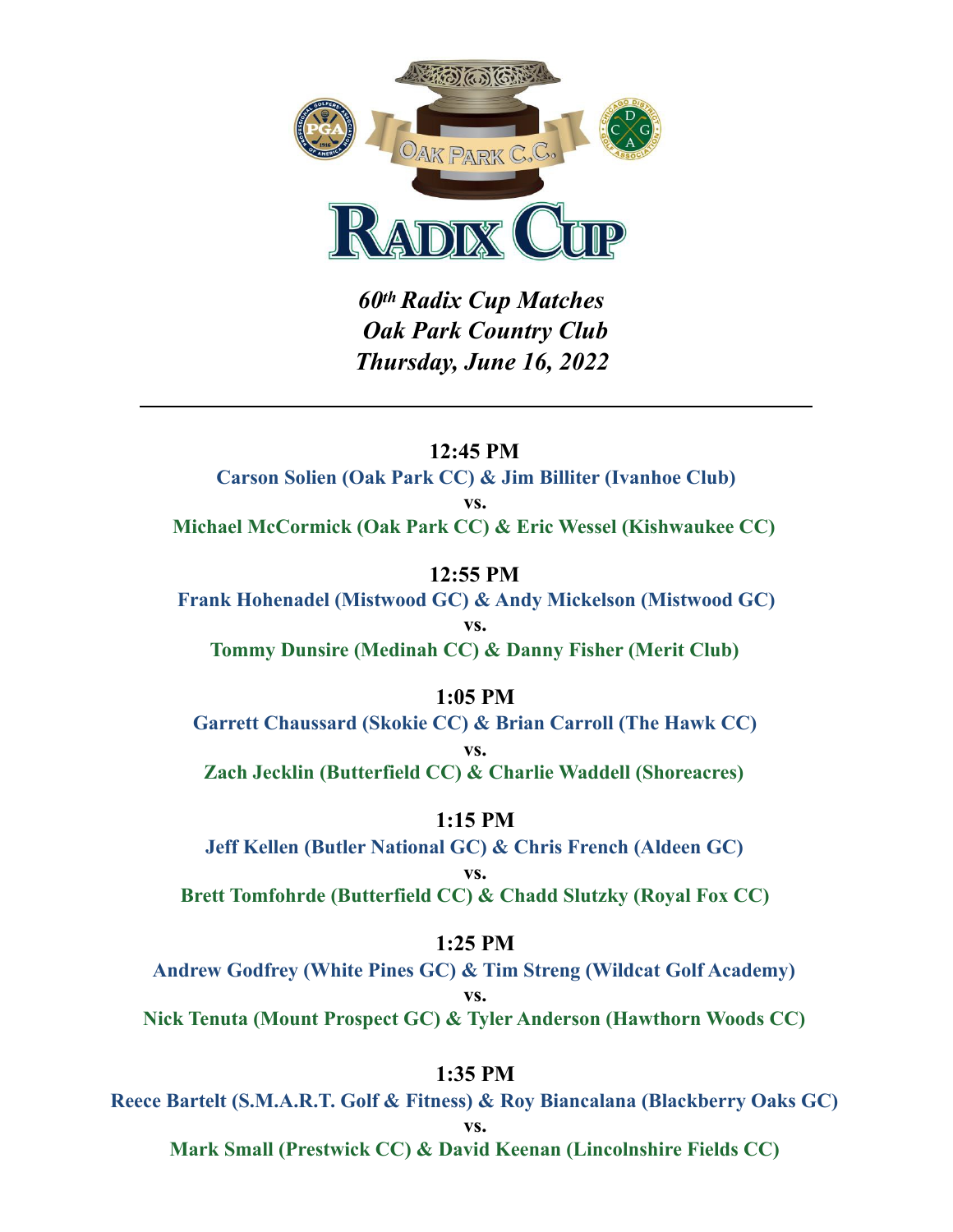# The Radix Cup Match at a Glance

–––––––––––––––––––––––––––––––––––––––––––––––––––––––––––––––––––––––––––––––––––––––– Pros lead series 37-20-2 (Amateurs 12-10 since 1999, 7-6 since 2008).

| Year No. |                  | Winner                  | Runner-up                | <b>Course</b>    | <b>Date</b>            |
|----------|------------------|-------------------------|--------------------------|------------------|------------------------|
| 1962     | 1st              | Illinois PGA Pros 12    | CDGA Amateurs 3          | North Shore CC   | Sat 7/ 7               |
| 1963     | 2nd              | Illinois PGA Pros 9     | CDGA Amateurs 6          | Oak Park CC      | Sat 8/24               |
| 1964     | 3rd              | Illinois PGA Pros 11    | CDGA Amateurs 4          | Oak Park CC      | Sat 6/27               |
| 1965     | 4th              | Illinois PGA Pros 10    | CDGA Amateurs 5          | Oak Park CC      | Sat 6/28               |
| 1966     | 5th              | Illinois PGA Pros 19    | <b>CDGA Amateurs 11</b>  | Oak Park CC      | Fri 7/ 1               |
| 1967     | 6th              | Illinois PGA Pros 18    | CDGA Amateurs 9          | Oak Park CC      | Fri 6/30               |
| 1968     | 7th              | Illinois PGA Pros 11    | CDGA Amateurs 4          | Oak Park CC      | Fri 6/28               |
| 1969     | 8th              | Illinois PGA Pros 8     | CDGA Amateurs 7          | Northmoor CC     | Fri 6/27               |
| 1970     | 9th              | Illinois PGA Pros 11    | CDGA Amateurs 4          | Oak Park CC      | Fri 6/26               |
| 1971     | 10th             | Illinois PGA Pros 8     | CDGA Amateurs 7          | Indian Hill Club | Fri 6/25               |
| 1972     | 11th             | Illinois PGA Pros 9.5   | CDGA Amateurs 5.5        | Oak Park CC      | Fri 6/ 2               |
| 1973     | 12 <sub>th</sub> | Illinois PGA Pros 11.5  | CDGA Amateurs 3.5        | Oak Park CC      | Fri 6/22               |
| 1974     | 13 <sub>th</sub> | CDGA Amateurs 9.5       | Illinois PGA Pros 5.5    | Oak Park CC      | Fri 6/21               |
| 1975     | 14th             | CDGA Amateurs 11.5      | Illinois PGA Pros 8.5    | Oak Park CC      | Sun 7/27               |
| 1976     | 15th             | CDGA Amateurs 30        | Illinois PGA Pros 15     | Oak Park CC      | Sun 8/22               |
| 1977     | 16th             | CDGA Amateurs 8.5       | Illinois PGA Pros 6.5    | Oak Park CC      | Wed 7/20               |
| 1978     | 17th             | Illinois PGA Pros 8.5   | CDGA Amateurs 6.5        | Oak Park CC      | Wed 7/12               |
| 1979     | 18th             | Illinois PGA Pros 8.5   | CDGA Amateurs 6.5        | Oak Park CC      | Sun 7/15               |
| 1980     | 19th             | CDGA Amateurs 9.5       | Illinois PGA Pros 5.5    | Oak Park CC      | Sat 7/19               |
| 1981     | 20th             | Tie 7.5-7.5             |                          | Oak Park CC      | Sat 8/15               |
| 1982     | 21st             | CDGA Amateurs 9         | Illinois PGA Pros 6      | Oak Park CC      | Wed 6/24               |
| 1983     | 22nd             | Illinois PGA Pros 10    | CDGA Amateurs 5          | Oak Park CC      | Wed 6/15               |
| 1984     | 23rd             | Illinois PGA Pros 8     | CDGA Amateurs 7          | Oak Park CC      | Wed 6/13               |
| 1985     | 24th             | CDGA Amateurs 9         | Illinois PGA Pros 6      | Oak Park CC      | Wed 6/12               |
| 1986     | 25 <sub>th</sub> | Illinois PGA Pros 13    | CDGA Amateurs 2          | Oak Park CC      | Wed 6/11               |
| 1987     | 26th             | Illinois PGA Pros 8.5   | CDGA Amateurs 6.5        | Oak Park CC      | Wed 6/10               |
| 1988     | 27th             | Illinois PGA Pros 10.5  | CDGA Amateurs 4.5        | Oak Park CC      | Wed 6/8                |
| 1989     | 28th             | Illinois PGA Pros 10    | CDGA Amateurs 5          | Oak Park CC      | Wed 6/ 7               |
| 1990     | 29th             | CDGA Amateurs 8         | Illinois PGA Pros 7      | Oak Park CC      | Wed 6/20               |
| 1991     | 30th             | Illinois PGA Pros 9     | CDGA Amateurs 6          | Oak Park CC      | Wed 6/19               |
| 1992     | 31st             | Illinois PGA Pros 8.5   | CDGA Amateurs 6.5        | Oak Park CC      | Wed 6/17               |
| 1993     | 32nd             | Illinois PGA Pros 10    | CDGA Amateurs 5          | Oak Park CC      | Wed 6/16               |
| 1994     | 33rd             | Illinois PGA Pros 12    | CDGA Amateurs 3          | Oak Park CC      | Wed 6/8                |
| 1995     | 34th             | Tie 7.5-7.5             |                          | Oak Park CC      | Wed 6/14               |
| 1996     | 35th             | Illinois PGA Pros 9.5   | CDGA Amateurs 5.5        | Oak Park CC      | Wed 6/12               |
| 1997     | 36th             | Illinois PGA Pros 12    | CDGA Amateurs 3          | Oak Park CC      | Wed 6/11               |
| 1998     | 37th             | Illinois PGA Pros 11    | CDGA Amateurs 4          | Oak Park CC      | Wed 6/10               |
| 1999     | 38th             | CDGA Amateurs 8.5       | Illinois PGA Pros 6.5    | Oak Park CC      | Wed 6/ 9               |
| 2000     | 39th             | <b>CDGA Amateurs 11</b> | Illinois PGA Pros 4      | Oak Park CC      |                        |
| 2001     | 40th             | Illinois PGA Pros 10    |                          |                  | Wed 6/ 7               |
| 2002     |                  |                         | CDGA Amateurs 5          | Oak Park CC      | Wed $6/6$              |
|          | 41st             | CDGA Amateurs 10.5      | Illinois PGA Pros 4.5    | Oak Park CC      | Wed 6/12               |
| 2003     | 42nd             | Illinois PGA Pros 8     | CDGA Amateurs 7          | Oak Park CC      | Wed 6/4                |
| 2004     | 43rd             | Illinois PGA Pros 11.5  | CDGA Amateurs 3.5        | Oak Park CC      | Wed 6/2                |
| 2005     | 44th             | CDGA Amateurs 10.5      | Illinois PGA Pros<br>7.5 | Oak Park CC      | Wed 6/ 1 Match 6 added |
| 2006     | 45th             | CDGA Amateurs 12.5      | Illinois PGA Pros 5.5    | Oak Park CC      | Wed 6/ 7               |
| 2007     | 46th             | Illinois PGA Pros 11    | CDGA Amateurs 7          | Oak Park CC      | Wed 8/22               |
| 2008     | 47th             | CDGA Amateurs 14.5      | Illinois PGA Pros 3.5    | Oak Park CC      | Wed 6/4                |
| 2009     | 48th             | CDGA Amateurs 10.5      | 7.5<br>Illinois PGA Pros | Oak Park CC      | Wed $6/3$              |
| 2010     | 49th             | Illinois PGA Pros 10    | CDGA Amateurs 8          | Oak Park CC      | Wed 6/ 9               |
| 2011     | 50th             | CDGA Amateurs 12.5      | Illinois PGA Pros 5.5    | Oak Park CC      | Wed 6/8                |
| 2012     | 51st             | CDGA Amateurs 11.5      | Illinois PGA Pros 6.5    | Oak Park CC      | Wed 6/13               |
| 2013     | 52nd             | Illinois PGA Pros 12.5  | CDGA Amateurs 5.5        | Oak Park CC      | Wed 6/ 5               |
| 2014     | 53rd             | Illinois PGA Pros 11    | CDGA Amateurs 7          | Oak Park CC      | Wed 6/4                |

**Radix Cup Guide & Register – Page 1**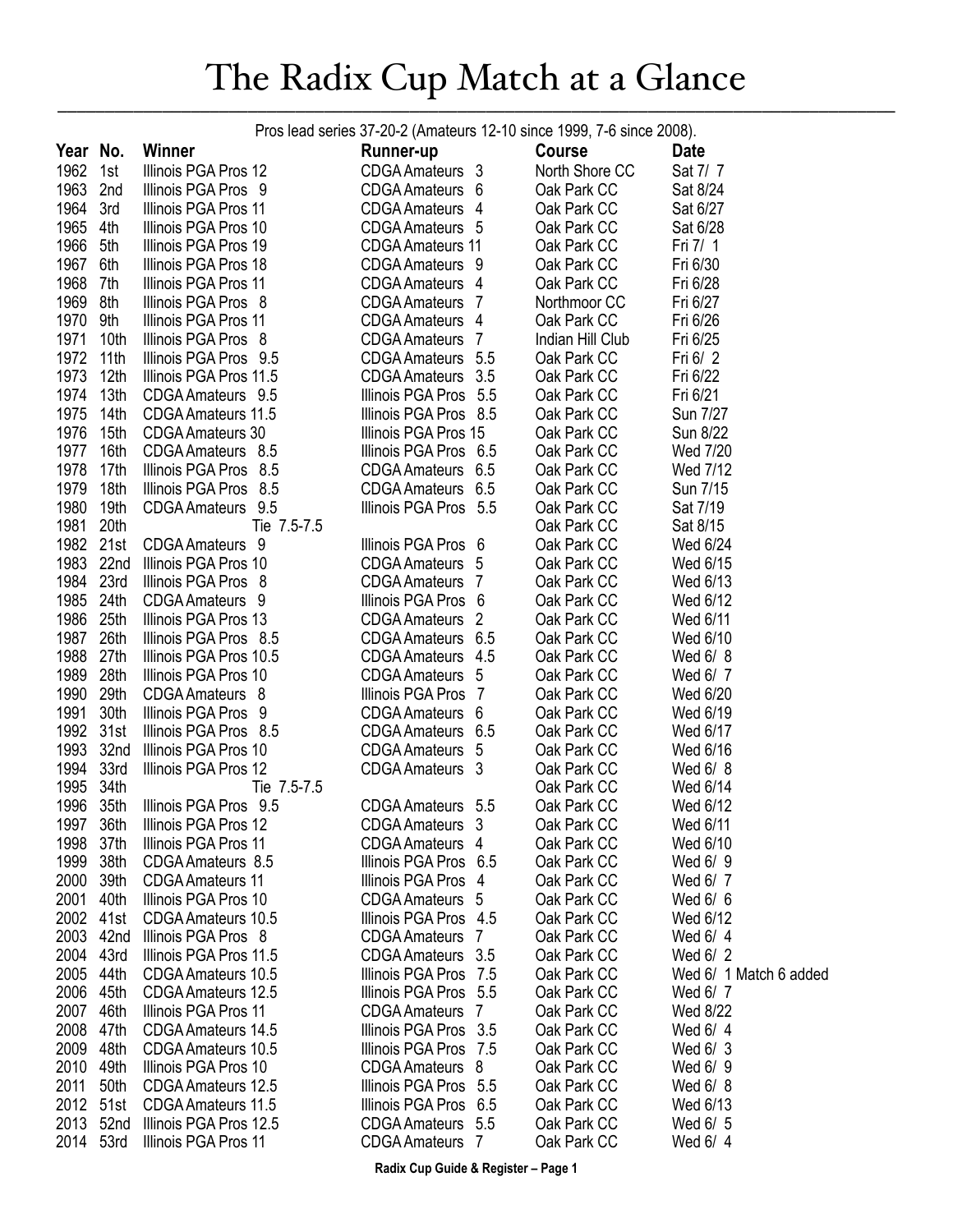| Year No.      | Winner                         | Runner-up           | <b>Course</b> | <b>Date</b> |
|---------------|--------------------------------|---------------------|---------------|-------------|
|               | 2015 54th CDGA Amateurs 11     | Illinois PGA Pros 7 | Oak Park CC   | Wed 6/3     |
|               | 2016 55th Illinois PGA Pros 11 | CDGA Amateurs 7     | Oak Park CC   | Wed 6/8     |
| 2017          | 56th CDGA Amateurs 10          | Illinois PGA Pros 8 | Oak Park CC   | Wed 6/ 7    |
|               | 2018 57th CDGA Amateurs 10     | Illinois PGA Pros 8 | Oak Park CC   | Wed 6/13    |
| 2019<br>.58th | Illinois PGA Pros 14.5         | CDGA Amateurs 3.5   | Oak Park CC   | Thu 7/25    |
| 2021<br>59th  | Illinois PGA Pros 11           | CDGA Amateurs 7     | Oak Park CC   | Thu 6/17    |

Not played 2020 (COVID-19 pandemic).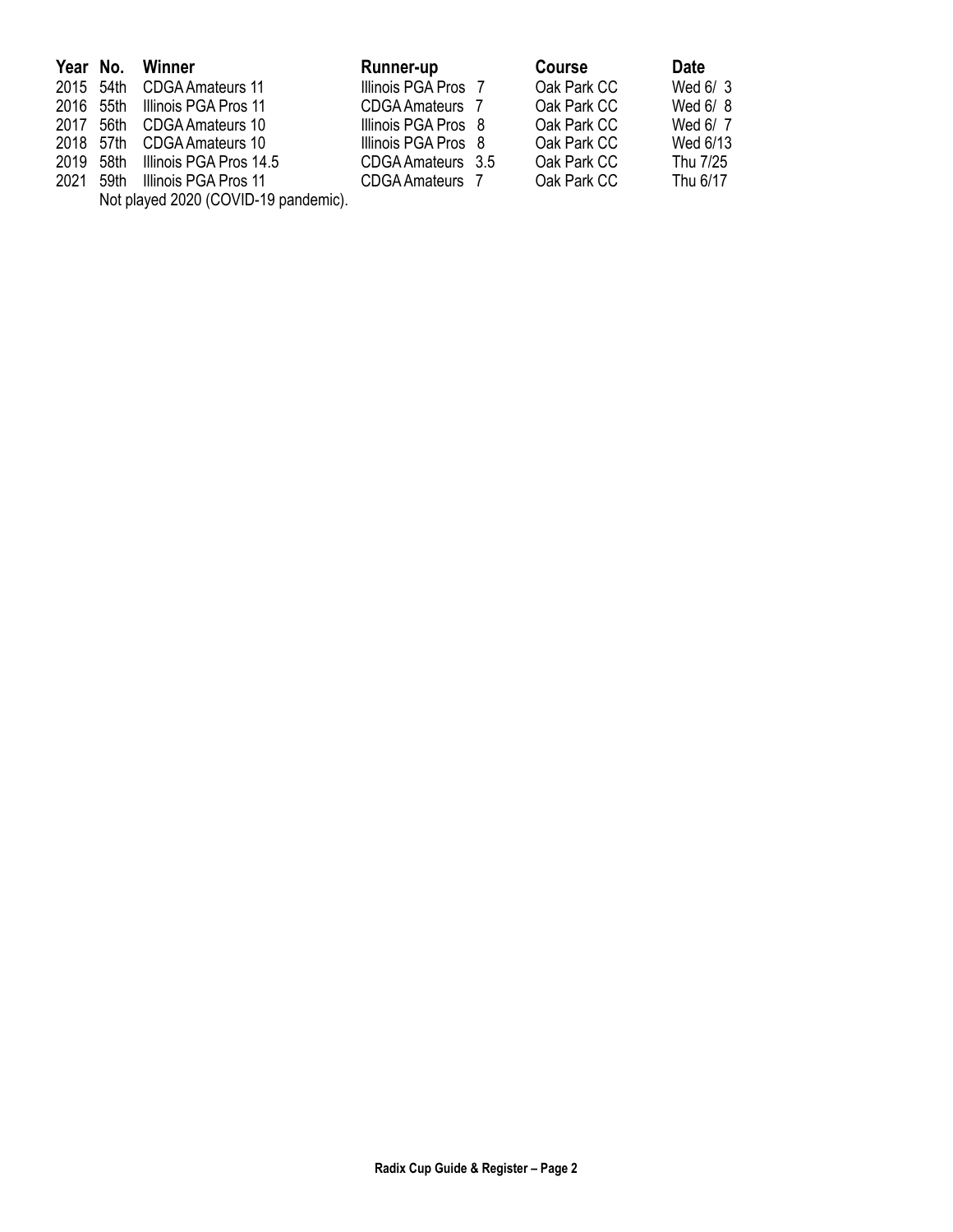### –––––––––––––––––––––––––––––––––––––––––––––––––––––––––––––––––––––––––––––––––––––––––––––––––– Wednesday, June 8 • Oak Park Country Club

# CDGA Amateurs 12.5, Illinois PGA Professionals 5.5

The amateurs jumped to a 4-2 lead on the front nine and never surrendered it.

| 5.5            | Professionals                     | Amateurs                     | 12.5         |
|----------------|-----------------------------------|------------------------------|--------------|
| $\Omega$       | <b>Rich Dukelow, Travis Johns</b> | Todd Mitchell, Steve Sawtell | 3            |
| $\overline{2}$ | Connie DeMattia, Steve Orrick     | Ryan Dorner, John Wright     | 1            |
| $\Omega$       | Frank Bruno, David Pagelow        | John Ehrgott, Andy Mickelson | 3            |
| $\mathbf{I}$   | Brian Luedtke, Jordan Schroeder   | Blake Johnson, Dave Ryan     | $\mathbf{2}$ |
| $\overline{2}$ | Eric Ilic, Billy Rosinia          | Brian Atkinson, Justin Smith | 1            |
| O.5            | Kyle Sanders, Matt Slowinski      | Vance Antoniou, Tim Sheppard | 2.5          |

# 2012 51st Radix Cup Match

### –––––––––––––––––––––––––––––––––––––––––––––––––––––––––––––––––––––––––––––––––––––––––––––––––– Wednesday, June 13 • Oak Park Country Club

# CDGA Amateurs 11.5, Illinois PGA Professionals 6.5

Trailing 3.5-2.5 after the front nine, the amateurs won the back in five of six matches and took four of the six overall points.

| 6.5            | Professionals                  | Amateurs                      | II.5           |
|----------------|--------------------------------|-------------------------------|----------------|
| $\overline{2}$ | Matt Slowinski, Kyle Sanders   | Todd Mitchell, Rick LeHew     | 1              |
| $\mathbf I$    | Frank Bruno, David Pagelow     | Dave Ryan, Tom Miler          | $\overline{2}$ |
| $\overline{2}$ | Curtis Malm, Jim Sobb          | Gerry Gowney, Craig McDonnell | 1              |
| O.5            | Rich Dukelow, Travis Johns     | John Wright, John Finnin      | 2.5            |
| $\circ$        | Billy Rosinia, Connie DeMattia | Chadd Slutzky, John Ramsey    | $\mathfrak{Z}$ |
| $\mathbf I$    | Frank Hohenadel, Brian Brown   | Andy Mickelson, Blake Johnson | $\mathbf{2}$   |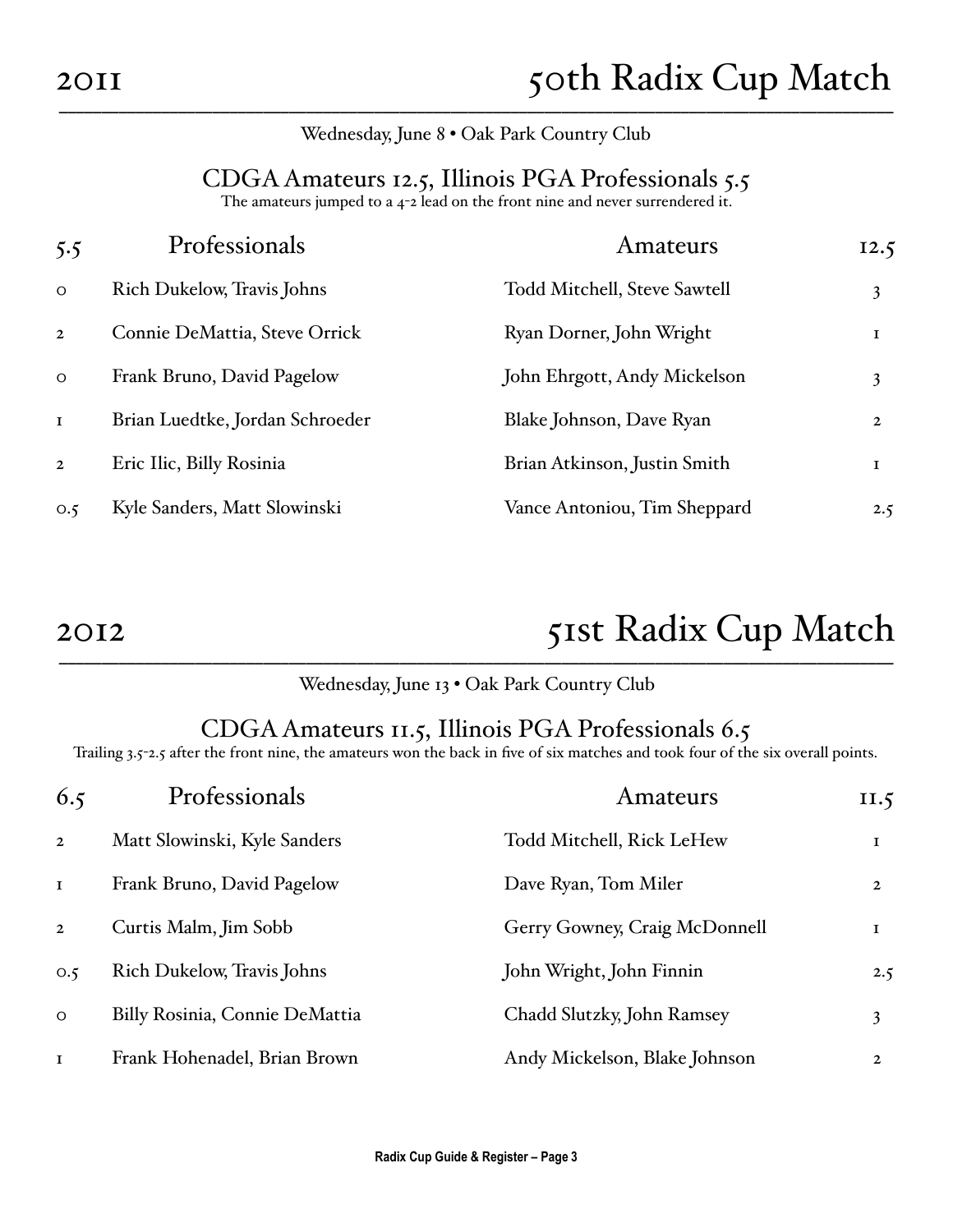### –––––––––––––––––––––––––––––––––––––––––––––––––––––––––––––––––––––––––––––––––––––––––––––––––– Wednesday, June 5 • Oak Park Country Club

# Illinois PGA Professionals 12.5, CDGA Amateurs 5.5

Sweeps by two teams were the foundation for the first win in four years by the professionals.

| 12.5           | Professionals                       | Amateurs                           | 5.5     |
|----------------|-------------------------------------|------------------------------------|---------|
| O.5            | <b>Steve Orrick, Mike Small</b>     | Todd Mitchell, Derek Meinhart      | 2.5     |
| I.5            | Frank Bruno, David Pagelow          | Dave Ryan, Tom Miler               | 1.5     |
| 3              | Curtis Malm, Travis Johns           | Quinn Prchal, Kyle Nathan          | $\circ$ |
| 3              | <b>Rich Dukelow, Matt Slowinski</b> | Dan Stringfellow, Brian Bullington | $\circ$ |
| $\overline{2}$ | Garrett Chaussard, Jordan Schroeder | Glenn Przybylski, Mark Roche       | 1       |
| 2.5            | Frank Hohenadel, Jim Sobb           | Tim Sheppard, John Wright          | O.5     |

# 2014 53rd Radix Cup Match

### –––––––––––––––––––––––––––––––––––––––––––––––––––––––––––––––––––––––––––––––––––––––––––––––––– Wednesday, June 4 • Oak Park Country Club

# Illinois PGA Professionals 11, CDGA Amateurs 7

The professionals, again using two sweeps to set the stage, ran to their second win in a row.

| $\mathbf{H}$ | Professionals                    | Amateurs                     |              |
|--------------|----------------------------------|------------------------------|--------------|
| $\Omega$     | <b>Rich Dukelow, Curtis Malm</b> | Nick Hardy, Todd Mitchell    | 3            |
| I.5          | Frank Hohenadel, Eric Ilic       | Tim Sheppard, Justin Smith   | 1.5          |
| 2.5          | <b>Steve Orrick, Mike Small</b>  | Blake Johnson, Kyle Nathan   | O.5          |
| 3            | Travis Johns, Matt Slowinski     | Tim "Tee-K" Kelly            | $\circ$      |
| 3            | Scott Baines, Garrett Chaussard  | Mike Henry, Glenn Przybylski | $\circ$      |
| $\mathbf I$  | Frank Bruno, David Pagelow       | Tom Miler, Dave Ryan         | $\mathbf{2}$ |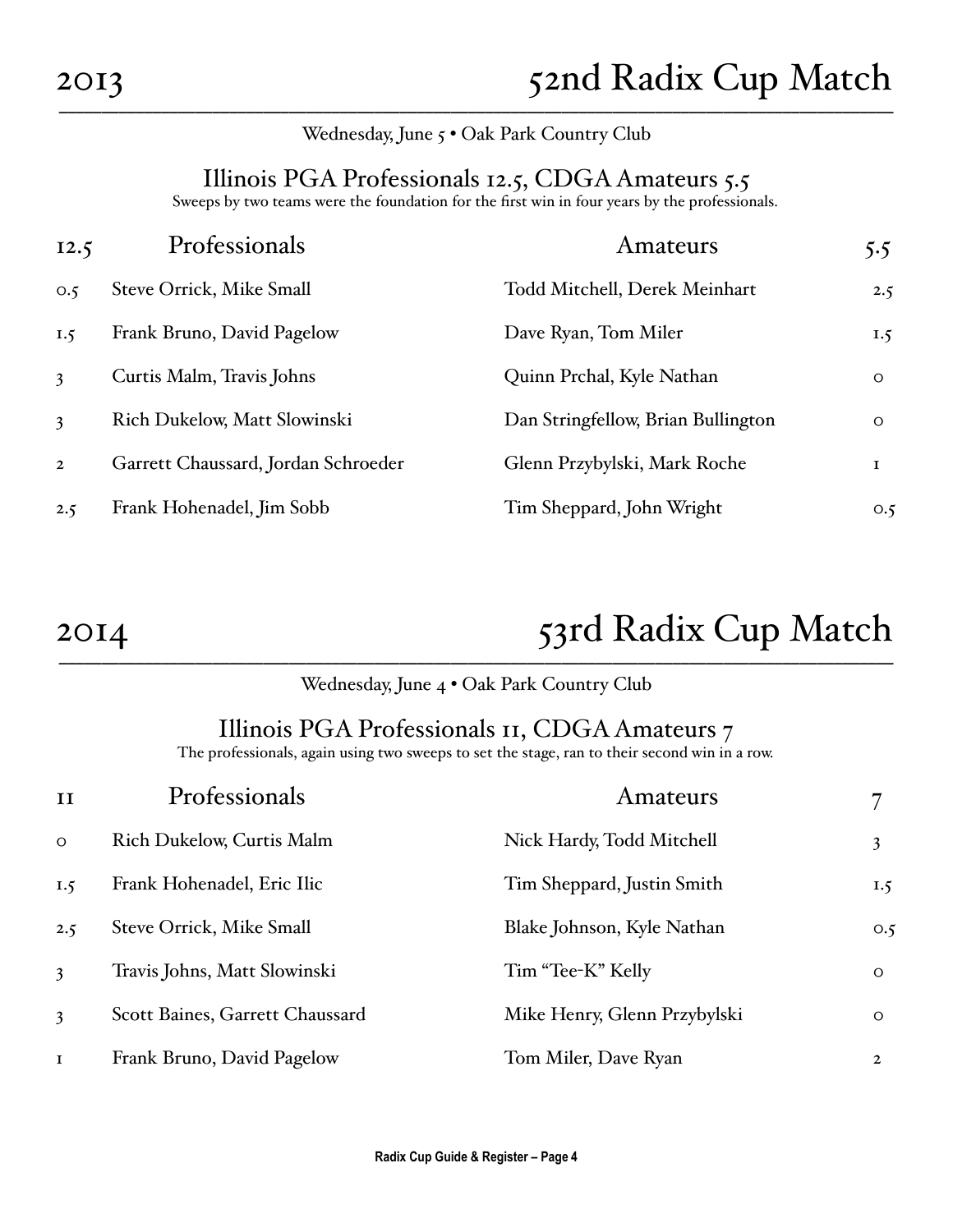–––––––––––––––––––––––––––––––––––––––––––––––––––––––––––––––––––––––––––––––––––––––––––––––––– Wednesday, June 3 • Oak Park Country Club

# CDGA Amateurs 11, Illinois PGA Professionals 7

Winning 11 of the last 12 points, the amateurs stormed back from an early 6-0 deficit to win for the first time since 2012.

| 7                       | Professionals                      | Amateurs                            | $\mathbf{I}$ |
|-------------------------|------------------------------------|-------------------------------------|--------------|
| 3                       | Steve Orrick, Frank Hohenadel      | Dave Ryan, Derek Meinhart           | $\circ$      |
| $\overline{\mathbf{3}}$ | Jim Billiter, Adam Schumacher      | Jordan Fahel, Justin Smith          | $\circ$      |
| $\Omega$                | Connie DeMattia, Garrett Chaussard | Glenn Przybylski, Blake Johnson     | 3            |
| O.5                     | David Paeglow, Frank Bruno         | Jack Watson, Ray Knoll              | 2.5          |
| $\Omega$                | Curtis Malm, Rich Dukelow          | Kyle Nathan, Chadd Slutzky          | 3            |
| O.5                     | Travis Johns, Matt Slowinski       | Tim "Tee-K" Kelly, Dan Stringfellow | 2.5          |

# 2016 55th Radix Cup Match

### –––––––––––––––––––––––––––––––––––––––––––––––––––––––––––––––––––––––––––––––––––––––––––––––––– Wednesday, June 8 • Oak Park Country Club

# Illinois PGA Professionals 11, CDGA Amateurs 7

Scoring points in every match, the professionals collected their third victory in four years.

| II             | Professionals                   | Amateurs                       |         |
|----------------|---------------------------------|--------------------------------|---------|
| $\overline{2}$ | Travis Johns, Curtis Malm       | David Cooke, Tim "Tee-K" Kelly | 1       |
| I.5            | Frank Bruno, Steve Orrick       | Kyle Nathan, Chadd Slutzky     | 1.5     |
| $\overline{2}$ | Jim Billiter, Brian Brodell     | Alex Burge, John Ehrgott       | 1       |
| 3              | Kyle Bauer, Connie DeMattia     | Blake Johnson, Andrew Price    | $\circ$ |
| $\mathbf{2}$   | Scott Baines, Garrett Chaussard | Kevin Economos, Dave Ryan      | 1       |
| I.5            | David Paeglow, Matt Slowinski   | Derek Meinhart, Todd Mitchell  | 1.5     |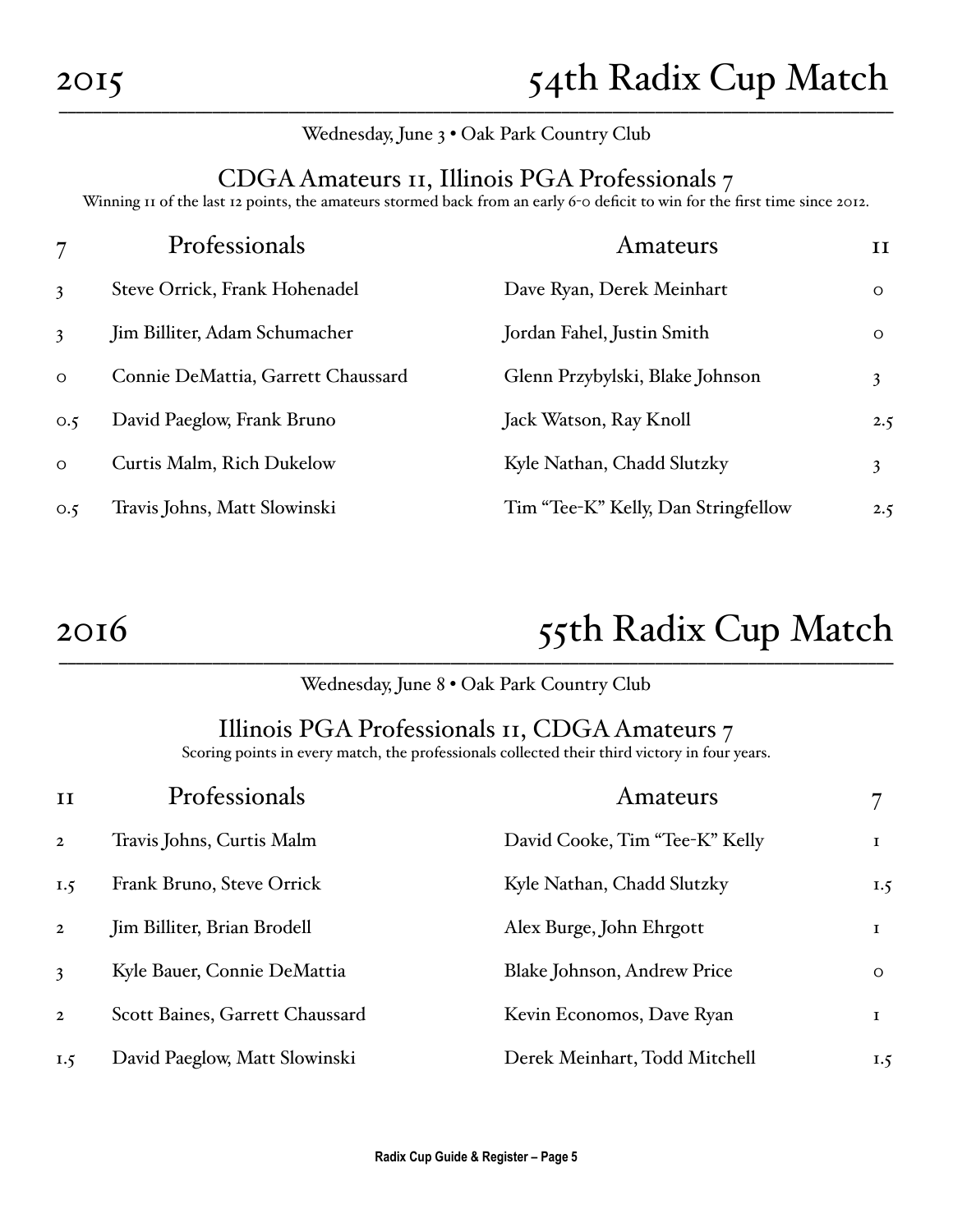–––––––––––––––––––––––––––––––––––––––––––––––––––––––––––––––––––––––––––––––––––––––––––––––––– Wednesday, June 7 • Oak Park Country Club

# CDGA Amateurs 10, Illinois PGA Professionals 8

A pair of sweeps helped catapult the amateurs to a second victory in three years and fourth in seven.

| 8            | Professionals                  | Amateurs                      | IO             |
|--------------|--------------------------------|-------------------------------|----------------|
| I.5          | Kyle Bauer, Adam Schumacher    | Ray Knoll, Paul Schlimm Jr.   | I.5            |
| $\mathbf{I}$ | Frank Bruno, Brian Carroll     | Dave Ryan, Tim Sheppard       | $\overline{2}$ |
| 2.5          | Chris Green, Brian Janty       | Vance Antoniou, Bob Youman    | O.5            |
| $\Omega$     | Garrett Chaussard, Mike Small  | Kyle Nathan, Chadd Slutzky    | 3              |
| $\circ$      | Travis Johns, Matt Slowinski   | Charlie Netzel, Kyle Slattery | 3              |
| 3            | Brian Brodell, Frank Hohenadel | Andy Johnson, Steve Sawtell   | $\circ$        |

# 2018 57th Radix Cup Match

### –––––––––––––––––––––––––––––––––––––––––––––––––––––––––––––––––––––––––––––––––––––––––––––––––– Wednesday, June 13 • Oak Park Country Club

# CDGA Amateurs 10, Illinois PGA Professionals 8

Despite Jim Billiter's albatross, the amateurs, backed by Dave Ryan's ace, won for the third time in four years and seventh in 11.

| 8           | Professionals                     | Amateurs                         | IO             |
|-------------|-----------------------------------|----------------------------------|----------------|
| I.5         | Kyle Bauer, Chris Green           | Michael Fastert, Charlie Waddell | 1.5            |
| I.5         | Ryan Peavey, Carson Solien        | Dave Ryan, Justin Smith          | 1.5            |
| 2.5         | Garrett Chaussard, Matt Slowinski | Mike Cushing, Todd Mitchell      | O.5            |
| $\mathbf I$ | <b>Rich Dukelow, Travis Johns</b> | Brian Hickey, Chadd Slutzky      | $\overline{2}$ |
| O.5         | Brian Brodell, Brian Carroll      | Brian Ohr, Trent Wallace         | 2.5            |
| $\mathbf I$ | Jim Billiter, Dakun Chang         | Greg Bauman, Matt Murlick        | $\mathbf{2}$   |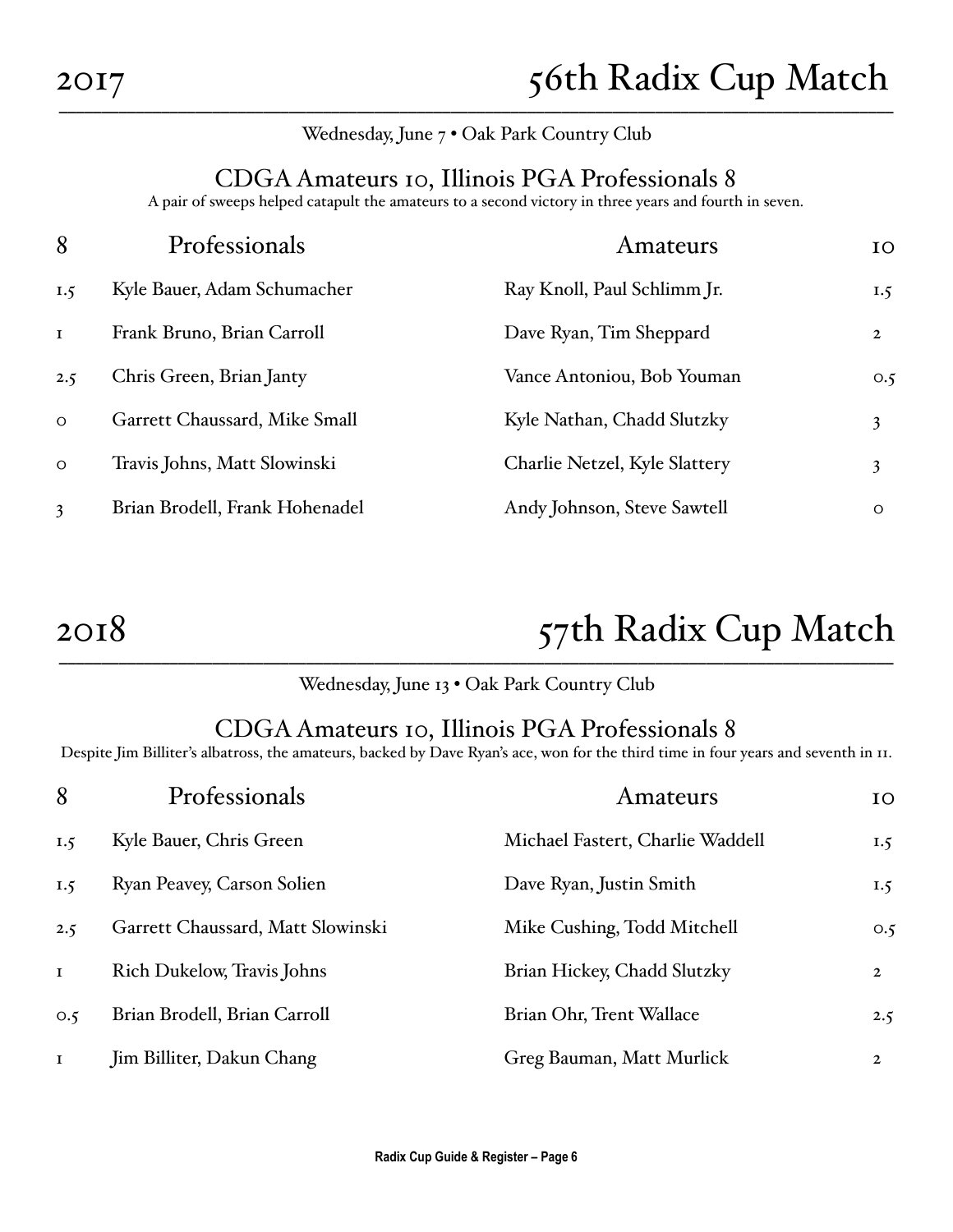–––––––––––––––––––––––––––––––––––––––––––––––––––––––––––––––––––––––––––––––––––––––––––––––––– Thursday, July 25 • Oak Park Country Club

# Illinois PGA Professionals 14.5, CDGA Amateurs 3.5

Delayed from June 12, a day of threatening weather, the professionals ran away with their widest victory margin in 22 years.

| 14.5         | Professionals                  | Amateurs                         | 3.5          |
|--------------|--------------------------------|----------------------------------|--------------|
| 2.5          | Bret Leon, Carson Solien       | Kevin Economos, Glenn Przybylski | O.5          |
| $\mathbf{2}$ | Garrett Chaussard, Chris Green | Logan Stauffer, Rob Wuethrich    | 1            |
| 3            | Eric Ilic, Tim Streng          | Michael Fastert, Eric Wessel     | $\circ$      |
| $\mathbf{I}$ | Brian Carroll, Frank Hohenadel | Drew Shepherd, Trent Wallace     | $\mathbf{2}$ |
| 3            | Dakun Chang, Steve Orrick      | Jake Erickson, Grant Milling     | $\circ$      |
| 3            | Roy Biancalana, Travis Johns   | Mike Henry, Blake Johnson        | $\circ$      |

Because of the date change, originally qualified professionals Kyle Bauer, Chris Ioriatti, Danny Mulhearn and Matt Slowinski, and amateurs David Perkins, Todd Mitchell and John Wright were unable to play.

# 2021 59th Radix Cup Match

–––––––––––––––––––––––––––––––––––––––––––––––––––––––––––––––––––––––––––––––––––––––––––––––––– Thursday, June 17 • Oak Park Country Club

# Illinois PGA Professionals 11, CDGA Amateurs 7

The professionals scored their second straight victory and third in five playings with a collection of back-nine rallies.

| II        | Professionals                   | Amateurs                     |           |
|-----------|---------------------------------|------------------------------|-----------|
| I.5       | Frank Hohenadel, Andy Mickelson | James Morton, Tim Sheppard   | 1.5       |
| 2.5       | Travis Johns, Curtis Malm       | John Ramsey, Chadd Slutzky   | $\cdot$ 5 |
| $\cdot$ 5 | Garrett Chaussard, Jeff Kellen  | Jordan Less, Charlie Nikitas | 2.5       |
| I.5       | Andrew Godfrey, Tim Streng      | Brian Hickey, Mike McCormick | 1.5       |
| 2.5       | Brian Carroll, Chris Green      | Tommy Dunsire, Ethan Farnam  | $\cdot$ 5 |
| 2.5       | Carson Solien, Jim Billiter     | Mike Henry, Logan Stauffer   | $\cdot$ 5 |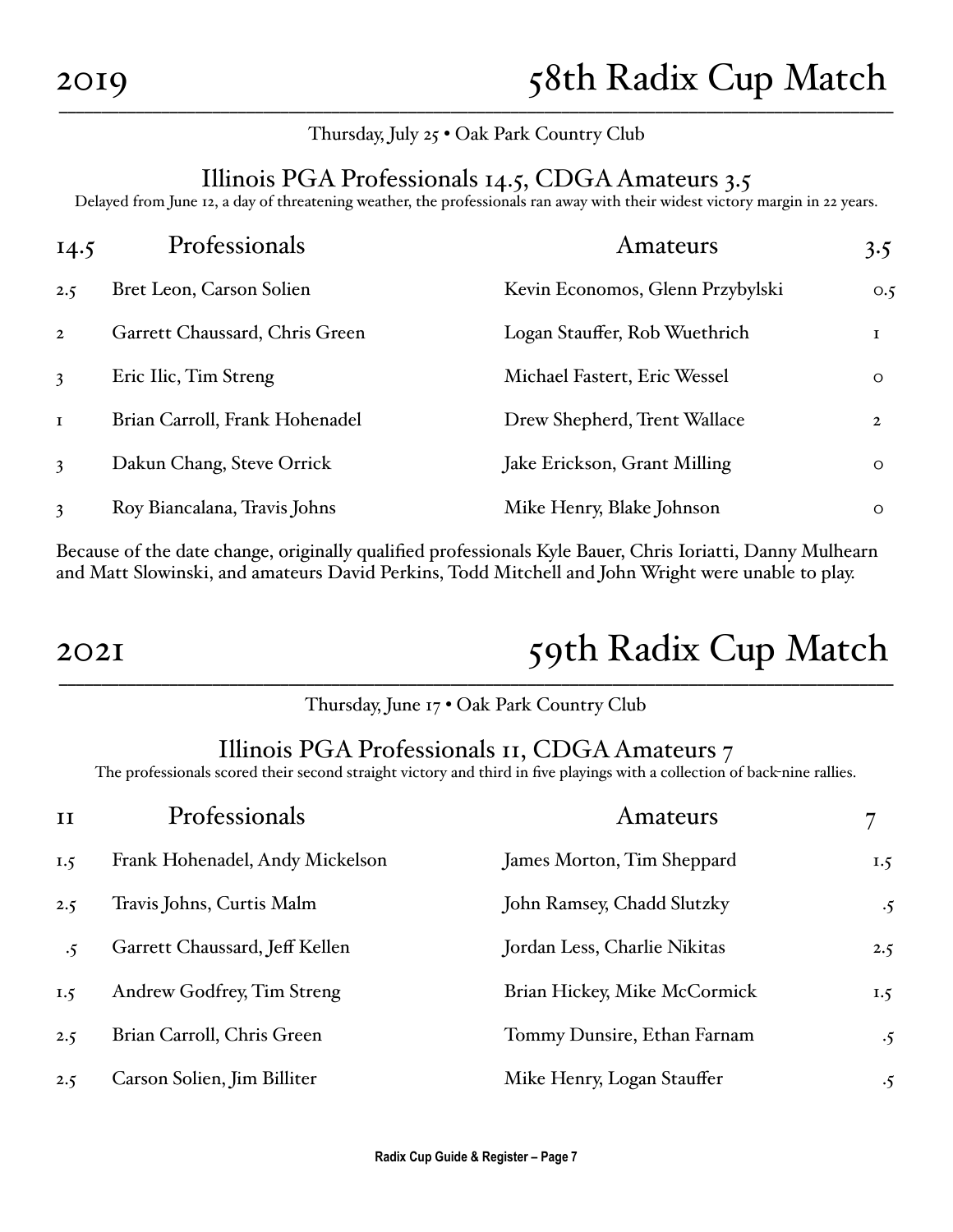# Radix Cup Player Register 1962-2021

––––––––––––––––––––––––––––––––––––––––––––––––––––––––––––––––––––––––––––––––––––––––––––––––--–

### **p-Bob Ackerman 7-4**

1984: with p-Gary Groh, d. Tom Evans, Jim Joseph, 2-1 1985: with p-Mike Harrigan, d. a-Ron Gelatka, Jim Snyder, 2-1 1986: with p-Doug Bauman, d. a-Mark Small, Tom Studer, 3-0 1987: with p-Doug Bauman, lost to a-Dave Esler, Rick Ten Broeck, 2-1 1988: with p-Gary Groh, d. a-Joel Hirsch, Rob Sullivan, 2.5-0.5 1989: with p-Jim Sobb, d. a-Joe Burden, Al Pandola, 2.5-0.5 1990: with p-Tom Waitrovich, d. a-Joel Hirsch, Tom Studer, 2-1 1991: with p-David Prange, lost to a-Mike Mortell, Chip Travis, 3-0 1993: with p-David Prange, lost to a-Bill Hoffer, David Lind, 2.5-0.5 1994: with p-Gary Groh, d. a-Mike Mortell, Chip Travis, 3-0 1995: with p-Kelly Holmes, lost to a-George Glickley, Al Pandola, 2.5-0.5 Aurora CC

### **a-Joe Affrunti 1-1**

2001: with a-Mike McLoone, lost to p-Jonathan Sielsky, Bryan Luedtke, 3-0

2002: with a-Craig McDonnell, d. p-Connie DeMattia, Bob Jan, 3-0 Crystal Lake CC

### **p-Phil Aldridge 5-2**

1978: with p-Steve Benson, d. a-John Baldwin, Scott Nicholas, 2.5-0.5 1979: with p-Steve Benson, lost to a-Tom Evans, Paul Hindsley, 2.5-0.5

1980: with p-Emil Esposito, lost to a-Tom Evans, Ken Walsh, 2.5-0.5

1981: with p-Mark Wolfla, d. a-John Seehausen, David Leville, 3-0

1982: with p-Steve Benson, d. a-Jim Joseph, Rick Ten Broeck, 3-0

1983: with p-Dick Hart, d. a-Mark Stiggleman, Gunnar Bennett, 3-0

1984: with p-Ed Oldfield Jr., d. a-Jim Buenzli, Joel Hirsch, 2-1 Sunset Ridge CC (1978-82), Indian Springs (1983)

## **p-Simon Allen 1-0**

2009: with p-Matt Slowinski, d. a-Chad Arsich, Todd Mitchell, 2.5-0.5 Westmoreland CC

### **a-John Andersen 0-3-1**

1963s: lost to p-Howie Johnson, 4 & 3

1963t: with a-Fritz Franz, drew with p-Howie Johnson, George Keyes 1965s: lost to p-Tony Holguin, 3 & 2

1965t: with a-Larry Kraay, lost to p-Tony Holguin, Felice Torza, 2 up Oak Park CC

# **a-Brian Anderson 0-1**

2003: with a-Todd Mitchell, lost to p-Mike Harrigan, Jim Sobb, 2.5-0.5 Lincoln Greens GC

# **p-J Anderson 0-1**

1991: with p-Terry Russell, lost to a-Mark Small, Dusti Watson, 2-1

Crystal Lake CC

# **a-Ray Anderson 0-2**

1970: with a-Bill Lehman, lost to p-Remo Crovetti, Dick Lanscioni, 2.5-0.5

1973: with a-Tom Benjamin, lost to p-Dick Lanscioni, Don Stickney, 3-0 Oak Park CC

# **p-Jack Anrico 0-2-2**

1983: with p-Gary Groh, drew with a-Dave Huske, Bill Hoffer, 1.5-1.5 1982: with p-Earl Puckett, drew with a-Roy Biancalana, Mark Stiggleman, 1.5-1.5

1984: with p-Don Stickney, lost to a-Bill Hoffer, Dave Huske, 2.5-0.5 1985: with p-Gary Groh, lost to a-George Glickley, David Lind, 3-0 Edgewood Valley CC

# **a-Vance Antoniou 1-1**

2011: with a-Tim Sheppard, d. p-Kyle Sanders, Matt Slowinski, 2.5-0.5 2017: with a-Bob Youman, lost to p-Chris Green, Brian Janty, 2.5-0.5 Butler National GC (2011), Wynstone (2017)

# **a-Chad Arsich 0-1**

2009: with a-Todd Mitchell, lost to p-Simon Allen, Matt Slowinski, 2.5-0.5

Sanctuary GC

# **a-Brian Atkinson 0-1**

2011: with a-Justin Smith, lost to p-Eric Ilic, Billy Rosinia, 2-1 Big Run GC

# **Bob Augustine (a-1968-70, p-1979-80) 0-4-1**

1968: with a-John Kenny Jr., drew with p-Bill Geise, Earl Puckett, 1.5-1.5 1969: with a-John Kenny Jr., lost to p-Jack Bell, Bill Giese, 3-0 1970: with a-Merritt Cook, lost to p-Bill Erfurth, Jim Owen, 3-0 1979: with p-Dean Lind, lost to a-Bruce Habjan, Dave Huske, 2.5-0.5 1980: with p-Terry Carlson, lost to a-Scott Spielmann, Jay Rustman, 3-0

 White Pines GC (1968-69), Cog Hill G&CC (1970), Harrison Center (1979-80)

# **Bob Bailey (a-1974-75, p-1991-93) 3-2**

1974: with a-Tom Evans, d. p-Steve Dunning, Paul Lemcke, 2-1 1975: with a-Mike Milligan, lost to p-Emil Esposito, Garry Hopkins, 3-1 1991: with p-Randy Cochran, d. a-Joel Hirsch, Tom Studer, 2.5-0.5 1992: with p-Doug Bauman, lost to a-Mike Milligan, Chip Travis, 2-1 1993: with p-Dan Kochevar, d. a-Colby Lamberson, Dusti Watson, 2.5-0.5

Butterfield GC (1974-75), Edgebrook GC (1991-93)

# **p-Scott Baines 4-1**

2008: with p-Chris Gumbach, d. a-Mark Esposito, Andy Gabelman, 3-0 2009: with p-Chris Gumbach, lost to a-Brad Benjamin, Joe Emerich, 2.5-0.5

2010: with p-Connie DeMattia, d. a-Rick LeHew, Todd Mitchell, 2.5-0.5 2014: with p-Garrett Chaussard, d. a-Mike Henry, Glenn Przybylski, 3-0

2016: with p-Garrett Chaussard, d. a-Kevin Economos, Dave Ryan 2-1 Bryn Mawr CC

# **p-Ron Bakich 0-2**

1970: with p-Dean Lind, lost to a-Don Klenk, George Noth, 3-0 1971: with p-Don Stickney, lost to a-John Kenny Jr., Bob Zender, 2.5-0.5

Oak Park CC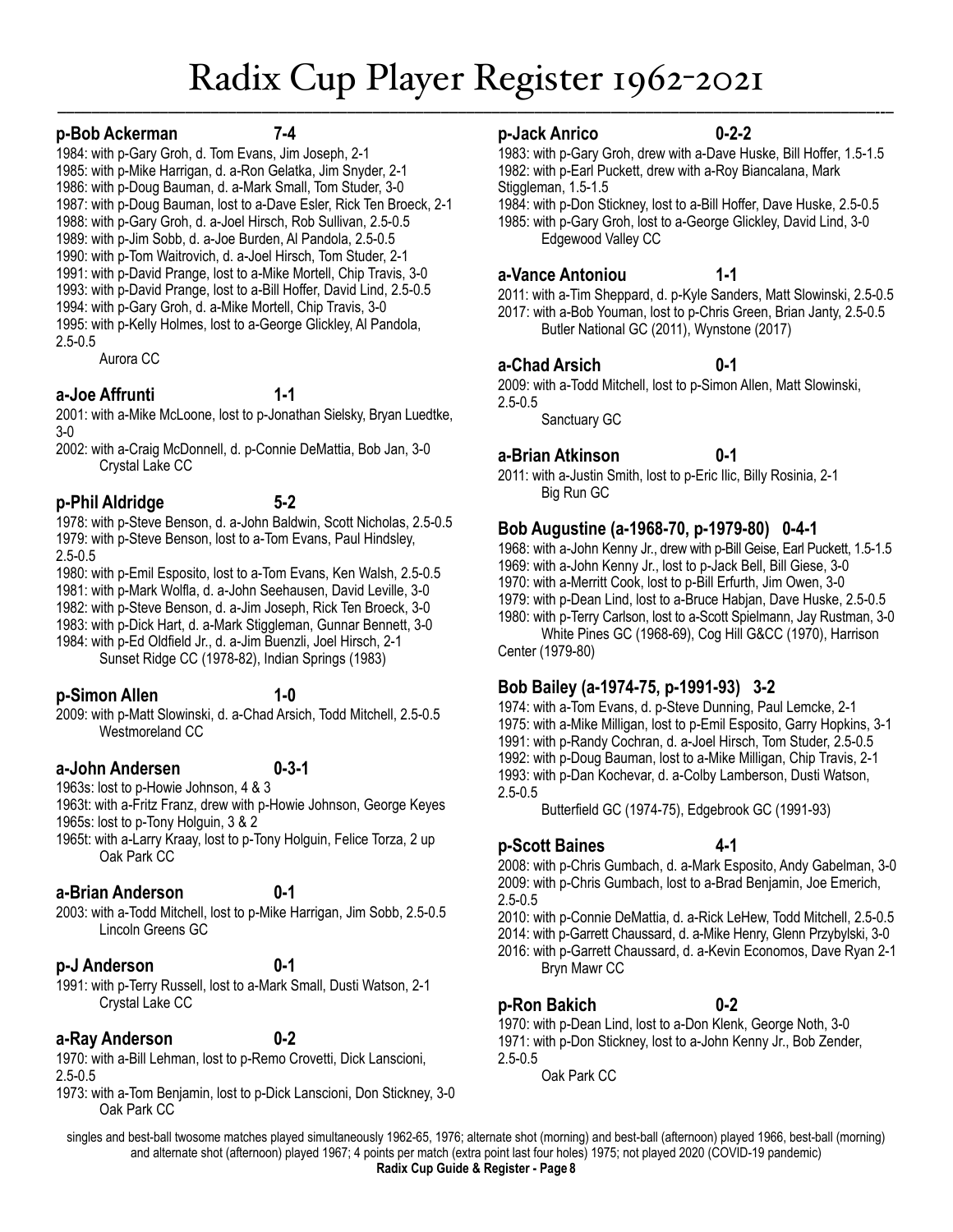### **a-John Baldwin 2-2**

1976s: d. p-Bill Ventresca, 2-1 1976t: with a-Tom Evans, d. p-Bill Erfurth, Bill Ventresca, 3-0 1977: with a-Phil Kenny, lost to p-Errie Ball, Steve Dunning, 3-0 1978: with a-Scott Nicholas, lost to p-Phil Aldridge, Steve Benson, 2.5-0.5

Exmoor CC

# **a-Rich Balla 1-0**

1996: with a-Tim Carlson, d. p-Doug Bauman, Scott Beaugureau, 2-1 Pottawatomie GC

# **p-Errie Ball 9-3-1**

1962s: d. a-Gene Howard, 2 & 1 1962t: with p-Bill Ogden, d. a-Art Hoff, Gene Howard, 3 & 2

1963s: d. a-Ed Carroll, 7 & 6

1963t: with p-Bill Ogden, drew with a-Ed Carroll, Gene Howard 1964s: d a-Fritz Franz, 5 & 3

1964t: with p-Jack Bell, d. a-Fritz Franz, Jack Kuhlman, 2 & 1 1965s: d. a-Wayne Etherton, 4 & 3

1965t: with p-Jack Bell, d. a-Wayne Etherton, Joel Hirsch, 2 & 1

1966as: with p-Felice Torza, lost to a-Joe McDermott, Norando Nannini, 3 -0

1966bb: with p-Earl Puckett, d. a-Sherman Finger III, Joe McDermott, 2-1

1967bb: with p-Tony Holguin, lost to a-Dave Huske, Fritz Franz, 2.5-0.5 1967as: with p-Odell Trueblood, lost to a-Joe McDermott, Bob Zender, 2-1

1977: with p-Steve Dunning, d. a-John Baldwin, Phil Kenny, 3-0 Oak Park CC (1962-67), Butler National GC (1977) **Illinois Golf Hall of Fame Member** (1990)

**a-Ray Barnhart** 1-1

1964s: lost to p-Darrell Hickok, 2 & 1 1964t: with a-Dave Huske, d. p-Darrell Hickok, Chuck Malchaski, 3 & 2 Medinah CC

# **a-Ford Bartholow 1-0**

1982: with a-John Finnin, d. p-Garry Hopkins, Jim Urban, 2.5-0.5 Champaign CC

# **p-Gene Battistoni 3-1**

1964s: d. a-Gene Howard, 6 & 4

1964t: with p-Felice Torza, d. a-Gene Howard, Earl Liff, 4 & 3 1965s: lost to a-Tom Matey, 3 & 2

1965t: with p-Bill Ogden, d. a-Fritz Franz, Tom Matey, 1 up Arlington GC

# **p-Kyle Bauer 1-0-2**

2016: with p-Connie DeMattia, d. a-Blake Johnson, Andrew Price, 3-0 2017: with p-Adam Schumacher, drew with a-Ray Knoll, Paul Schlimm Jr., 1.5-1.5

2018: with p-Chris Green, drew with a-Michael Fastert, Charlie Waddell, 1.5-1.5

Glen View C

# **p-Doug Bauman 6-6-2**

- 1986: with p-Bob Ackerman, d. a-Mark Small, Tom Studer, 3-0
- 1987: with p-Bob Ackerman, lost to a-Dave Esler, Rick Ten Broeck, 2-1
- 1989: with p-Gary Groh, drew with a-Paul Hindsley, David Lind, 1.5-1.5
- 1991: with p-Tom Waitrovich, d. a-Steve Daly, Ted Meyer, 2.5-0.5
- 1992: with p-Bob Bailey, lost to a-Mike Milligan, Chip Travis, 2-1
- 1996: with p-Scott Beaugureau, lost to a-Rich Balla, Tim Carlson, 2-1
- 1997: with p-Scott Beaugureau, d. a-John Rueth, Mark Small, 2.5-0.5 1998: with p-Jim Sobb, d. a-Erik Ciotti, D.A. Points, 2-1
- 1999: with p-Jim Sobb, lost to a-Erik Ciotti, Tim Jacobs, 2-1
- 2000: with p-Jim Sobb, lost to a-Chip Travis, Tom Studer, 1.5-1.5
- 2001: with p-Jim Sobb, drew with a-Rich Dukelow, Craig McDonnell, 1.5-1.5
- 2005: with p-Jim Sobb, d. a-Steve Ratay, Dave Ryan, 2-1
- 2006: with p-Jim Sobb, d. a-Rick Ten Broeck, Chip Travis, 2-1
- 2008: with p-Frank Bruno, lost to a-Blake Johnson, Dave Ryan, 3-0 Pinecrest CC (1986-89), Biltmore CC (1991-2008) Father of Greg Bauman.

# **a-Greg Bauman 1-0**

2018: with a-Matt Murlick, d. p-Jim Billiter, Dakun Chang, 2-1 Biltmore CC Son of Doug Bauman.

# **Scott Beaugureau (a-1988, p-1996-97) 1-2**

1988: with a-George Glickley, lost to p-Terry Carlson, Randy Cochran, 3-0

1996: with p-Doug Bauman, lost to a-Rich Balla, Tim Carlson, 2-1

1997: with p-Doug Bauman, d. a-John Rueth, Mark Small, 2.5-0.5 Itasca CC (1988), Biltmore CC (1996), McHenry CC (1997)

# **p-Jack Bell 5-4**

1962s: lost to a-Alex Welsh, 1 up 1962t: with p-Felice Torza, d. a-Tom Milligan, Alex Welsh, 3 & 2

1963s: lost to a-Earl Liff, 5 & 4

1963t: with p-Chuck Malchaski, lost to a-Earl Liff, Tim Milligan, 6 & 5 1964s: d. a-Jack Kuhlman, 2 & 1

1964t: with p-Errie Ball, d. a-Fritz Franz, Jack Kuhlman, 2 & 1

- 1965s: lost to a-Joel Hirsch, 4 & 3
- 1965t: with p-Errie Ball, d. a-Wayne Etherton, Joel Hirsch, 2 & 1
- 1969: with p-Bill Giese, d. a-Bob Augustine, John Kenny Jr., 3-0 Medinah CC (1962-64), Twin Orchard (1969)

# **a-Tom Benjamin 1-1**

1973: with a-Ray Anderson, lost to p-Dick Lanscioni, Don Stickney, 3-0 1977: with a-Bill Hoffer, d. p-Don Stickney, Bill Ventresca, 3-0 Cog Hill G&CC (1973), Buffalo Grove GC (1977)

# **a-Brad Benjamin 1-0**

2009: with a-Joe Emerich, d. p-Scott Baines, Chris Gumbach, 2.5-0.5 Aldeen GC

# **a-Gunnar Bennett 0-4**

1980: with a-Wayne McDonald, lost to p-Mike Harrigan, Dick Hart, 2-1 1983: with a-Mark Stiggleman, lost to p-Phil Aldridge, Dick Hart, 3-0 1987: with a-Jerry Maatman, lost to p-Bill Erfurth, Earl Puckett, 3-0 1989: with a-Steve Daly, lost to p-Steve Benson, Mike Harrigan, 3-0 Onwentsia C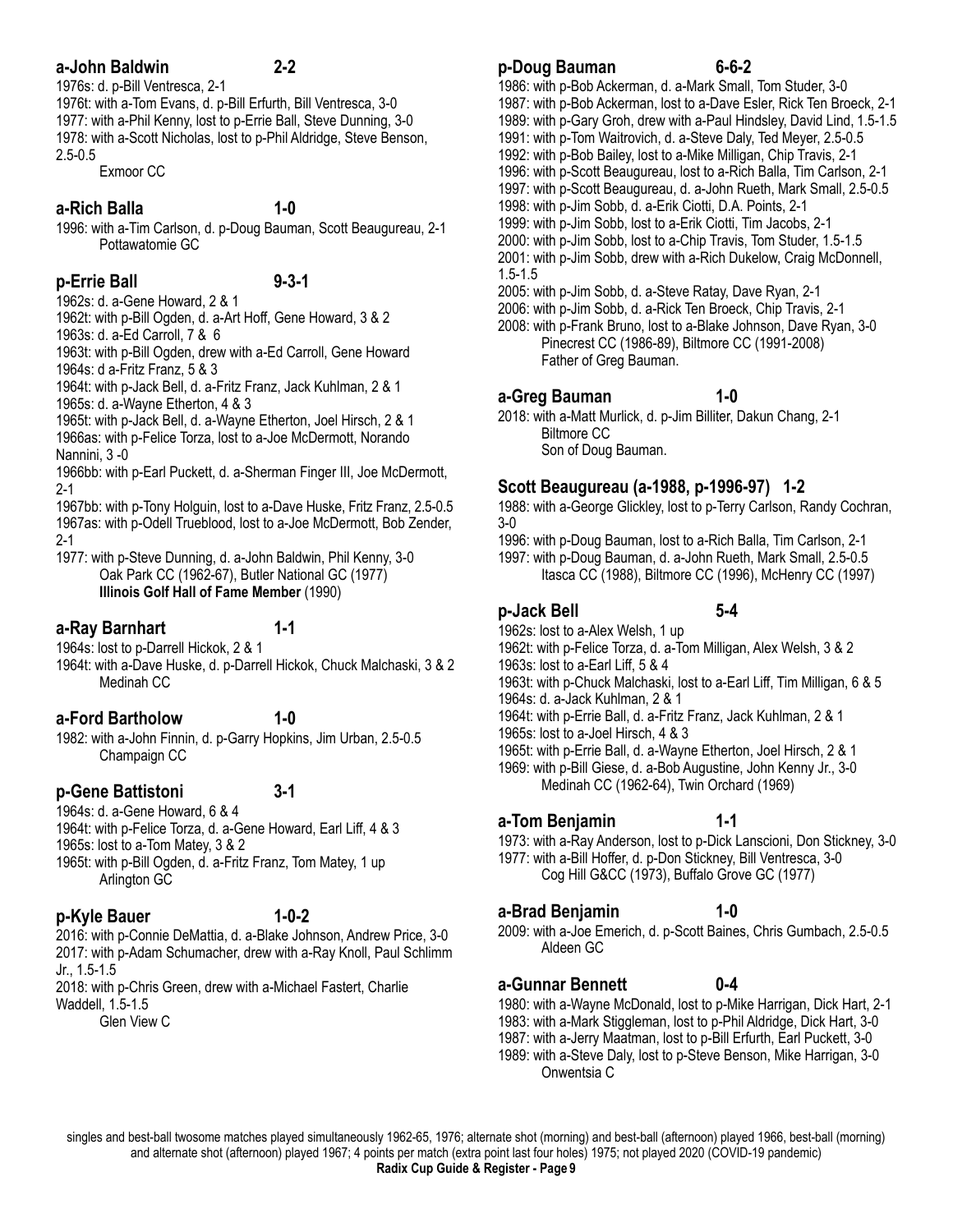### **Steve Benson (a-1971-72, p-1977-98) 13-5-1**

1971: with a-Tom Matey, lost to p-Dick Lanscioni, Dean Lind, 3-0 1972: with a-Mike Poliuszis, d. p-Bill Erfurth, Jimmy Fetters, 3-0 1977: with p-Earl Puckett, drew with a-Jim Joseph, Mike Toliuzis, 1.5-1.5

- 1978: with p-Phil Aldridge, d. a-John Baldwin, Scott Nicholas, 2.5-0.5 1979: with p-Phil Aldridge, lost to a-Tom Evans, Paul Hindsley, 2.5-0.5 1980: with p-Jim Urban, d. a-Paul Hindsley, Dave Huske, 2.5-0.5 1982: with p-Phil Aldridge, d. a-Jim Joseph, Rick Ten Broeck, 3-0 1984: with p-Mike Harrigan, d. a-Ron Gelatka, Rick Ten Broeck, 3-0 1986: with p-Mike Harrigan, d. a-Finley Brown Jr., Gus Kozina, 3-0 1987: with p-Mike Harrigan, lost to a-George Glickley, Gary March, 3-0 1988: with p-Mike Harrigan, lost to a-David Lind, Rick Ten Broeck, 2-1 1989: with p-Mike Harrigan, d. a-Gunnar Bennett, Steve Daly, 3-0 1990: with p-Rich Wagley, d. a-George Glickley, Bob Stuebi, 3-0 1994: with p-Mike Harrigan, d. a-Lee Kolquist, Jerry Maatman, 2.5-0.5 1995: with p-Jim Miller, d. a-Jerry Maatman, Rick Ten Broeck, 2.5-0.5 1996: with p-Mike Harrigan, d. a-David Lind, Chip Travis, 2-1
- 1997: with p-Mike Harrigan, d. a-Erik Ciotti, D.A. Points, 2.5-0.5
- 1998: with p-Mike Harrigan, d. a-Joel Hirsch, Tom Studer, 3-0
- 1999: with p-Mike Harrigan, lost to a-Joel Hirsch, Bill Shean, 3-0 Lincolnshire CC (1971-72), Glen Oak (1977-80), Hillcrest CC (1986-99)

### **Illinois Golf Hall of Fame Member** (2011)

### **p-Sam Bernardi 1-0**

1971: with p-Bill Ogden, d. a-Joel Hirsch, Gene Howard, 2.5-0.5 Indian Hill C

### **a-Chris Beto 1-0**

1999: with a-Rich Dukelow, d. p-Kevin Healy, Bryan Luedtke, 3-0 Rockford CC

### **Roy Biancalana (a-1982, p-2004-19) 4-1-1**

1982: with a-Mark Stiggleman, drew with p-Jack Anrico, Earl Puckett, 1.5-1.5

2004: with p-Danny Mulhearn, d. a-Michael O'Neal, Andrew Price, 2.5-0.5

2005: with p-Bryan Luedtke, d. a-Mark Esposito, Andy Gabelman, 2-1 2006: with p-Steve Murray, lost to a-Rick LeHew, Todd Mitchell, 2-1

2007: with p-Steve Murray, d. a-Rob Grube, Steve Sawtell, 2-1

2019: with p-Travis Johns, d. a-Mike Henry, Blake Johnson, 3-0

Cog Hill G&CC (1982), St. Andrews GC (2004-19)

### **p-Jim Billiter 2-2**

2015: with p-Adam Schumacher, d. a-Jordan Fahel, Justin Smith, 3-0 2016: with p-Brian Brodell, lost to a-Alex Burge, John Ehrgott, 2-1 2018: with p-Dakun Chang, lost to a-Greg Bauman, Matt Murlick, 2-1 2021: with p-Carson Solien, d. a-Mike Henry, Logan Stauffer, 2.5-0-5 Merit C (2015-16), Kemper Lakes (2018), Ivanhoe C (2021)

### **p-Brian Brodell 1-2**

2016: with p-Jim Billiter, lost to a-Alex Burge, John Ehrgott, 2-1 2017: with p-Frank Hohenadel, d. a-Andy Johnson, Steve Sawtell, 3-0 2018: with p-Brian Carroll, lost to a-Brian Ohr, Trent Wallace, 2.5-0.5 Mistwood GC

### **p-Brian Brown 0-1**

2012: with p-Frank Hohenadel, lost to a-Andy Mickelson, Blake Johnson, 2-1

Naperville CC

### **a-Dan Brown 1-0**

2002: with a-Dave Ryan, d. p-John Haffner, Bryan Luedtke, 3-0

### **a-Finley Brown Jr. 0-1**

1986: with a-Gus Kozina, lost to p-Steve Benson, Mike Harrigan, 3-0 North Shore CC

### **p-Bob Bruno 3-1**

1966as: with p-Bill Ogden, lost to a-Sherman Finger III, Gene Howard, 2.5-0.5

1966bb: with p-Bob Harris, d. a-Earl Liff, Norando Nannini, 3-0

1967bb: with p-Bob Erickson, d. a-Jack Charron, Chick Evans, 2.5-0.5 1968: with p-Bill Ogden, d. a-Fritz Franz, Dave Huske, 2-1

North Shore CC

### **p-Frank Bruno 2-7-2**

2007: with p-David Paeglow, d. a-Michael Natale, Dave Ryan, 3-0 2008: with p-Doug Bauman, lost to a-Blake Johnson, Dave Ryan, 3-0 2009: with p-Jim Sobb, lost to a-Carlos Sainz, Michael Slovitt, 2.5-0.5 2010: with p-David Paeglow, d. a-Joe Emerich, Jeff Kellen, 3-0 2011: with p-David Paeglow, lost to a-John Ehrgott, Andy Mickelson, 3-0 2012: with p-David Paeglow, lost to a-Dave Ryan, Tom Miler, 2-1 2013: with p-David Paeglow, drew with a-Dave Ryan, Tom Miler, 1.5-1.5 2014: with p-David Paeglow, lost to a-Tom Miler, Dave Ryan, 2-1 2015: with p-David Pagelow, lost to a-Jack Watson, Ray Knoll, 2.5-0.5 2016: with p-Steve Orrick, drew with a-Kyle Nathan, Chadd Slutzky, 1.5-1.5 2017: with p-Brian Carroll, lost to a-Dave Ryan, Tim Sheppard, 2-1

# Oak Park CC

**a-Jim Buenzli 0-1**  1984: with a-Joel Hirsch, lost to p-Phil Aldridge, Ed Oldfield Jr., 2-1

### **a-Brian Bullington 1-0**

2013: with a-Dan Stringfellow, d. p-Rich Dukelow, Matt Slowinski, 3-0 Sanctuary GC

### **a-Joe Burden 0-1**

1989: with a-Al Pandola, lost to p-Bob Ackerman, Jim Sobb, 2.5-0.5 Champaign CC

### **a-Alex Burge 1-0**

2016: with a-John Ehrgott, d. p-Jim Billiter, Brian Brodell, 2-1 The Den at Fox Creek

### **p-Mike Buros 0-1**

- 1982: with p-Sherman Finger III, lost to a-Tom Evans, Paul Hindsley, 3-0
	- Elmhurst CC

### **p-Dave Cable 6-1**

1995: with a-Steve Daly, lost to p-Dino Lucchesi, Andy Shuman, 3-0 McHenry CC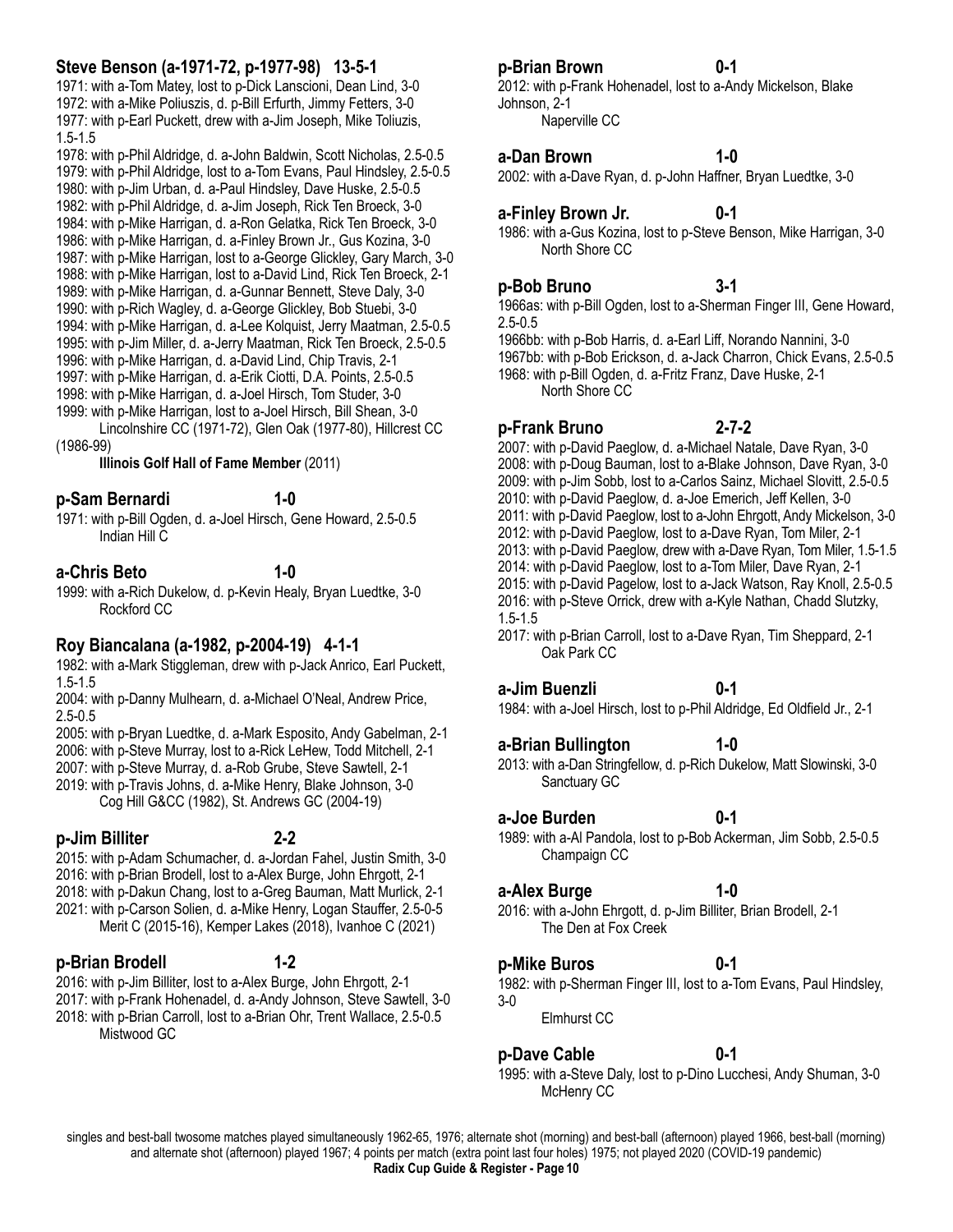# 1993: with a-Mark Small, lost to p-Mike Harrigan, Andy Shuman, 2.5-0.5

**a-Chris Carlson 0-1** 

# **p-Terry Carlson 3-2**

1980: with p-Bob Augustine, lost to a-Scott Spielmann, Jay Rustman, 3-0 1988: with p-Randy Cochran, d. a-Scott Beaugureau, George Glickley, 3-0

1995: with p-Stan Weil, lost to a-Paul Hindsley, Mark Lyons, 3-0 1998: with p-Gary Groh, d. a-Mark Small, Scott Stahr, 2.5-0.5 1999: with p-Gary Groh, d. a-Chip Travis, Mike Stone, 3-0 Elgin CC (1980), Glen Oak CC (1988-99)

**p-Tim Carlson 1-0** 

1996: with a-Rich Balla, d. p-Doug Bauman, Scott Beaugureau, 2-1 Pottawatomie GC

### **Brian Carroll (a-2005-06, p-2017-21) 3-3**

2005: with a-Matt Maskel, d. p-Steve Dunning, Jim Holmes, 3-0 2006: with a-Matt Miller, d. p-Kevin Healy, Bryan Luedtke, 3-0 2017: with p-Frank Bruno, lost to a-Dave Ryan, Tim Sheppard, 2-1 2018: with p-Brian Brodell, lost to a-Brian Ohr, Trent Wallace, 2.5-0.5 2019: with p-Frank Hohenadel, lost to a-Drew Shepherd, Trent Wallace, 2-1

2021: with p-Chris Green, d. a-Tommy Dunsire, Ethan Farnam, 2.5-0.5 Crystal Woods GC (2005-06), Rpyal Hawk / The Hawk (2017-21)

### **a-Ed Carroll 0-1-1**

1963s: lost to p-Errie Ball, 7 & 6

1963t: with a-Gene Howard, drew with p-Errie Ball, Bill Ogden Edgewater GC

**a-Joe Cermak 1-0** 

2008: with a-Carlos Sainz, d. p-Billy Rosinia, Mike Troy, 3-0 Ridgemoor CC

### **p-Dakun Chang 1-1**

2018: with p-Jim Billiter, lost to a-Greg Bauman, Matt Murlick, 2-1 2019: with p-Steve Orrick, d. a-Jake Erickson, Grant Milling, 3-0 Twin Orchard CC

# **a-Jack Charron 0-2**

1967bb: with a-Chick Evans, lost to p-Bob Bruno, Bob Erickson, 2.5-0.5 1967as: with a-Andy Toth, lost to p-Dick Hart, Chick Evans, 3-0 Glen Flora CC

# **p-Garrett Chaussard 5-3**

2013: with p-Jordan Schroeder, d. a-Glenn Przybylski, Mark Roche, 2-1 2014: with p-Scott Baines, d. a-Mike Henry, Glenn Przybylski, 3-0 2015: with p-Connie DeMattia, lost to a-Glenn Przybylski, Blake Johnson, 3-0

2016: with p-Scott Baines, d. a-Kevin Economos, Dave Ryan 2-1

2017: with p-Mike Small, lost to a-Kyle Nathan, Chadd Slutzky, 3-0

2018: with p-Matt Slowinski, d. a-Mike Cushing, Todd Mitchell, 2.5-0.5

2019: with p-Chris Green, d. a-Logan Stauffer, Rob Wuethrich, 2-1

2021: with p-Jeff Kellen, lost to a-Jordan Less, Charlie Nikitas, 2.5-0.5

 Cog Hill G&CC (2013-14), Chicago Highlands (2015-16), Skokie CC (2017-21)

# **p-Harlan Chemers 0-1**

2009: with p-Hans Larson, lost to a-John Ehrgott, Jonathon Schram, 3-0 Conway Farms GC

# **a-Bob Christensen 0-1**

2002: with a-Tim Scott, lost to p-Danny Mulhearn, Vic Whipp, 2.5-0.5

### **a-Steve Cigelnik 0-1**

### **a-Erik Ciotti 1-2**

1997: with a-D.A. Points, lost p-Steve Benson, Mike Harrigan, 2.5-0.5 1998: with a-D.A. Points, lost to p-Doug Bauman, Jim Sobb, 2-1 1999: with a-Tim Jacobs, d. p-Doug Bauman, Jim Sobb, 2-1 Crystal Lake CC

### **a-Steve Cisco 0-1**

1979: with a-Ken Kellaney, lost to p-Gary Dowen, Dick Hart, 2-1 Pine Hills GC

# **p- John Cleary 1-1-1**

2000: with p-Lance Olson, drew with a-Craig McDonnell, Mike Stone, 1.5-1.5

2001: with p-Bob Jan, d. a-Joel Hrisch, Steve Ratay, 2.5-0.5 2002: with p-Jason Lee, lost to a-Lee Kolquist, Phil Slovitt, 3-0 Glen View C

## **p-Randy Cochran 4-1**

1988: with p-Terry Carlson, d. a-Scott Beaugureau, George Glickley, 3-0

1989: with p-Terry Russell, d. a-Van Salmans, Rick Ten Broeck, 3-0 1990: with p-Dave Erickson, lost to a-Glenn Przybylski, Mark Small, 3-0

- 
- 1991: with p-Bob Bailey, d. a-Joel Hirsch, Tom Studer, 2.5-0.5 1992: with p-Mike Harrigan, d. a-David Lind, John Joyce, 2.5-0.5 Briarwood CC

## **a-Bob Coe Jr. 0-2**

1972: with a-Dick Evans, lost to p-Dick Hoelzer, Bill Ventresca, 3-0 1973: with a-Joel Eastman, lost to p-Bob Moreland, Earl Puckett, 3-0 Lake Bracken

### **p-Fred Cook 1-0**

1972: with p-Bill Ogden, d. a-Joel Hirsch, Jerry Kenny, 2-1 Naperville CC

### **a-Merritt Cook 0-1**

1970: with s-Bob Augustine, lost to p-Bill Erfurth, Jim Owen, 3-0 White Pines CC

## **a-David Cooke 0-1**

2016: with a-Tim "Tee-K" Kelly, lost to p-Travis Johns, Curtis Malm, 2-1 Bolingbrook CC

<sup>1986:</sup> with a-Bill Hoffer, lost to p-Dean Lind, Ed Oldfield Jr., 3-0 Hillcrest CC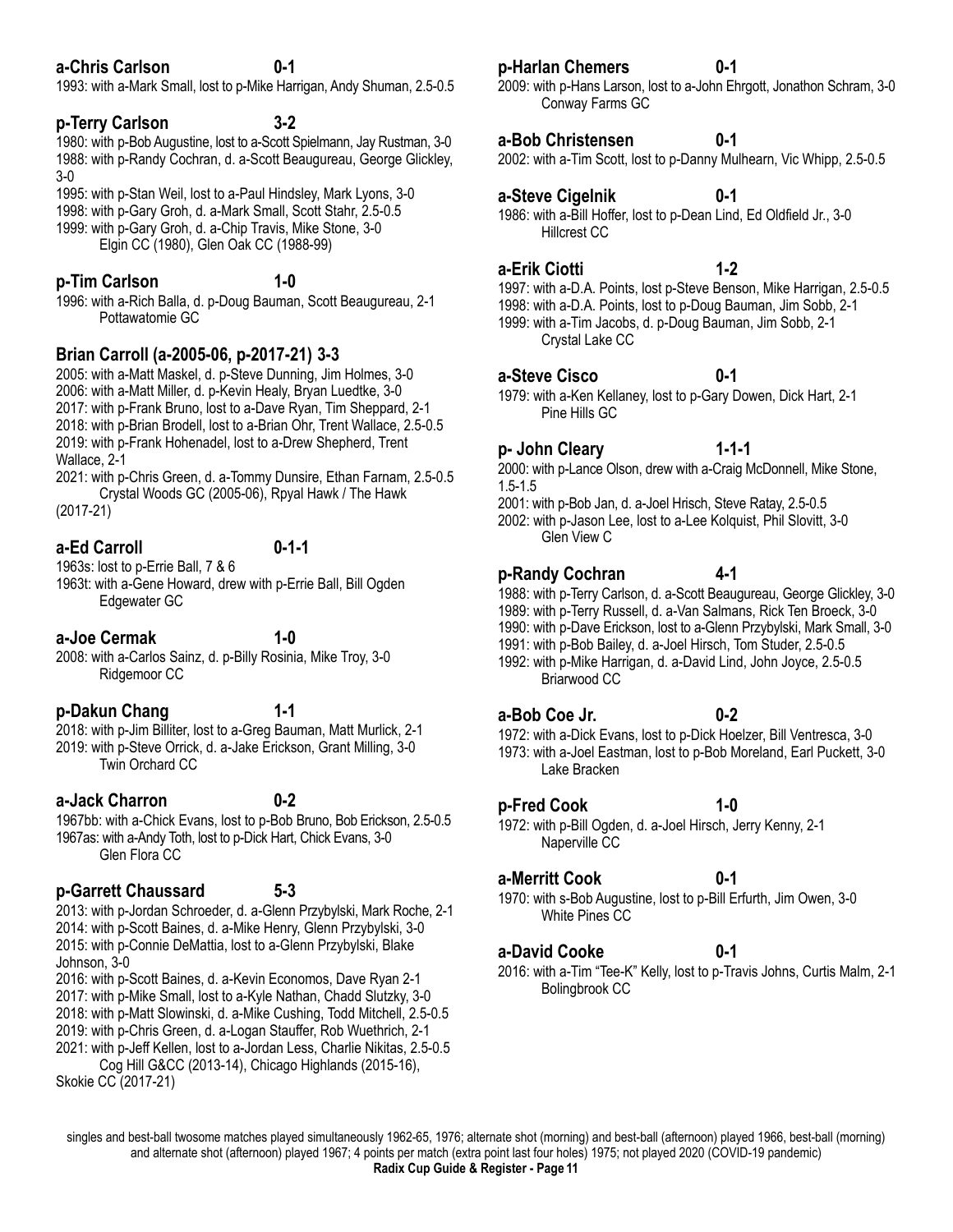# **Remo Crovetti (a-1962, p-1970-81) 2-3**

1962s: d. p-Guy Paulsen, 2 & 1

1962t: with a-Dick Evans, lost to p-Tony Holguin, Guy Paulsen, 1 up 1970: with p-Dick Lanscioni, d.a-Ray Anderson, Bill Lehman, 2.5-0.5 1977: with p-Jim Hardy, lost to a-Dick Evans, Gerry Warner, 2-1 1981: with p-Garry Hopkins, lost to a-Bill Hoffer, Paul Hindsley, 3-0

 Sunset Valley CC (1962), Antioch CC (1970), Chevy Chase CC (1981)

### **a-Dave Cunningham 1-0**

1990: with a-Rich Dukelow, d. p-Bruce Habjan, Dave Maga, 2.5-0.5

### **a-Mike Cushing 0-1**

2018: with a-Todd Mitchell, lost to p-Garrett Chaussard, Matt Slowinski, 2.5-0.5 Bloomington CC

### **p-John Dal Corobbo 1-0-1**

1992: with p-Jim Sobb, d. a-Bill Shean, Rick Ten Broeck, 3-0 1993: with p-Dino Lucchesi, drew with a-George Glickley, Bill Ratcliff, 1.5-1.5

Edgewood Valley CC

### **a-Steve Daly 0-5**

1989: with a-Gunnar Bennett, lost to p-Steve Benson, Mike Harrigan, 3-0

1991: with a-Tom Meyer, lost to p-Doug Bauman, Tom Waitrovich, 2.5-0.5 1995: with a-Dave Cable, lost to p-Dino Lucchesi, Andy Shuman, 3-0 1997: with a-Jerry Maatman, lost to p-Andy Krajewski, Steve Luedtke, 2.5-0.5

1998: with a-Chip Travis, lost to p-Steve Dunning, Bob Jan, 2-1 Chicago GC

### **a-Jay Davis 1-1**

1991: with a-Van Salmans, lost to p-Billy Rosinia, Jim Sobb, 3-0 1992: with a-Mark Small, d. p-Kelly Holmes, Dino Lucchesi, 2.5-0.5 Links of Jacksonville

**p-Duke Delcher 1-0** 

1986: with p-Gary Groh, d. a-Jim Snyder, Rick Ten Broeck, 2-1 Medinah CC

### **p-Connie DeMattia 4-4**

2002: with p-Bob Jan, lost to a-Joe Affrunti, Craig McDonnell, 3-0 2003: with p-Danny Mulhearn, d. a-Michael O'Neal, Rick Smith, 2-1 2008: with p-Matt Slowinski, lost to a-John Finnin, Todd Mitchell, 3-0 2009: with p-Darren Stanek, d. a-Andy Gabelman, Tom Studer, 3-0 2010: with p-Scott Baines, d. a-Rick LeHew, Todd Mitchell, 2.5-0.5 2011: with p-Steve Orrick, d. a-Ryan Dorner, John Wright, 2-1 2012: with p-Billy Rosinia, lost to a-Chadd Slutzky, John Ramsey, 3-0 2015: with p-Garrett Chaussard, lost to a-Glenn Przybylski, Blake Johnson, 3-0

2016: with p-Kyle Bauer, d. a-Blake Johnson, Andrew Price, 3-0 Medinah CC (2003), Cantigny Golf (2008-16)

### **a-Jay Dempsey 2-1-1**

1998: with a-Mike Stone, drew with p-Kelly Holmes, Dino Lucchesi, 1.5-1.5

2004: with a-Brian Streeter, lost to p-Mike Small, Jim Sobb, 3-0

- 2005: with a-Steve Sawtell, d. p-Brett Melton, Mike Small, 2-1
- 2006: with a-Steve Sawtell, d. p-Dino Lucchesi, Mike Troy, 2.5-0.5 Bob O'Link

### **a-Ryan Dorner 0-1**

### **p-Gary Dowen 2-0**

1979: with p-Dick Hart, d. Steve Cisco, Ken Kellaney, 2-1

1981: with p-Sherman Finger III, d. a-Joel Hirsch, Nick Zambole, 2.5-0.5 Danville CC

### **a-Bob Dredge 1-0**

1969: with a-David Lind, d. p-Hal Miller, Ed Oldfield, 2-1 Soangetaha CC

### **Rich Dukelow (a-1990-2003, p-2011-18) 5-6-2**

1990: with a-Dave Cunningham, d. p-Bruce Habjan, Dave Maga, 2.5-0.5 1997: with a-Chip Travis, drew with p-Steve Moore, Steve Patterson, 1.5-1.5 1999: with a-Chris Beto, d. p-Kevin Healy, Bryan Luedtke, 3-0

2000: with a-John Finnin, d. p-Bryan Luedtke, Bob Jan, 3-0 2001: with a-Craig McDonnell, drew with p-Doug Bauman, Jim Sobb, 1.5-1.5

2002: with a-John Finnin, lost to p-Dino Lucchesi, Jonathan Sielsky, 2-1 2003: with a-John Finnin, d. p-Bob Jan, Steve Murray, 3-0

2011: with p-Travis Johns, lost to a-Todd Mitchell, Steve Sawtell, 3-0

- 2012: with p-Travis Johns, lost to a-John Wright, John Finnin, 2.5-0.5
- 2013: with p-Matt Slowinski, d. a-Dan Stringfellow, Brian Bullington, 3-0
- 2014: with p-Curtis Malm, lost to a-Nick Hardy, Todd Mitchell, 3-0
- 2015: with p-Curtis Malm, lost to a-Kyle Nathan, Chadd Slutzky, 3-0 2018: with p-Travis Johns, lost to a-Brian Hickey, Chadd Slutzky, 2-1 Ridge CC (1990-97), Balmoral Woods GC (1999-2003),

Cantigny G (2011-15), Medinah CC (2018)

### **p-Steve Dunning 3-4-1**

1974: with p-Paul Lemcke, lost to a-Bob Bailey, Tom Evans, 2-1 1977: with p-Errie Ball, d. a-John Baldwin, Phil Kenny, 3-0 1988: with p-David Prange, d. a-Jim Montiegel, Jim Stefanich, 3-0 1989: with p-Earl Puckett, lost to a-Joel Hirsch, Tom Studer, 3-0 1990: with p-David Prange, drew with a-Paul Hindsley, Drew LaBarbera, 1.5-1.5

1998: with p-Bob Jan, d. a-Steve Daly, Chip Travis, 2-1 2005: with p-Jim Holmes, lost to a-Brian Carroll, Matt Maskel, 3-0 2006: with p-Jason Lee, lost to a-Mike Henry, Tom Miler, 3-0 Glen View C (1974-77), Oak Park CC (1988-2006)

## **a-Tommy Dunsire 0-1**

2021: with a-Ethan Farnam, lost to p-Brian Carroll, Chris Green, 2.5-0.5

Medinah CC

<sup>2011:</sup> with a-John Wright, lost to p-Connie DeMattia, Steve Orrick, 2-1 Glenview Park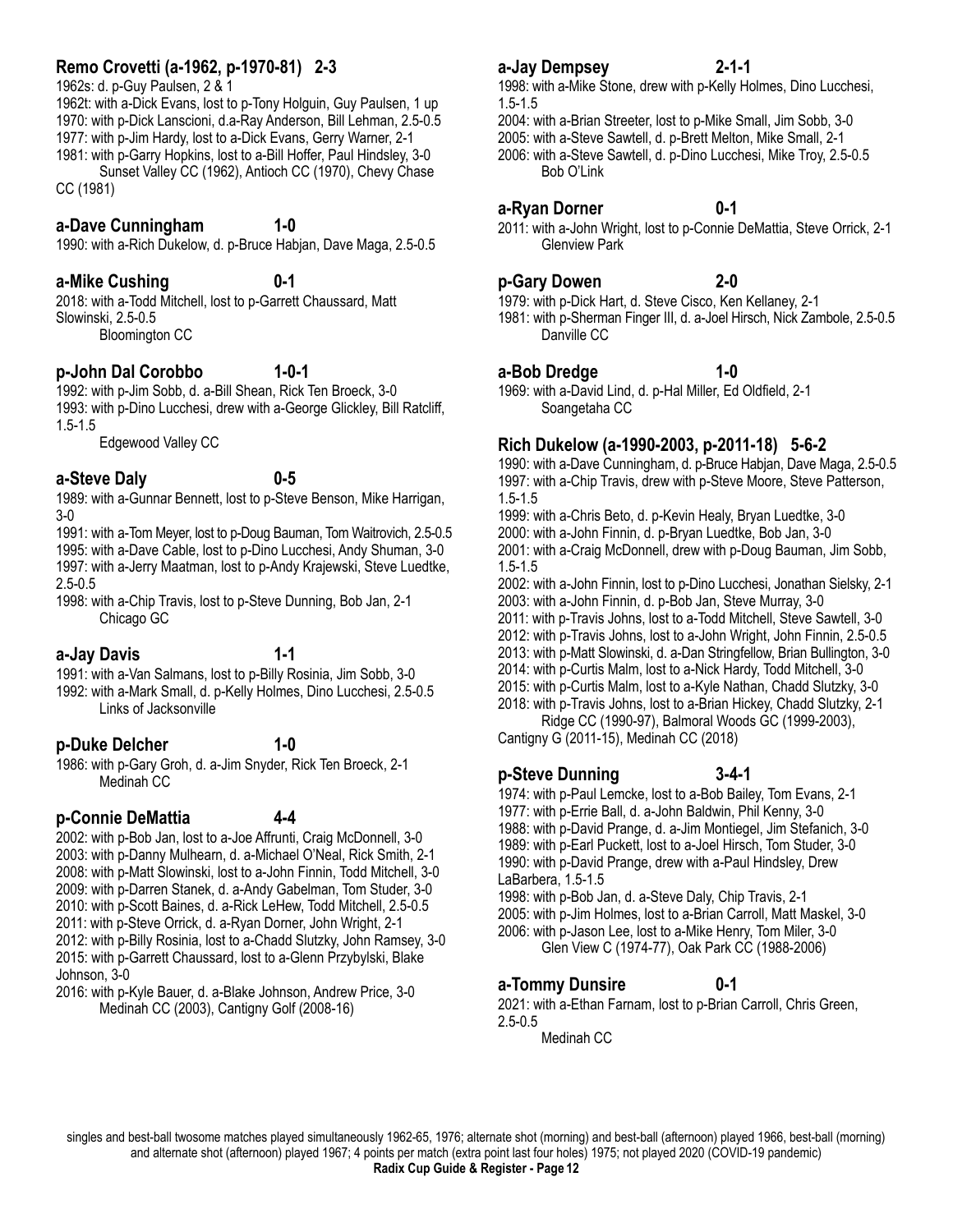### 1973: with a-Bob Coe Jr., lost to p-Bob Moreland, Earl Puckett, 3-0 1974: with a-Jim Joseph, lost to p-Shelby Futch, Dean Lind, 2.5-0.5 CC of Peoria

# **a-Kevin Economos 0-2**

2016: with a-Dave Ryan, lost to p-Scott Baines, Garrett Chaussard, 2-1 2019: with a-Glenn Przybylski, lost to p-Bret Leon, Carson Solien, 2.5-0.5

Oak Park CC

# **a-John Ehrgott 5-1**

2007: with a-Brad Marek, lost to p-Gary Groh, Billy Rosinia, 2.5-0.5 2008: with a-Jonathon Schram, d. p-Danny Mulhearn, Darren Stanek, 3-0

2009: with a-Jonathon Schram, d. p-Harlan Chemers, Hans Larson, 3-0 2010: with a-Dave Ryan, d. p-Gary Groh, Mike Harrigan, 2.5-0.5 2011: with a-Andy Mickelson, d. p-Frank Bruno, David Pagelow, 3-0 2016: with a-Alex Burge, d. p-Jim Billiter, Brian Brodell, 2-1

 Coyote Creek GC (2007), WeaverRidge GC (2008-10, 2016), Arrowhead CC (2011)

# **a-Arthur "Ace" Ellis 0-3**

1962s: lost to p-Chuck Malchaski, 6 & 5

1962t: with a-Ed Moehling, lost to p-Bob Harris, Chuck Malchaski, 4 & 3 1969: with a-Lawrence Reich, lost to p-Tony Holguin, Frank Witt, 3-0 Sunset Valley CC

### **a-Joe Emerich 2-1**

### 2008: with a-Chad Koschmann, d. p-Steve Orrick, Brett Packee, 2.5-0.5 2009: with a-Brad Benjamin, d. p-Scott Baines, Chris Gumbach, 2.5-0.5 2010: with a-Jeff Kellen, lost to p-Frank Bruno, David Paeglow, 3-0 Pine Meadow GC

### **p-Bill Erfurth 4-5-2**

# 1968: with p-Ed Moehling, d. a-Jim Flanagan, Dave Gurley, 2-1

1969: with p-Earl Puckett, lost to a-John Lynch, Bob Zender, 2-1

1970: with p-Jim Owen, d. a-Bob Augustine, Merritt Cook, 3-0 1972: with p-Jimmy Fetters, lost to a-Steve Benson, Mike Poliuszis, 3-0 1974: with p-Tom Mavaika, drew with a-Tom Jacobsen, Lance Ten Broeck, 1.5-1.5

1975: with p-Paul Lemcke, drew with a-Tom Evans, Gary Ostrega, 2-2 1976s: lost to a-Tom Evans, 2-1

1976t: with p-Bill Ventresca, lost to a-John Baldwin, Tom Evans, 3-0 1978: with p-Bill Ogden, d. a-Ron Gelatka, Tom Evans, 2-1

1982: with p-Robert Powers, lost to a-Joel Hirsch, Tom Parkhill, 2-1 1983: with p-Emil Esposito, lost to a-Rick Ten Broeck, Ron Gelatka, 2.5-0.5

1987: with p-Earl Puckett, d. a-Gunnar Bennett, Jerry Maatman, 3-0 Skokie CC (1969-83)

**Illinois Golf Hall of Fame Member** (2007)

# **p-Bob Erickson 3-0-1**

1966as: with p-Emil Esposito, d. a-John Levinson, Earl Liff, 2-1 1966bb: with p-Dick Hart, d. a-Gene Howard, Ray Kimpel, 3-0 1967bb: with p-Bob Bruno, d. a-Jack Charron, Chick Evans, 2.5-0.5 1967as: with p-Gaylon "Tex" Simon, drew with a-Jim Jamieson, Fritz Franz, 1.5-1.5

Lincolnshire CC

## **p-Dave Erickson 0-1**

1990: with p-Randy Cochran, lost to a-Glenn Przybylski, Mark Small, 3-0 St. Andrews

## **a-Jake Erickson 0-1**

2019: with a-Grant Milling, lost to p-Dakun Chang, Steve Orrick, 3-0 Panther Creek CC

### **a-Dave Esler 1-0**

1987: with a-Rick Ten Broeck, d. p-Bob Ackerman, Doug Bauman, 2-1 Kemper Lakes GC

### **a-Josh Esler 0-1**

2006: with a-Andy Gabelman, lost to p-Brett Melton, Danny Mulhearn,  $2 - 1$ 

Barrington Hills CC

# **p-Emil Esposito 3-3**

1966as: with p-Bob Erickson, d. a-John Levinson, Earl Liff, 2-1 1966bb: with p-Felice Torza, d. a-Fritz Franz, Bob Marek, 2.5-0.5 1973: with p-Paul Lemcke, lost to a-Dick Evans, Jim Joseph, 3-0 1975: with p-Garry Hopkins, d. a-Bob Bailey, Mike Milligan, 3-1 1980: with p-Phil Aldridge, lost to a-Tom Evans, Ken Walsh, 2.5-0.5

1983: with p-Bill Erfurth, lost to a-Rick Ten Broeck, Ron Gelatka, 2.5-0.5 Dominion CC (1973), Brookwood CC (1975), Mount Prospect

GC (1980), Kemper Lakes GC (1983)

## **Illinois Golf Hall of Fame Member** (2019)

# **a-Mark Esposito 2-4**

1999: with a-Tom Studer, lost to p-Danny Mulhearn, Bob Jan, 2.5-0.5 2000: with a-Rick Ten Broeck, d. p-Greg Villeneuve, John Haffner, 2.5-0.5 2004: with a-Todd Mitchell, lost to p-Dino Lucchesi, Dale Tallon, 2.5-0.5 2005: with a-Andy Gabelman, lost to p-Roy Biancalana, Bryan Luedtke, 2-1

2007: with a-Andy Gabelman, d. p-Jason Lee, Brett Packee, 2.5-0.5 2008: with a-Andy Gabelman, lost to p-Scott Baines, Chris Gumbach, 3-0

Kemper Lakes GC (1999-2005), Schaumburg GC (2007-08)

# **a-Wayne Etherton 0-2**

1965s: lost to p-Errie Ball, 4 & 3 1965t: with a-Joel Hirsch, lost to p-Errie Ball, Jack Bell, 2 & 1 St. Andrews G&CC

### **a-Chick Evans 0-2**

1967bb: with a-Jack Charron, lost to p-Bob Bruno, Bob Erickson, 2.5-0.5 1967as: with a-Earl Liff, lost to p-Bill Ogden, Tony Holguin, 2.5-0.5 Twin Orchard CC

 not the pro from Twin Orchard nor the Charles "Chick" Evans Jr. of WGA scholarship fame.

## **p-Chick Evans 1-0-1**

1967bb: with p-Gaylon "Tex" Simon, drew with a-Jim Jamieson, Bob Zender, 1.5-1.5

1967as: with p-Dick Hart, d. a-Jack Charron, Andy Toth, 3-0 Twin Orchard CC

 not the amateur, also from Twin Orchard, nor the Charles "Chick" Evans Jr. of WGA scholarship fame.

singles and best-ball twosome matches played simultaneously 1962-65, 1976; alternate shot (morning) and best-ball (afternoon) played 1966, best-ball (morning) and alternate shot (afternoon) played 1967; 4 points per match (extra point last four holes) 1975; not played 2020 (COVID-19 pandemic) **Radix Cup Guide & Register - Page 13**

## **a-Joel Eastman 0-2**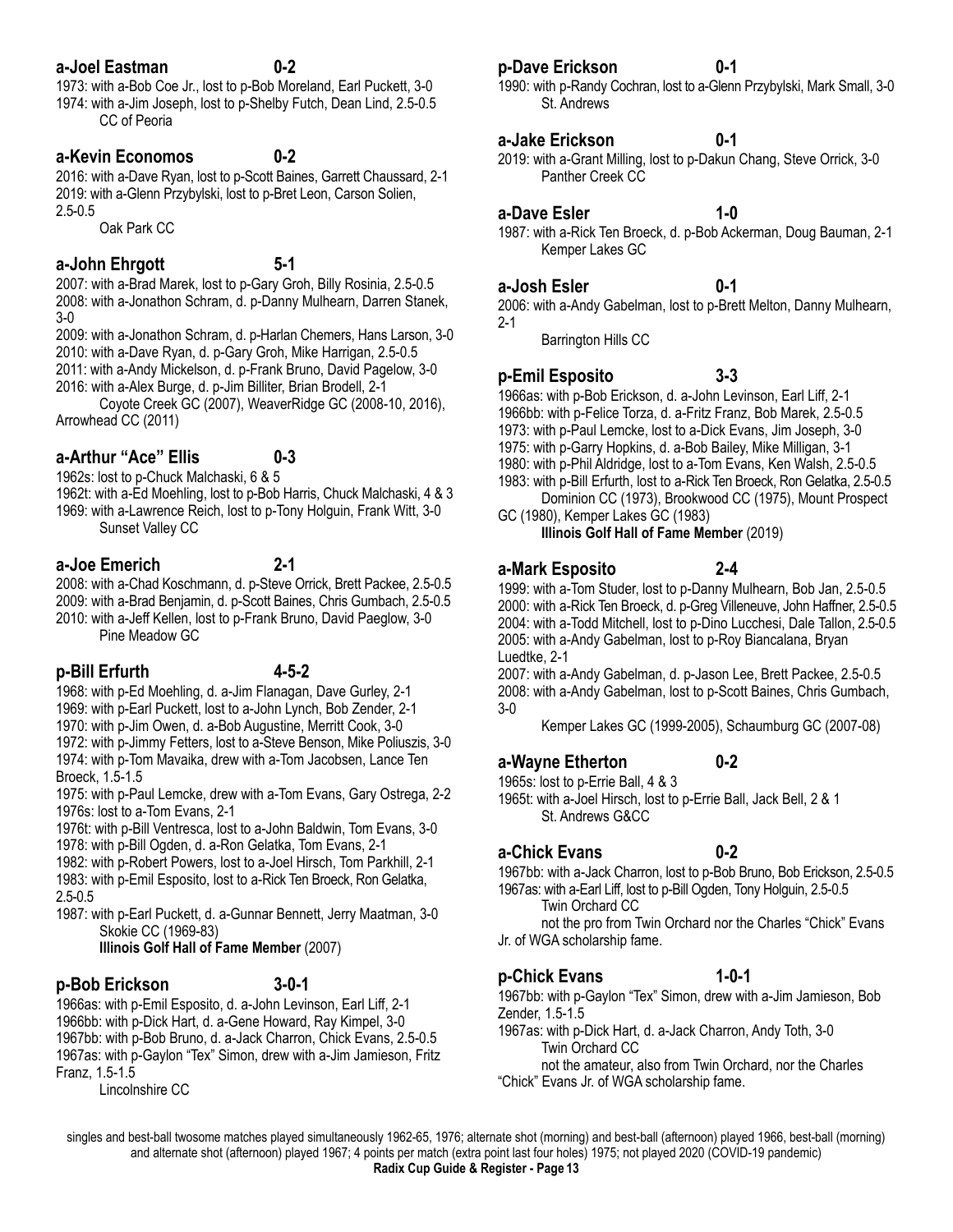# **a-Dick Evans 2-3**

1962s: lost to p-Tony Holguin, 5 & 4 1962t: with a-Remo Crovetti, lost to p-Tony Holguin, Guy Paulsen, 1 up 1972: with a-Bob Coe Jr., lost to p-Dick Hoelzer, Bill Ventresca, 3-0

1973: with a-Jim Joseph, d. p-Emil Esposito, Paul Lemcke, 3-0

1977: with a-Gerry Warner, d. p-Remo Crovetti, Jim Hardy, 2-1 Knollwood C

Father of Tom Evans

### **a-Tom Evans 7-3-1**

1974: with a-Bob Bailey, d. p-Steve Dunning, Paul Lemcke, 2-1 1975: with a-Gary Ostrega, drew with p-Bill Erfurth, Paul Lemcke, 2-2 1976s: d. p-Bill Erfurth, 2-1

1976t: with a-John Baldwin, d. p-Bill Erfurth, Bill Ventresca, 3-0

1977: with a-Dave Huske, d. p-Dean Lind, Vic Martin, 2-1

1978: with a-Ron Gelatka, lost to p-Bill Erfurth, Bill Ogden, 2-1

1979: with a-Paul Hindsley, d. p-Phil Aldridge, Steve Benson, 2.5-0.5

1980: with a-Ken Walsh, d. p-Phil Aldridge, Emil Esposito, 2.5-0.5

- 1982: with a-Paul Hindsley, d. p-Mike Buros, Sherman Finger III, 3-0
- 1983: with a-Jim Joseph, lost to p-Ed Oldfield Jr., Don Stickney, 3-0
- 1984: with a-Jim Joseph, lost to p-Bob Ackerman, Gary Groh, 2-1 Knollwood C

Son of Dick Evans

### **a-Jordan Fahel 0-1**

2015: with a-Justin Smith, lost to p-Jim Billiter, Adam Schumacher, 3-0

## **a-Michael Fastert 0-1-1**

2018: with a-Charlie Waddell, drew with p-Kyle Bauer, Chris Green, 1.5-1.5

2019: with a-Eric Wessel, lost to p-Eric Ilic, Tim Streng, 3-0 Sanctuary GC

### **a-Jamie Fairbanks 0-1**

1994: with a-Ken Vanko, lost to p-Dino Lucchesi, Andy Shuman, 2-1

### **a-Ethan Farnam 0-1**

2021: with a-Tommy Dunsire, lost to p-Brian Carroll, Chris Green, 2.5-0.5

Crystal Lake CC

### **p-Jimmy Fetters 0-2**

1969: with p-Charles Tawse, lost to a-Gene Howard, Mike Thompson, 3-0

1972: with p-Bill Erfurth, lost to a-Steve Benson, Mike Poliuszis, 3-0 Lincolnshire CC

## **Sherman Finger III (a-1966, p-1979-84) 3-4**

1966as: with a-Gene Howard, d. p-Bob Bruno, Bill Ogden, 2.5-0.5 1966bb: with a-Joe McDermott, lost to p-Errie Ball, Earl Puckett, 2-1 1979: with p-Kip Puterbaugh, d. a-Jay Rustman, Pat Venker, 3-0 1980: with p-Earl Puckett, lost to a-Joel Hirsch, Mark Taylor, 2.5-0.5 1981: with p-Gary Dowen, d. a-Joel Hirsch, Nick Zambole, 2.5-0.5 1982: with p-Mike Buros, lost to a-Tom Evans, Paul Hindsley, 3-0 1984: with p-Bill Wadden, lost to a-Ken Kellaney, Brett Lucas, 2.5-0.5

 Westmoreland CC (1966), Knollwood C (1978-84) **Illinois Golf Hall of Fame Member** (2011)

## **a-John Finnin 6-4**

1982: with a-Ford Bartholow, d. p-Garry Hopkins, Jim Urban, 2.5-0.5 1983: with a-Joel Hirsch, lost to p-Mike Harrigan, Garry Hopkins, 2-1

2000: with a-Rich Dukelow, d. p-Bryan Luedtke, Bob Jan, 3-0

2002: with a-Rich Dukelow, lost to p-Dino Lucchesi, Jonathan Sielsky, 2-1

- 2003: with a-Rich Dukelow, d. p-Bob Jan, Steve Murray, 3-0
- 2004: with a-John Wright, d. p-Gary Groh, Jason Lee, 2-1

2005: with a-Todd Mitchell, lost to p-Dino Lucchesi, Marty Schiene, 2-1 2007: with a-John Wright, lost to p-Danny Mulhearn, Darren Stanek, 2.5-0.5

2008: with a-Todd Mitchell, d. p-Connie DeMattia, Matt Slowinski, 3-0 2012: with a-John Wright, d. p-Rich Dukelow, Travis Johns, 2.5-0.5 Chicago Heights CC (1982-83), Balmoral Woods GC

(2000-08), Olympia Fields CC (2012)

### **a-Jim Flanagan 1-2**

1963s: d. p-Guy Paulsen, 1 up

1963t: with a-Jim McCarthy, lost to p-Guy Paulsen, Felice Torza, 1 up 1968: with a-Dave Gurley, lost to p-Bill Erfurth, Ed Moehling, 2-1 Butterfield CC (1963), Edgewater GC (1968)

### **p-Jimmy Formas 0-1**

1981: with p-Earl Puckett, lost to a-Jim Snyder, Patrick Keen, 2-1 Deer Creek GC

### **a-Fritz Franz 2-7-2**

1963s: d. p-George Keyes, 3 & 2

1963t: with a-John Andersen, drew with p-Howie Johnson, George Keyes

1964s: lost to p-Errie Ball, 5 & 3

1964t: with a-Jack Kuhlman, lost to p-Errie Ball, Jack Bell, 2 & 1 1965s: lost to p-Bill Ogden, 5 & 4

1965t: with a-Tom Matey, lost to p-Gene Battistoni, Bill Ogden, 1 up 1966as: with a-Tom Matey, lost to p-Dick Hart, Bob Harris, 2-1 1966bb: with a-Bob Marek, lost to p-Emil Esposito, Felice Torza,

2.5-0.5

1967bb: with a-Dave Huske, d. p-Errie Ball, Tony Holguin, 2.5-0.5 1967as: with a-Jim Jamieson, drew with p-Bob Erickson, Gaylon "Tex" Simon, 1.5-1.5

1968: with a-Dave Huske, lost to p-Bob Bruno, Bill Ogden, 2-1 Crystal Lake CC

## **p-Shelby Futch 1-2**

1974: with p-Dean Lind, d. a-Joel Eastman, Jim Joseph, 2.5-0.5 1976s: lost to a-Phil Kenny, 3-0

1976t: with p-Dean Lind, lost to a-Phil Kenny, Mick Soli, 2.5-0.5 Twin Orchard CC (1974), Orchard Hills GC (1976)

## **a-Andy Gabelman 2-4**

2001: with a-Tom Studer, lost to p-Mike Harrigan, Danny Mulhearn, 2-1 2005: with a-Mark Esposito, lost to p-Roy Biancalana, Bryan Luedtke, 2-1

2006: with a-Josh Esler, lost to p-Brett Melton, Danny Mulhearn, 2-1 2007: with a-Mark Esposito, d. p-Jason Lee, Brett Packee, 2.5-0.5 2008: with a-Mark Esposito, lost to p-Scott Baines, Chris Gumbach, 3-0 2009: with a-Tom Studer, d. p-Connie DeMattia, Darren Stanek, 3-0 Oak Park CC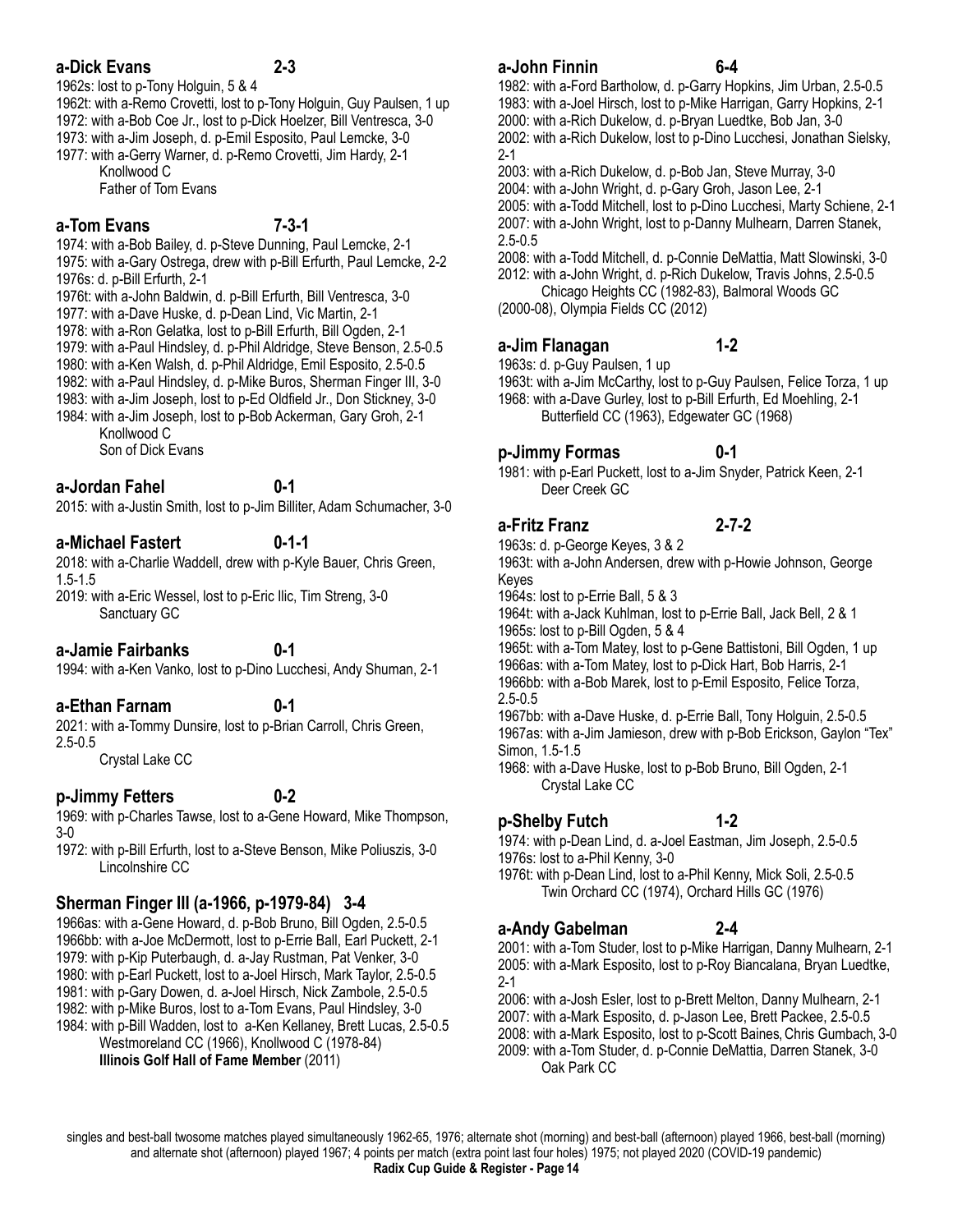# **a-Ron Gelatka 1-3**

1978: with a-Tom Evans, lost to p-Bill Erfurth, Bill Ogden, 2-1

1983: with a-Rick Ten Broeck, d. p-Emil Esposito, Bill Erfurth, 2.5-0.5 1984: with a-Rick Ten Broeck, lost to p-Steve Benson, Mike Harrigan, 3-0

1985: with a-Jim Snyder, lost to p-Bob Ackerman, Mike Harrigan, 2-1 Olympia Fields CC

# **p-Bill Giese 1-0-2**

1968: with p-Earl Puckett, drew with a-Bob Augustine, John Kenny Jr., 1.5-1.5

1969: with p-Jack Bell, d. a-Bob Augustine, John Kenny Jr., 3-0 1971: with p-Hubby Habjan, drew with a-Don Klenk, Sandy MacFarland, 1.5-1.5

Glen Oak CC

# **a-George Glickley 3-3-1**

1985: with a-David Lind, d. p-Jack Anrico, Gary Groh, 3-0 1987: with a-Gary March, d. p-Steve Benson, Mike Harrigan, 3-0 1988: with a-Scott Beaugureau, lost to p-Terry Carlson, Randy Cochran, 3-0

1990: with a-Bob Stuebi, lost to p-Steve Benson, Dick Wagley, 3-0 1993: with a-Bill Ratcliff, drew with p-John Dal Corobbo, Dino Lucchesi, 1.5-1.5

1995: with a-Al Pandola, d. p-Bob Ackerman, Kelly Holmes, 2.5-0.5 1996: with a-Rick Ten Broeck, lost to p-Gary Groh, Steve Patterson, 3-0

 Olympia Fields CC (1985-87), Lincolnshire CC (1988-93), Calumet CC (1995)

# **p-Andrew Godfrey 0-0-1**

2021: with p-Tim Streng, drew with a-Brian Hickey, Mike McCormick, 1.5-1.5

White Pines CC

# **p-Chris Green 3-0-1**

2017: with p-Brian Janty, d. a-Vance Antoniou, Bob Youman, 2.5-0.5 2018: with p-Kyle Bauer, drew with a-Michael Fastert, Charlie Waddell, 1.5-1.5

2019: with p-Garrett Caussard, d. a-Logan Stauffer, Rob Wuethrich, 2-1

2021: with p-Brian Carroll, d. a-Tommy Dunsire, Ethan Farnam, 2.5-0.5

Glen View C

# **p-Gary Groh 10-3-2**



- 1983: with p-Jack Anrico, drew with a-Dave Huske, Bill Hoffer, 1.5-1.5
- 1984: with p-Bob Ackerman, d. Tom Evans, Jim Joseph, 2-1
- 1985: with p-Jack Anrico, lost to a-George Glickley, David Lind, 3-0
- 1986: with p-Duke Delcher, d. a-Jim Snyder, Rick Ten Broeck, 2-1 1987: with p-Jeff Matheson, d. a-Paul Hindsley, Joel Hirsch, 3-0
- 1988: with p-Bob Ackerman, d. a-Joel Hirsch, Rob Sullivan, 2.5-0.5
- 1989: with p-Doug Bauman, drew with a-Paul Hindsley, David Lind, 1.5-1.5
- 1994: with p-Bob Ackerman, d. a-Mike Mortell, Chip Travis, 3-0
- 1996: with p-Steve Patterson, d. a-George Glickley, Rick Ten Broeck, 3-0
- 1997: with p-Jim Sobb, d. a-Joel Hirsch, Rick Ten Broeck, 3-0
- 1998: with p-Terry Carlson, d. a-Mark Small, Scott Stahr, 2.5-0.5
- 1999: with p-Terry Carlson, d. a-Chip Travis, Mike Stone, 3-0
- 2004: with p-Jason Lee, lost to a-John Finnin, John Wright, 2-1
- 2007: with p-Billy Rosinia, d. a-John Ehrgott, Brad Marek, 2.5-0.5
- 2010: with p-Mike Harrigan, lost to a-John Ehrgott, Dave Ryan, 2.5-0.5 Bob O'Link

**Illinois Golf Hall of Fame Member** (2017)

# **a-Rob Grube 0-1**

2007: with a-Steve Sawtell, lost to p-Roy Biancalana, Steve Murray, 2-1 Hinsdale GC

# **p-Chris Gumbach 1-1**

2008: with p-Scott Baines, d. a-Mark Esposito, Andy Gabelman, 3-0 2009: with p-Scott Baines, lost to a-Brad Benjamin, Joe Emerich, 2.5-0.5

River Forest CC

### **a-Harry Gunn 0-1**

1973: with a-Fran Mentone, lost to p-Hubby Hubjan, Bill Ogden, 2.5-0.5

Olympia Fields CC

### **a-Bill Gurley 0-1**

1968: with a-Jim Flanagan, lost to p-Bill Erfurth, Ed Moehling, 2-1 Glen View C

# **a-Bruce Habjan (a-1979, p-1990) 1-1**

1979: with a-Dave Huske, d. p-Bob Augustine, Dean Lind, 2.5-0.5 1990: with p-Dave Maga, lost to a-Dave Cunningham, Rich Dukelow, 2.5-0.5

Onwentsia C

# **p-Hubby Habjan 4-2-3**

1967bb: with p-Dick Hart, drew with a-Andy Toth, Gene Howard, 1.5-1.5

1967as: with p-George Keyes, lost to a-Dave Huske, Gene Howard, 2-1 1970: with p-Bob Henning, d. a-John Kenny Jr., John Lynch, 3-0 1971: with p-Bill Giese, drew with a-Don Klenk, Sandy MacFarland, 1.5-1.5

- 1972: with p-Dick Hart, d. a-Bob Kane Sr., David Lind, 3-0
- 1973: with p-Bill Ogden, d. a-Harry Gunn, Fran Mentone, 2.5-0.5
- 1975: with p-Dick Hart, d. a-Phil Kenny, Mick Soli, 3-1
- 1976s: drew with a-Dave Huske, 1.5-1.5
- 1976t: with p-Jim Hardy, lost to a-Gary Hallberg, Dave Huske, 3-0 Onwentsia C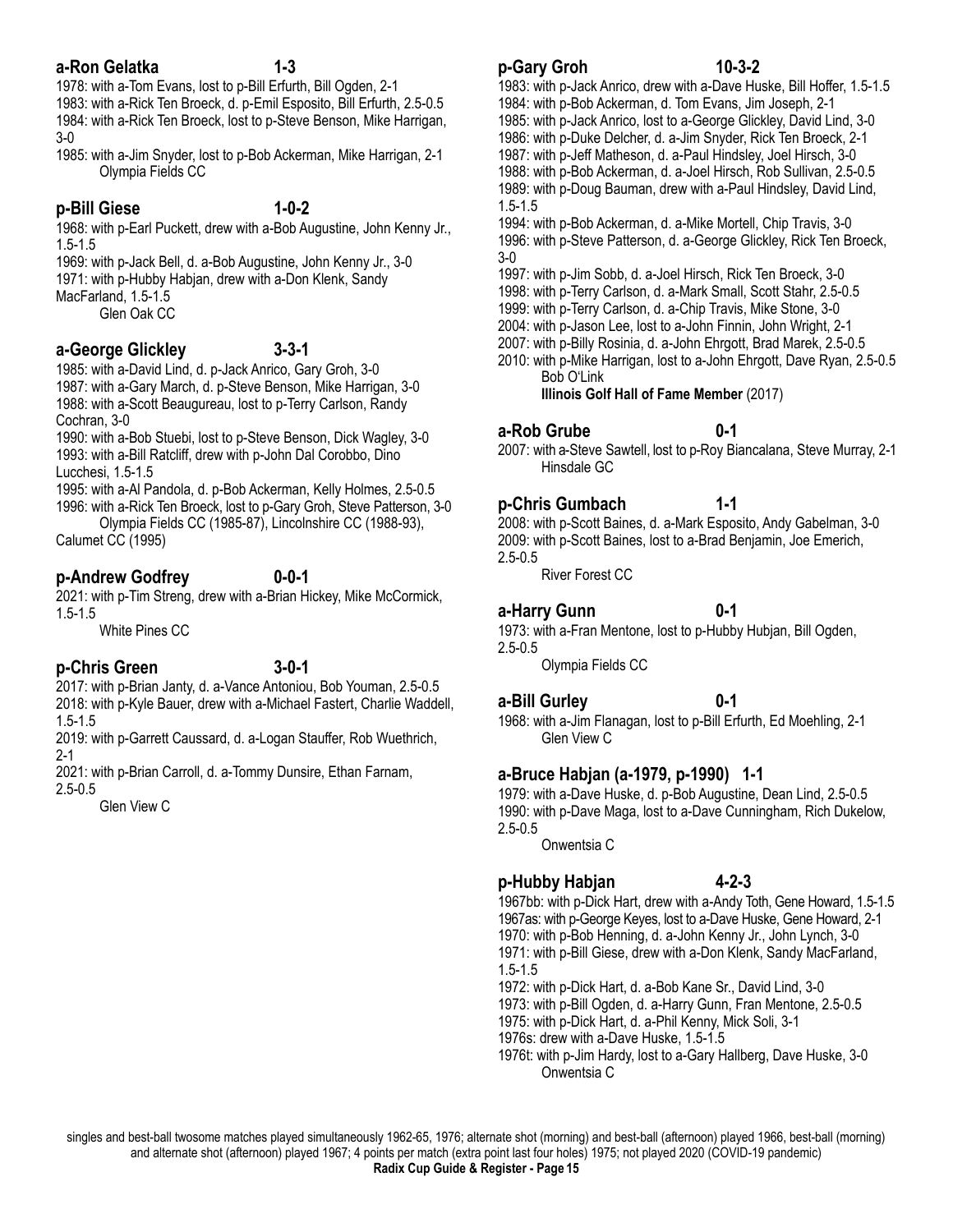# **p-John Haffner 0-2**

2000: with p-Greg Villeneuve, lost to a-Mark Esposito, Rick Ten Broeck, 2.5-0.5

2002: with p-Bryan Luedtke, lost to a-Dan Brown, Dave Ryan, 3-0

# **a-Gary Hallberg 4-0**

1975: with a-John Kenny Jr., d. p-Jim Hardy, Bill Ventresca, 4-0 1976s: d. p-Jim Hardy, 2-1

1976t: with a-Dave Huske, d. p-Hubby Habjan, Jim Hardy, 3-0

1978: with a-Dave Huske, d. p-Mike Harrigan, Bob Zender, 3-0 Biltmore CC

**Illinois Golf Hall of Fame Member** (2017)

# **p-Bob Hamrich 2-0**

1966as: with p-Earl Puckett, d. a-Ray Kimpel, Bob Marek, 2-1 1966bb: with p-Bill Ogden, d. a-John Levinson, Tom Matey, 2-1

# **p-Jim Hardy 0-4**

1975: with p-Bill Ventresca, lost to a-Gary Hallberg, John Kenny Jr., 4-0 1976s: lost to a-Gary Hallberg, 2-1

1976t: with p-Hubby Habjan, lost to a-Gary Hallberg, Dave Huske, 3-0

1977: with p-Remo Crovetti, lost to a-Dick Evans, Gerry Warner, 2-1 Exmoor CC

# **a-Nick Hardy 1-0**

- 
- 2014: with a-Todd Mitchell, d. p-Rich Dukelow, Curtis Malm, 3-0 Merit Club

At 18 in 2014, perhaps the youngest player in Radix Cup history.

## **p-Bob Harris 5-1**

1962s: d. a-Ed Moehling, 3 &2

1962t: with p-Chuck Malchaski, d. a-Ace Ellis, Ed Moehling, 4 & 3 1965s: d. a-Tom Milligan, 2 & 1

1965t: with p-Dick Hart, lost to a-Gene Howard, Tom Milligan, 4 & 3

1966as: with p-Dick Hart, d. a-Fritz Franz, Tom Matey, 2-1

1966bb: with p-Bob Bruno, d. a-Earl Liff, Norando Nannini, 3-0 Sunset Ridge CC

**Illinois Golf Hall of Fame Member** (2013)

# **p-Mike Harrigan 14-6**

1978: with p-Bob Zender, lost to a-Gary Hallberg, Dave Huske, 3-0 1980: with p-Dick Hart, d. a-Gunnar Bennett, Wayne McDonald, 2-1 1981: with p-Jim Urban, lost to a-Jim Joseph, Rick Ten Broeck, 2-1 1983: with p-Garry Hopkins, d. a-Joel Hirsch, John Finnin, 2-1 1984: with p-Steve Benson, d. a-Ron Gelatka, Rick Ten Broeck, 3-0 1985: with p-Bob Ackerman, d. a-Ron Gelatka, Jim Snyder, 2-1 1986: with p-Steve Benson, d. a-Finley Brown Jr., Gus Kozina, 3-0 1987: with p-Steve Benson, lost to a-George Glickley, Gary March, 3-0 1988: with p-Steve Benson, lost to a-David Lind, Rick Ten Broeck, 2-1 1989: with p-Steve Benson, d. a-Gunnar Bennett, Steve Daly, 3-0 1992: with p-Randy Cochran, d. a-David Lind, John Joyce, 2.5-0.5 1993: with p-Andy Shuman, d. a-Chris Carlson, Mark Small, 2.5-0.5 1994: with p-Steve Benson, d. a-Lee Kolquist, Jerry Maatman, 2.5-0.5 1996: with p-Steve Benson, d. a-David Lind, Chip Travis, 2-1 1997: with p-Steve Benson, d. a-Erik Ciotti, D.A. Points, 2.5-0.5 1998: with p-Steve Benson, d. a-Joel Hirsch, Tom Studer, 3-0 1999: with p-Steve Benson, lost to a-Joel Hirsch, Bill Shean, 3-0 2001: with p-Danny Mulhearn, d. a-Andy Gabelman, Tom Studer, 2-1 2003: with p-Jim Sobb, d. a-Brian Anderson, Todd Mitchell, 2.5-0.5 2010: with p-Gary Groh, lost to a-John Ehrgott, Dave Ryan, 2.5-0.5 Thorngate CC (1978-88), Medinah CC (1989-2003)

# **p-Dick Hart 12-3-1**

1963s: d. a-Dave Huske, 5 & 3

1963t: with p-John Paul Jones, d. a-Dave Huske, Bob McCall, 4 & 3 1964s: d. a-Bob Zender, 1 up

1964t: with p-Bill Ogden, d. a-Wilford Wehrle, Bob Zender, 2 & 1 1965s: lost to a-Gene Howard, 5 & 4

1965t: with p-Bob Harris, lost to a-Gene Howard, Tom Milligan, 4 & 3

1966as: with p-Bob Harris, d. a-Fritz Franz, Tom Matey, 2-1

1966bb: with p-Bob Erickson, d. a-Gene Howard, Ray Kimpel, 3-0

1967bb: with p-Hubby Habjan, drew with a-Andy Toth, Gene Howard, 1.5-1.5

- 1967as: with p-Chick Evans, d. a-Jack Charron, Andy Toth, 3-0
- 1972: with p-Hubby Habjan, d. a-Bob Kane Sr., David Lind, 3-0
- 1975: with p-Hubby Habjan, d. a-Phil Kenny, Mick Soli, 3-1
- 1978: with p-Bill Ventresca, lost to a-Ken Kellaney, Bob Mangan, 2-1
- 1979: with p-Gary Dowen, d. Steve Cisco, Ken Kellaney, 2-1

1980: with p-Mike Harrigan, d. a-Gunnar Bennett, Wayne McDonald, 2-1

1983: with p-Phil Aldridge, d. a-Mark Stiggleman, Gunnar Bennett, 3-0 Hinsdale GC

 eligible 1970, played in Cleveland Open (Dick Lanscioni substituted)

# **Illinois Golf Hall of Fame Member** (1990)

**p-Kevin Healy 0-2**  1999: with p-Bryan Luedtke, lost to a-Rich Dukelow, Chris Beto, 3-0 2006: with p-Bryan Luedtke, lost to a-Brian Carroll, Matt Miller, 3-0 Butterfield CC (1999), Black Sheep GC (2006)

# **p-Bob Henning 1-0**

1970: with p-Hubby Habjan, d. a-John Kenny Jr., John Lynch, 3-0 Exmoor CC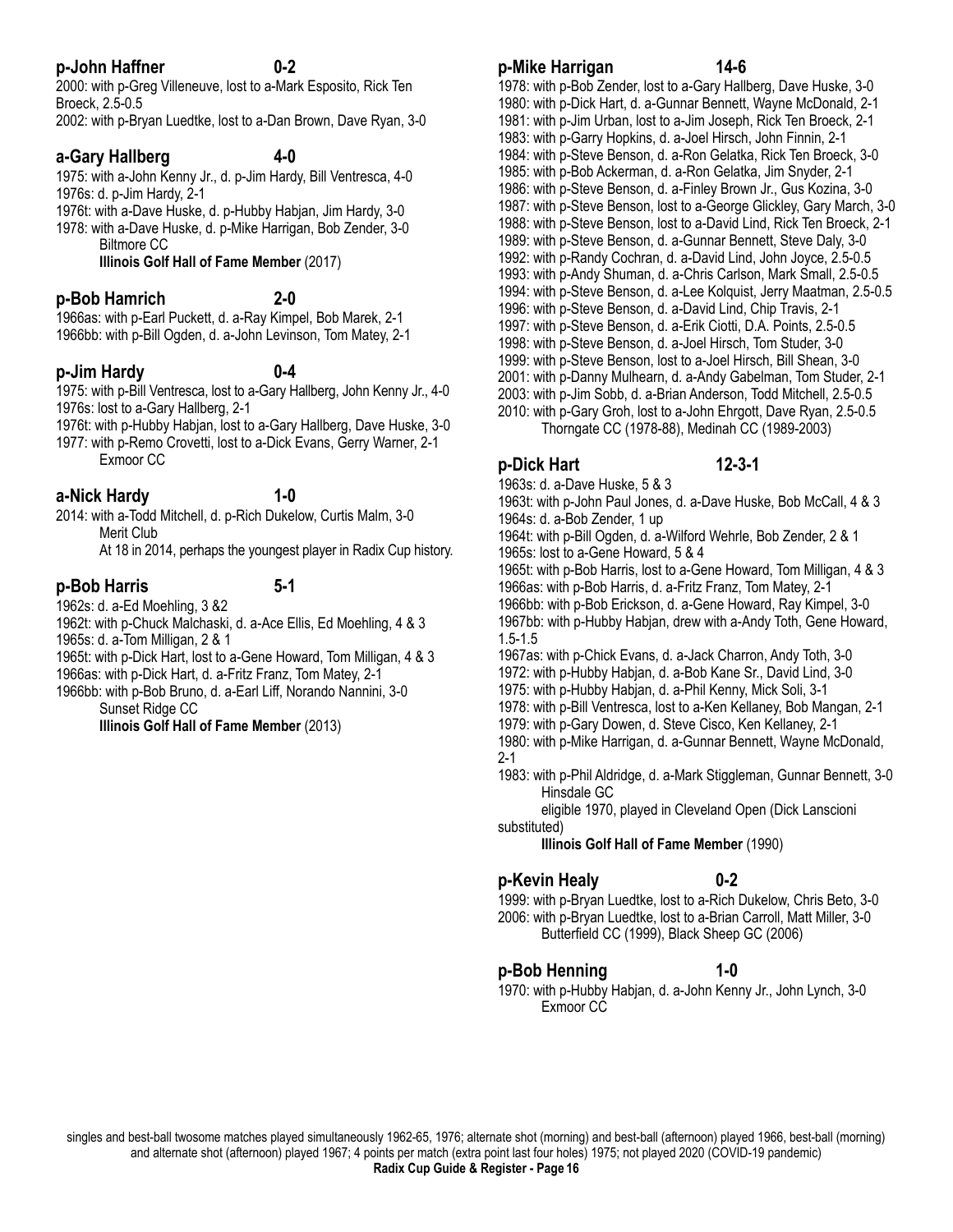# **a-Mike Henry 1-3**

2006: with a-Tom Miler, d. p-Steve Dunning, Jason Lee, 3-0 2014: with a-Glenn Przybylski, lost to p-Scott Baines, Garrett Chaussard, 3-0

2019: with a-Blake Johnson, lost to p-Roy Biancalana, Travis Johns, 3-0

2021: with a-Logan Stauffer, lost to p-Carson Solien, Jim Billiter, 2.5-0.5

Weibring GC at Illinois State

# **a-Brian Hickey 1-0-1**

2018: with a-Chadd Slutzky, d. p-Rich Dukelow, Travis Johns, 2-1 2021: with a-Mike McCormick, drew with p-Andrew Godfrey, Tim Streng, 1.5-1.5 Edgewood Valley CC

### **p-Darrell Hickok 3-1**

1962s: d a-Jim McCarthy, 4 & 2

1962t: with p-George Keyes, d. a-Bob Lorenz, Jim McCarthy, 1 up 1964s: d. a-Ray Barnhart, 2 & 1

1964t: with p-Chuck Malchaski, lost to a-Ray Barnhart, Dave Huske, 3 & 2

Edgewood Valley CC

### **a-Paul Hindsley 5-4-1**

1979: with a-Tom Evans, d. p-Phil Aldridge, Steve Benson, 2.5-0.5 1980: with a-Dave Huske, lost to p-Steve Benson, Jim Urban, 2.5-0.5 1981: with a-Bill Hoffer, d. p-Garry Hopkins, Remo Crovetti, 3-0 1982: with a-Tom Evans, d. p-Mike Buros, Sherman Finger III, 3-0 1985: with a-Peter Jordan, lost to p-Ed Oldfield Sr., Jim Sobb, 2.5-0.5 1986: with a-Scott Matheson, lost to p-Jeff Matheson, Jim Sobb, 2-1 1987: with a-Joel Hirsch, lost to p-Gary Groh, Jeff Matheson, 3-0 1988: with a-Jim Joseph, d. p-Jeff Matheson, Jim Sobb, 2-1 1990: with a-Drew LaBarbera, drew with p-Steve Dunning, David Prange, 1.5-1.5

1995: with a-Mark Lyons, d. p-Terry Carlson, Stan Weil, 3-0 Skokie CC

# **a-Joel Hirsch 7-16-2**

1965s: d. p-Jack Bell, 4 & 3



1965t: with a-Wayne Etherton, lost to p-Errie Ball, Jack Bell, 2 & 1 1971: with a-Gene Howard, lost to p-Sam Bernardi, Bill Ogden, 2.5-0.5 1972: with a-Gerry Kenny, lost to p-Fred Cook, Bill Ogden, 2-1 1974: with a-Phil Kenny, d. p-Don Stickney, Bill Ogden, 3-0 1976s: lost to p-Earl Puckett, 2-1 1976t: with a-Gerry Warner, lost to p-Dick Lanscioni, Earl Puckett, 3-0 1978: with a-Andy King, lost to p-Garry Hopkins, Don Stickney, 3-0 1980: with a-Mark Taylor, d. p-Sherman Finger III, Earl Puckett, 2.5-0.5 1981: with a-Nick Zambole, lost to p-Sherman Finger III, Gary Dowen, 2.5-0.5 1982: with a-Tom Parkhill, d. p-Bill Erfurth, Robert Powers, 2-1 1983: with a-John Finnin, lost to p-Mike Harrigan, Garry Hopkins, 2-1 1984: with a-Jim Buenzli, lost to p-Phil Aldridge, Ed Oldfield Jr., 2-1 1987: with a-Paul Hindsley, lost to p-Gary Groh, Jeff Matheson, 3-0 1988: with a-Rob Sullivan, lost to p-Bob Ackerman, Gary Groh, 2.5-0.5 1989: with a-Tom Studer, d. p-Steve Dunning, Earl Puckett, 3-0 1990: with a-Tom Studer, lost to p-Bob Ackerman, Tom Waitrovich, 2-1 1991: with a-Tom Studer, lost to p-Bob Bailey, Randy Cochran, 2.5-0.5 1995: with a-David Lind, drew with p-Dean Prange, Jim Sobb, 1.5-1.5 1996: with a-D.A. Points, drew with Danny Mulhearn, Jim Sobb, 1.5-1.5 1997: with a-Rick Ten Broeck, lost to p-Gary Groh, Jim Sobb, 3-0 1998: with a-Tom Studer, lost to p-Steve Benson, Mike Harrigan, 3-0 1999: with a-Bill Shean, d. p-Steve Benson, Mike Harrigan, 3-0 2000: with a-Steve Ratay, d. p-Kelly Holmes, Danny Mulhearn, 2.5-0.5 2001: with a-Steve Ratay, lost to p-John Cleary, Bob Jan, 2.5-0.5 Sunset Valley GC (1965), Ravisloe CC (1971-81), Lake Shore

CC (1987-2001)

### **Illinois Golf Hall of Fame Member** (1999)

## **p-Dick Hoelzer 1-0**

1972: with p-Bill Ventresca, d. a-Bob Coe Jr., Dick Evans, 3-0 Lincolnshire CC

## **a-Art Hoff 0-2**

1962s: lost to p-Bill Ogden, 2 & 1

1962t: with a-Gene Howard, lost to p-Errie Ball, Bill Ogden, 3 & 2 Barrington Hills CC

# **a-Bill Hoffer 5-2-1**

1977: with a-Tom Benjamin, d. p-Don Stickney, Bill Ventresca, 3-0 1981: with a-Paul Hindsley, d. p-Garry Hopkins, Remo Crovetti, 3-0 1981: with a-Dave Huske, drew with p-Gary Groh, Jack Anrico, 1.5-1.5 1984: with a-Dave Huske, d. p-Jack Anrico, Don Stickney, 2.5-0.5 1985: with a-Dave Huske, d. p-Don Stickney, Blair Subry, 2.5-0.5 1986: with a-Steve Cigelnik, lost to p-Dean Lind, Ed Oldfield Jr., 3-0

1993: with a-David Lind, d. p-Bob Ackerman, David Prange, 2.5-0.5 1994: with a-John Rueth, lost to p-Billy Rosinia, Jim Sobb, 2-1 Elgin CC

# **p-Frank Hohenadel 2-3-2**

2012: with p-Brian Brown, lost to a-Andy Mickelson, Blake Johnson, 2-1 2013: with p-Jim Sobb, lost to a-Tim Sheppard, John Wright, 2.5-0.5 2014: with p-Eric Ilic, drew with a-Tim Sheppard, Justin Smith, 1.5-1.5 2015: with p-Steve Orrick, d. a-Dave Ryan, Derek Meinhart, 3-0 2017: with p-Brian Brodell, d. a-Andy Johnson, Steve Sawtell, 3-0 2019: with p-Brian Carroll, lost to a-Drew Shepherd, Trent Wallace, 2-1 2021: with p-Andy Mickelson, drew with a-James Morton, Tim Sheppard, 1.5-1.5

Midlothian CC (2012-15), Mistwood GC (2017-21)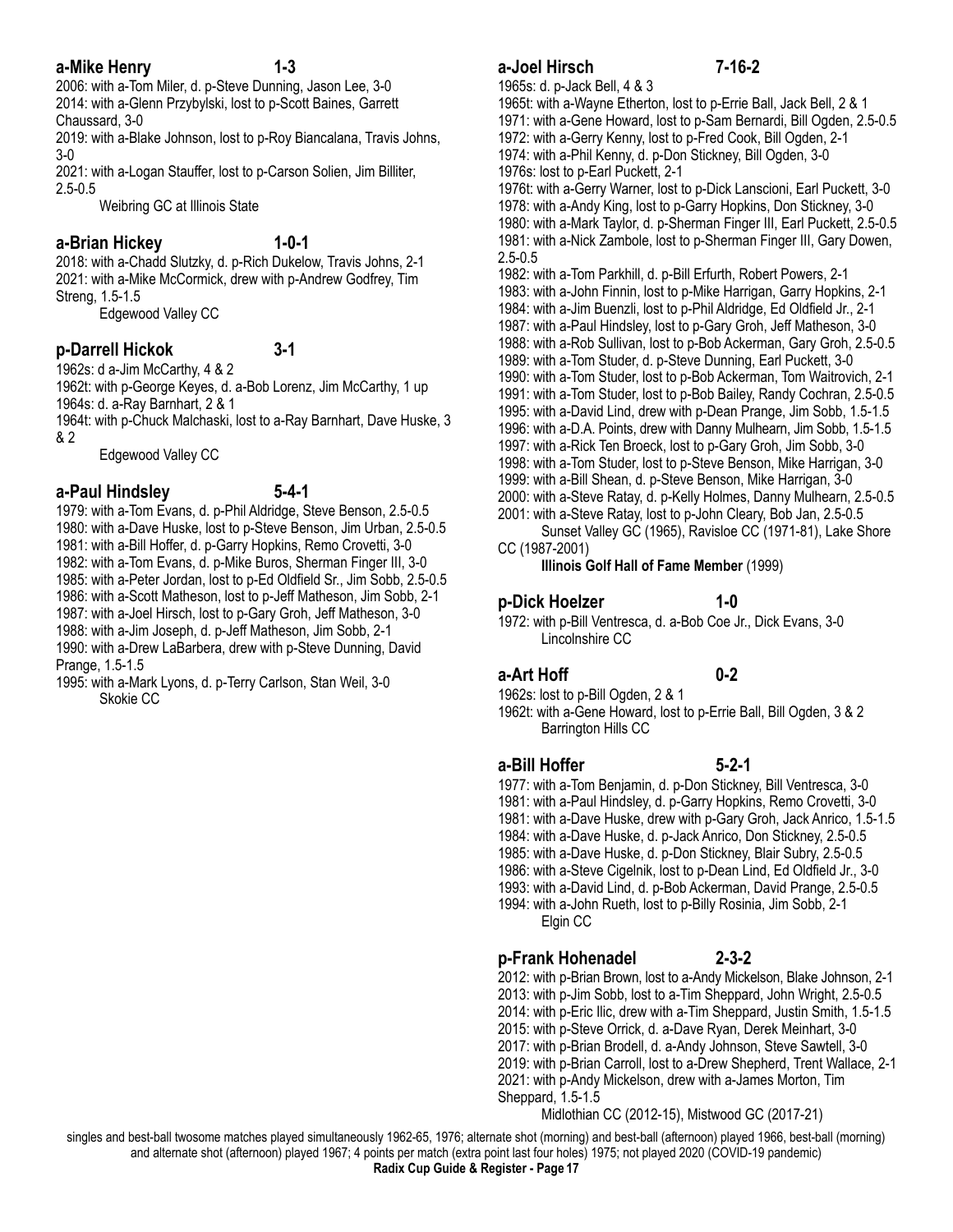# **p-Tony Holguin 9-2-2**

1962s: d. a-Dick Evans, 5 & 4 1962t: with p-Guy Paulsen, d. a-Remo Crovetti, Dick Evans, 1 up

1964s: drew with a-Tom Milligan 1964t: with p-George Keyes, drew with a-Tom Milligan, Alex Welsh, 3 & 2

1965s: d. a-John Andersen, 3 & 2

1965t: with p-Felice Torza, d. a-John Andersen, Larry Kraay, 2 up 1967bb: with p-Errie Ball, lost to a-Dave Huske, Fritz Franz, 2.5-0.5 1967as: with p-Bill Ogden, d. a-Chick Evans, Earl Liff, 2.5-0.5

1968: with p-Chuck Malchaski, d. a-Gene Howard, Bob McCall, 2.5-0.5

1969: with p-Frank Witt, d. a-Arthur "Ace" Ellis, Lawrence Reich, 3-0

1970: with p-Bill Ogden, d. a-Gene Howard, Bob Zender, 2.5-0.5

- 1971: with p-Tex Simon, lost to a-Dave Huske, George Noth, 2.5-0.5
- 1973: with p-Hal Miller, d. a-Phil Kenny, Dennis Sullivan, 3-0
- Midlothian CC (1962-67), Sheldon Heights GC (1968), Fair Winds CC (1970-71), Gleneagles CC (1973)

**Illinois Golf Hall of Fame Member** (2007)

## **p-Jim Holmes 0-1**

2005: with p-Steve Dunning, lost to a-Brian Carroll, Matt Maskel, 3-0 Ravinia Green CC

### **p-Kelly Holmes 0-4-1**

1992: with p-Dino Lucchesi, lost to a-Jay Davis, Mark Small, 2.5-0.5 1995: with p-Bob Ackerman, lost to a-George Glickley, Al Pandola, 2.5-0.5

1998: with p-Dino Lucchesi, drew with a-Jay Dempsey, Mike Stone, 1.5-1.5

2000: with p-Danny Mulhearn, lost to a-Joel Hirsch, Steve Ratay, 2.5-0.5

2001: with p-Dino Lucchesi, lost to a-Mike Stone, Chip Travis, 2-1 Maple Meadows GC (1992), Flagg Creek GC (1995), Bittersweet GC (1998-2001)

## **a-Brad Hopfinger 1-0**

2010: with a-Kyle Peterman, d. p-Ben Putka, Matt Slowinski, 2-1 Exmoor CC

## **p-Garry Hopkins 4-5**

1974: with p-Bill Ventresca, lost to a-Scott Ittersagen, John Phillips, 2.5-0.5

1975: with p-Emil Esposito, d. a-Bob Bailey, Mike Milligan, 3-1 1976s: lost to a-Jim Joseph, 2-1

1976t: with p-Bill Ogden, lost to a-Jim Joseph, Lance Ten Broeck, 2.5-0.5

1978: with p-Don Stickney, d. a-Joel Hirsch, Andy King, 3-0

- 1979: with p-Earl Puckett, d. a-Bob Mangan, John Stansbury, 2.5-0.5
- 1981: with p-Remo Crovetti, lost to a-Bill Hoffer, Paul Hindsley, 3-0
- 1982: with p-Jim Urban, lost to a-Ford Bartholow, John Finnin, 2.5-0.5
- 1983: with p-Mike Harrigan, d. a-Joel Hirsch, John Finnin, 2-1

Highland Park CC (1974-78), Hilldale CC (1981-83)

# **a-Gene Howard 5-9-2**

1962s: lost to p-Errie Ball, 2 & 1

1962t: with a-Art Hoff, lost to p-Errie Ball, Bill Ogden, 3 & 2 1963s: lost to p-Bill Ogden, 3 & 2

1963t: with a-Ed Carroll, drew with p-Errie Ball, Bill Ogden 1964s: lost to p-Gene Battistoni, 6 & 4

1964t: with a-Earl Liff, lost to p-Gene Battistoni, Felice Torza, 4 & 3 1965s: d. p-Dick Hart, 5 &4

1965t: with a-Tom Milligan, d. p-Bob Harris, Dick Hart, 4 & 3

1966as: with a-Sherman Finger III, d. p-Bob Bruno, Bill Ogden, 2.5-0.5 1966bb: with a-Ray Kimpel, lost to p-Dick Hart, Bob Erickson, 3-0 1967bb: with a-Andy Toth, drew with p-Dick Hart, Hubby Habjan, 1.5-1.5 1967as: with a-Dave Huske, d. p-Hubby Habjan, George Keyes, 2-1

1968: with a-Bob McCall, lost to p-Tony Holguin, Chuck Malchaski, 2.5-0.5

1969: with a-Mike Thompson, d. p-Jimmy Fetters, Charles Tawse, 3-0

1970: with a-Bob Zender, lost to p-Tony Holguin, Bill Ogden, 2.5-0.5

1971: with a-Joel Hirsch, lost to p-Sam Bernardi, Bill Ogden, 2.5-0.5 Bob O'Link (1963-68), Glen View C

### **a-Dave Huske 10-4-4**

1963s: lost to p-Dick Hart, 5 & 3

1963t: with a-Bob McCall, lost to p-Dick Hart, John Paul Jones, 4 & 3 1964s: drew with p-Chuck Malchaski

1964t: with a-Ray Barnhart, d. p-Darrell Hickok, Chuck Malchaski, 3 & 2 1967bb: with a-Fritz Franz, d. p-Errie Ball, Tony Holguin, 2.5-0.5 1967as: with a-Gene Howard, d. p-Hubby Habjan, George Keyes, 2-1 1968: with a-Fritz Franz, lost to p-Bob Bruno, Bill Ogden, 2-1 1971: with a-George Noth, d. p-Tony Holguin, Tex Simon, 2.5-0.5 1972: with a-John Lynch Jr., drew with p-Paul Lemcke, Don Stickney,

- 1.5-1.5
- 1976s: drew with p-Hubby Habjan, 1.5-1.5
- 1976t: with a-Gary Hallberg, d. p-Jim Hardy, Hubby Habjan, 3-0
- 1977: with a-Tom Evans, d. p-Dean Lind, Vic Martin, 2-1
- 1978: with a-Gary Hallberg, d. p-Mike Harrigan, Bob Zender, 3-0
- 1979: with a-Bruce Habjan, d. p-Bob Augustine, Dean Lind, 2.5-0.5
- 1980: with a-Paul Hinsdley, lost to p-Steve Benson, Jim Urban, 2.5-0.5
- 1981: with a-Bill Hoffer, drew with p-Gary Groh, Jack Anrico, 1.5-1.5
- 1984: with a-Bill Hoffer, d. p-Jack Anrico, Don Stickney, 2.5-0.5
- 1985: with a-Bill Hoffer, d. p-Don Stickney, Blair Subry, 2.5-0.5 Glen Oak CC

## **p-Eric Ilic 2-0-1**

2011: with p-Billy Rosinia, d. a-Brian Atkinson, Justin Smith, 2-1 2014: with p-Frank Hohenadel, drew with a-Tim Sheppard, Justin Smith 1.5-1.5

2019: with p-Tim Streng, d. a-Mike Fastert, Eric Wessel, 3-0 Links & Tees GC (2011-14), Merit Club (2019)

# **a-Scott Ittersagen 1-0**

1974: with a-John Phillips, d. p-Garry Hopkins, Bill Ventresca, 2.5-0.5 Calumet CC

# **a-Tim Jacobs 1-0**

1999: with a-Erik Ciotti, d. p-Doug Bauman, Jim Sobb, 2-1 McHenry CC

## **a-Tom Jacobsen 0-0-1**

1974: with a-Lance Ten Broeck, drew with p-Bill Erfurth, Tom Mavaika, 1.5-1.5

### White Pines GC

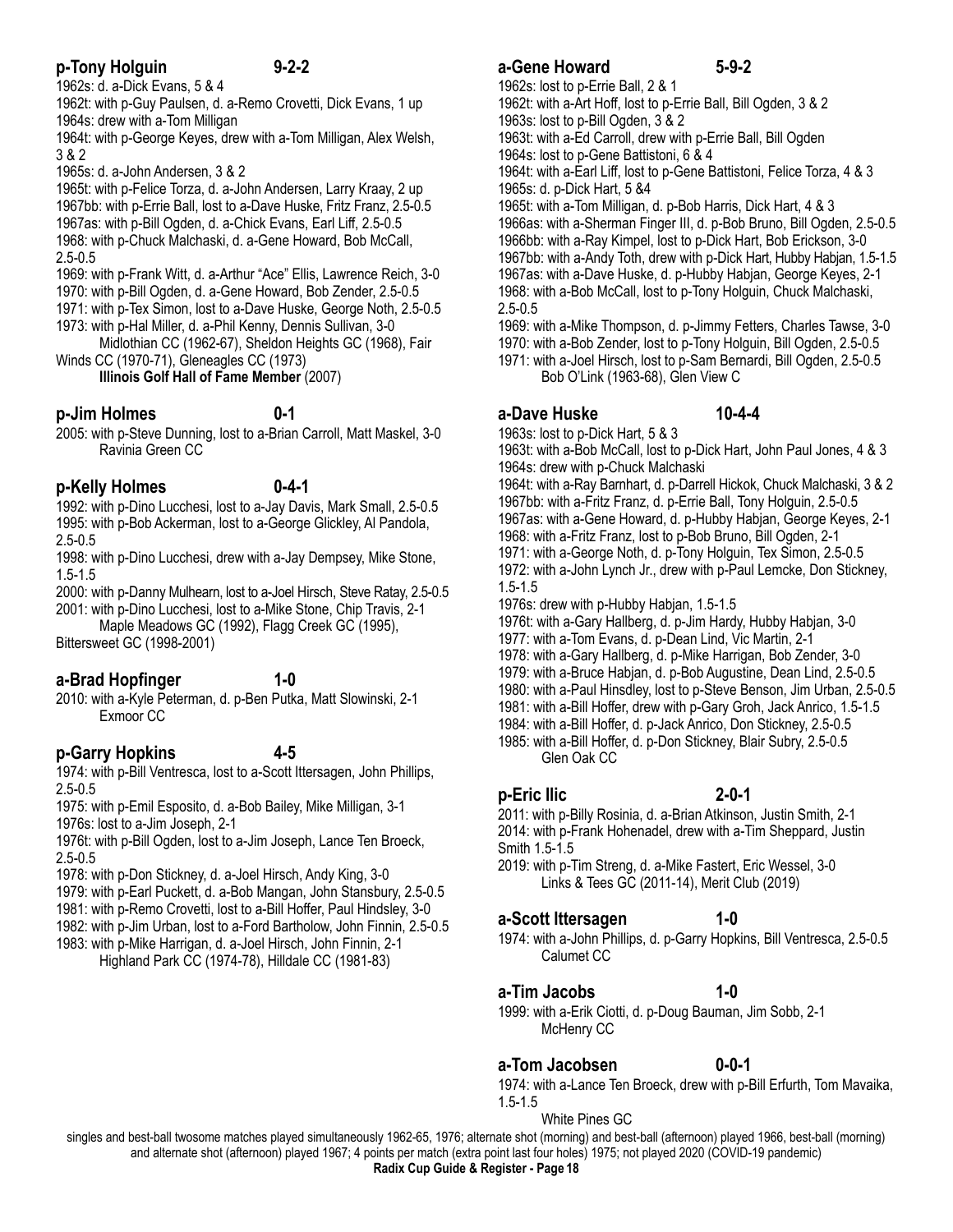# **a-Jim Jamieson 0-0-2**

1967bb: with a-Bob Zender, drew with p-Chick Evans, Gaylon "Tex" Simon, 1.5-1.5

1967as: with a-Fritz Franz, drew with p-Bob Erickson, Gaylon "Tex" Simon, 1.5-1.5

Short Hills CC

### **p-Bob Jan 3-3**

1998: with p-Steve Dunning, d. a-Steve Daly, Chip Travis, 2-1 1999: with p-Danny Mulhearn, d. a-Tom Studer, Mark Esposito, 2.5-0.5

2000: with p-Bryan Luedtke, lost to a-Rich Dukelow, John Finnin, 3-0

2001: with p-John Cleary, d. a-Joel Hrisch, Steve Ratay, 2.5-0.5

2002: with p-Connie DeMattia, lost to a-Joe Affrunti, Craig McDonnell, 3-0

2003: with p-Steve Murray, lost to a-Rich Dukelow, John Finnin, 3-0 Mission Hills CC

## **p-Brian Janty 1-0**

2017: with p-Chris Green, d. a-Vance Antiniou, Bob Youman, 2.5-0.5 Exmoor CC

## **p-Travis Johns 5-5**

2011: with p-Rich Dukelow, lost to a-Todd Mitchell, Steve Sawtell, 3-0 2012: with p-Rich Dukelow, lost to a-John Wright, John Finnin, 2.5-0.5

2013: with p-Curtis Johns, d. a-Quinn Prchal, Kyle Nathan, 3-0

2014: with p-Matt Slowinski, d. a-Tim "Tee-K" Kelly, Chadd Slutzky, 3-0 2015: with p-Matt Slowinski, lost to a-Tim "Tee-K" Kelly, Dan Stringfellow, 2.5-0.5

2016: with p-Curtis Malm, d. a-David Cooke, Tim "Tee-K" Kelly, 2-1 2017: with p-Matt Slowinski, lost to a-Charlie Netzel, Kyle Slattery, 3-0 2018: with p-Rich Dukelow, lost to a-Brian Hickey, Chadd Slutzky, 2-1 2019: with p-Roy Biancalana, d. a-Mike Henry, Blake Johnson, 3-0

2021: with p-Curtis Malm, d. a-John Ramsey, Chadd Slutzky, 2.5-0.5 Twin Lakes GC (2011-12), Medinah CC (2013-21)

### **a-Andy Johnson 0-1**

2017: with a-Steve Sawtell, lost to p-Brian Brodell, Frank Hohenadel, 3-0

Calumet CC

### **a-Blake Johnson 4-3**

2008: with a-Dave Ryan, d. p-Doug Bauman, Frank Bruno, 3-0 2011: with a-Dave Ryan, d. p-Bryan Luedtke, Jordan Schroeder, 2-1 2012: with a-Andy Mickelson, d. p-Frank Hohenadel, Brian Brown 2-1 2014: with a-Kyle Nathan, lost to p-Steve Orrick, Mike Small, 2.5-0.5 2015: with a-Glenn Przybylski, d. p-Connie DeMattia, Garrett Chaussard, 3-0

2016: with a-Andrew Price, lost to p-Kyle Bauer, Connie DeMattia, 3-0 2019: with a-Mike Henry, lost to p-Roy Biancalana, Travis Johns, 3-0 Exmoor CC (2008-16), Glen View C (2019)

## **p-Howie Johnson 1-0-1**

1963s: d. a-John Andersen, 4 & 3

1963t: with p-George Keyes, drew with a-John Andersen, Fritz Franz Twin Orchard

## **p-John Paul Jones 2-0**

1963s: d. a-Bob McCall, 1 up

1963t: with p-Dick Hart, d. a-Dave Huske, Bob McCall, 4 & 3 Butterfield CC

## **a-Peter Jordan 0-1**

1985: with a-Paul Hindsley, lost to p-Ed Oldfield Sr., Jim Sobb, 2.5-0.5 Medinah CC

# **a-Jim Joseph 7-4-1**

1973: with a-Dick Evans, d. p-Emil Esposito, Paul Lemcke, 3-0 1974: with a-Joel Eastman, lost to p-Shelby Futch, Dean Lind, 2.5-0.5 1975: with a-Lance Ten Broeck, d. p-Dean Lind, Don Stickney, 3.5-0.5 1976s: d. p-Garry Hopkins, 2-1

1976t: with a-Lance Ten Broeck, d. p-Garry Hopkins, Bill Ogden, 2.5-0.5 1977: with a-Mike Toliuzis, drew with p-Steve Benson, Earl Puckett, 1.5-1.5

- 1981: with a-Rick Ten Broeck, d. p-Jim Urban, Mike Harrigan, 2-1
- 1982: with a-Rick Ten Broeck, lost to p-Phil Aldridge, Steve Benson, 3-0
- 1983: with a-Tom Evans, lost to p-Ed Oldfield Jr., Don Stickney, 3-0
- 1984: with a-Tom Evans, lost to p-Bob Ackerman, Gary Groh, 2-1
- 1985: with a-Ken Killaney, d. p-Dean Lind, Earl Puckett, 2-1
- 1988: with a-Paul Hindsley, d. p-Jeff Matheson, Jim Sobb, 2-1 Ravisloe CC

### **a-John Joyce 0-1**

1992: with a-David Lind, lost to p-Randy Cochran, Mike Harrigan, 2.5-0.5

Prestwick CC

### **a-Bob Kane Sr. 0-1**

1972: with a-David Lind, lost to p-Hubby Habjan, Dick Hart, 3-0 Oak Park

# **a-Patrick Keen 1-0**

1981: with a-Jim Snyder, d. p-Earl Puckett, Jimmy Formas, 2-1 Big Foot CC

## **a-Ken Kellaney 3-1**

1978: with a-Bob Mangan, d. p-Dick Hart, Bill Ventresca, 2-1 1979: with a-Steve Cisco, lost to p-Gary Dowen, Dick Hart, 2-1 1984: with a-Brett Lucas, d. p-Sherman Finger III, Bill Wadden, 2.5-0.5 1985: with a-Jim Joseph, d. p-Dean Lind, Earl Puckett, 2-1 Mauh Nah Tee See (1978), University of Illinois (1979), Olympia Fields CC (1985)

## **Jeff Kellen (a-2010, p-2021) 0-2**

2010: with a-Joe Emerich, lost to p-Frank Bruno, David Paeglow, 3-0 2021: with p-Garrett Chaussard, lost to a-Jordan Less, Charlie Nikitas, 2.5-0.5

Forest Hills CC (2010), Butler National GC (2021)

## **a-Tim "Tee-K" Kelly 1-2**

2014: with a-Chadd Slutzky, lost to p-Travis Johns, Matt Slowinski, 3-0 2015: with a-Dan Stringfellow, d. p-Travis Johns, Matt Slowinski, 2.5-0.5

2016: with a-David Cooke, lost to p-Travis Johns, Curtis Malm, 2-1 Medinah CC

## **a-Gerry Kenny 0-2**

1972: with a-Joel Hirsch, lost to p-Fred Cook, Bill Ogden, 2-1 Bob O'Link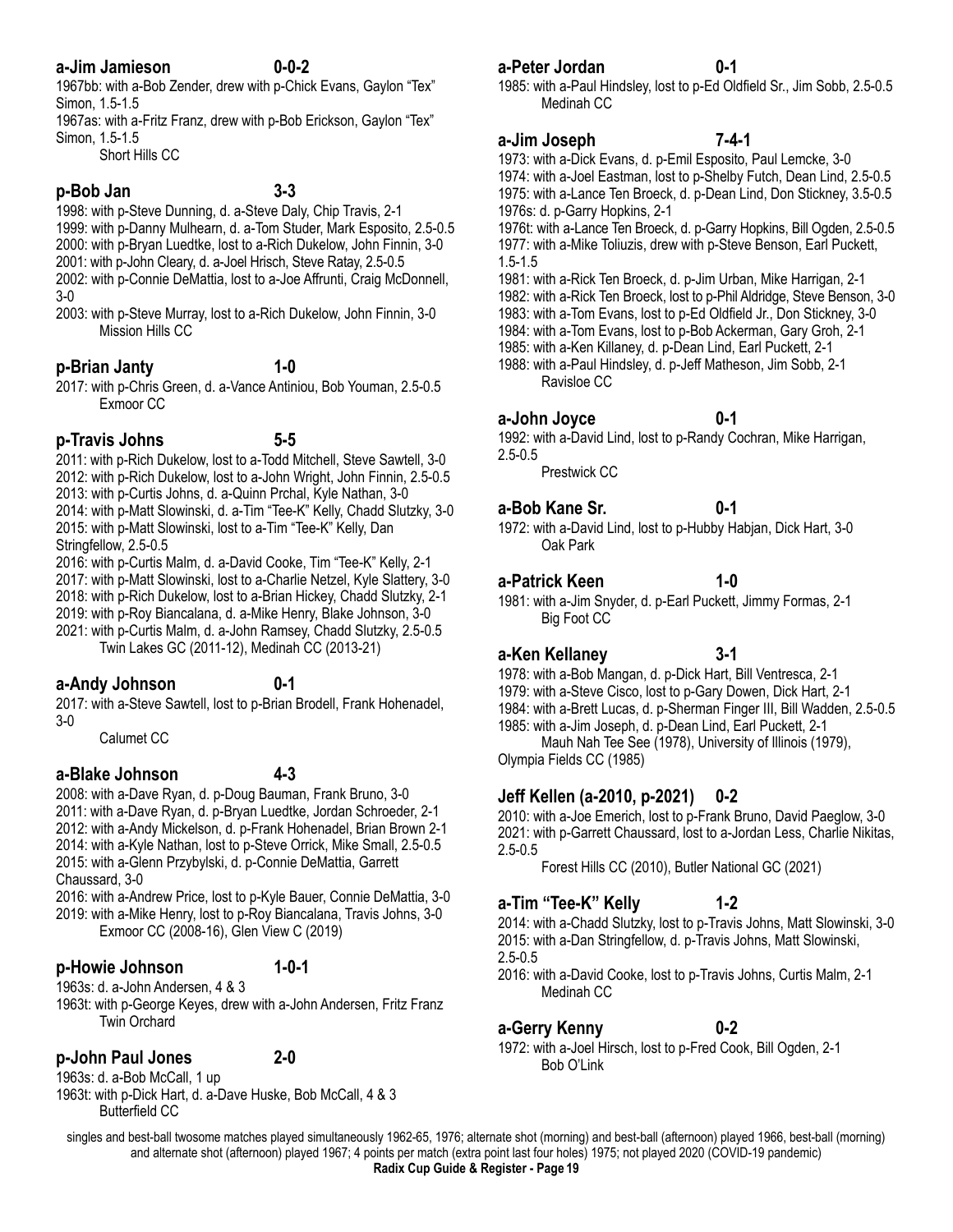# **a-John Kenny Jr. 2-2-1**

1968: with a-Bob Augustine, drew with p-Bill Geise, Earl Puckett, 1.5-1.5

- 1969: with a-Bob Augustine, lost to p-Jack Bell, Bill Giese, 3-0
- 1970: with a-John Lynch, lost to p-Hubby Habjan, Bob Henning, 3-0
- 1971: with a-Bob Zender, d. p-Ron Bakich, Don Stickney, 2.5-0.5 1975: with a-Gary Hallberg, d. p-Jim Hardy, Bill Ventresca, 4-0

Bob O'Link

### **a-Phil Kenny 3-3-1**

- 1973: with a-Dennis Sullivan, lost to p-Tony Holguin, Hal Miller, 3-0 1974: with a-Joel Hirsch, d. p-Don Stickney, Bill Ogden, 3-0
- 1975: with a-Mick Soli, lost to p-Hubby Habjan, Dick Hart, 3-1
- 1976s: d. p-Shelby Futch, 3-0
- 1976t: with a-Mick Soli, d. p-Shelby Futch, Dean Lind, 2.5-0.5
- 1977: with a-John Baldwin, lost to p-Errie Ball, Steve Dunning, 3-0
- 1987: with a-Mike Milligan, drew with p-Jim Sobb, Blair Subry, 1.5-1.5 Bob O'Link

# **p-George Keyes 5-2-3**

1962s: d. a-Bob Lorenz, 3 & 1

1962t: with p-Darrell Hickok, d. a-Bob Lorenz, Jim McCarthy, 1 up 1963s: lost to a-Fritz Franz, 3 & 2

- 1963t: with p-Howie Johnson, drew with a-John Andersen, Fritz Franz 1964s: drew with a-Alex Welsh
- 1964t: with p-Tony Holguin, drew with a-Tom Milligan, Alex Welsh, 3 & 2 1965s: d. a-Earl Liff, 4 & 2
- 1965t: with p-Chuck Malchaski, d. a-Earl Liff, Tull Monsees, 4 & 2
- 1967bb: with p-Odell Trueblood, d. a-Joe McDermott, Earl Liff, 3-0
- 1967as: with p-Hubby Habjan, lost to a-Dave Huske, Gene Howard, 2-1 Tam O'Shanter CC (1962-64), Riverwoods CC (1965), Arizona Biltmore (1967)

# **a-Ray Kimpel 0-2**

1966as: with a-Bob Marek, lost to p-Bob Hamrich, Earl Puckett, 2-1 1966bb: with a-Gene Howard, lost to p-Bob Erickson, Dick Hart, 3-0

# **a-Andy King 6-1**

1978: with a-Joel Hirsch, lost to p-Garry Hopkins, Don Stickney, 3-0 Kishwaukee CC

# **a-Don Klenk 1-0-1**

1970: with a-Georgre Noth, d. p-Ron Bakich, Dean Lind, 3-0 1971: with a-Sandy MacFarland, drew with p-Bill Giese, Hubby Habjan, 1.5-1.5 Medinah CC

# **p-Dan Kochevar 1-0**

1993: with p-Bob Bailey, d. a-Colby Lamberson, Dusti Watson, 2.5-0.5 Golf Learning Center

# **a-Lee Kolquist 1-1**

1994: with a-Jerry Maatman, lost to p-Steve Benson, Mike Harrigan, 2.5-0.5

2002: with a-Phil Slovitt, d. p-John Cleary, Jason Lee, 3-0 Royal Fox GC

# **a-Chad Koschmann 1-0**

2008: with a-Joe Emerich, d. p-Steve Orrick, Brett Packee, 2.5-0.5 Lake Shore CC

# **a-Gus Kozina 0-1**

1986: with a-Finley Brown Jr., lost to p-Steve Benson, Mike Harrigan, 3-0

Glen Flora CC

# **a-Ray Knoll 1-0-1**

2015: with a-Jack Watson, d. p-David Pagelow, Frank Bruno, 2.5-0.5 2017: with a-Paul Schlimm Jr., drew with p-Kyle Bauer, Adam Schumacher, 1.5-1.5 Cress Creek

### **a-Larry Kraay 1-1**

1965s: d. p-Felice Torza, 3 & 2

1965t: with a-John Andersen, lost to p-Tony Holguin, Felice Torza, 2 up Woodmar CC

# **p-Andy Krajewski 1-0**

1997: with p-Bryan Luedtke, d. a-Steve Daly, Jerry Maatman, 2.5-0.5 Wedgewood CC

### **a-Jack Kuhlman 1-1**

1964s: lost to p-Jack Bell, 2 & 1

1964t: with a-Fritz Franz, lost to p-Errie Ball, Jack Bell, 2 & 1 La Grange CC

# **a-Drew LaBarbera 0-0-1**

1990: with a-Paul Hindsley, drew with p-Steve Dunning, David Prange, 1.5-1.5

Kishwaukee CC

### **p-Dick Lanscioni 6-0**

1968: with p-Ed Oldfield Sr., d. a-James Ten Broeck, Rick Ten Broeck, 3-0

1970: with p-Remo Crovetti, d. a-Ray Anderson, Bill Lehman, 2.5-0.5 1971: with p-Dean Lind, d. a-Steve Benson, Tom Matey, 3-0

1973: with p-Don Stickney, d. a-Ray Anderson, Tom Benjamin, 3-0 1976s: d. a-Gerry Warner, 2-1

1976t: with p-Earl Puckett, d. a-Joel Hirsch, Gerry Warner, 3-0 Green Acres CC

## **p-Hans Larson 0-1**

2009: with p-Harlan Chemers, lost to a-John Ehrgott, Jonathon Schram, 3-0

Westmoreland CC

## **a-Colby Lamberson 0-1**

1993: with a-Dusti Watson, lost to p-Bob Bailey, Dan Kochevar, 2.5-0.5 Onwentsia C

### **p-Jason Lee 0-5**

### 2002: with p-John Cleary, lost to a-Lee Kolquist, Phil Slovitt, 3-0 2003: with p-Jim Miller, lost to a-Rick LeHew, Tim Sheppard, 2.5-0.5 2004: with p-Gary Groh, lost to a-John Finnin, John Wright, 2-1 2006: with p-Steve Dunning, lost to a-Mike Henry, Tom Miler, 3-0 2007: with p-Brett Packee, lost to a-Mark Esposito, Andy Gabelman, 2.5-0.5

Ridgemoor CC

- 
- 
-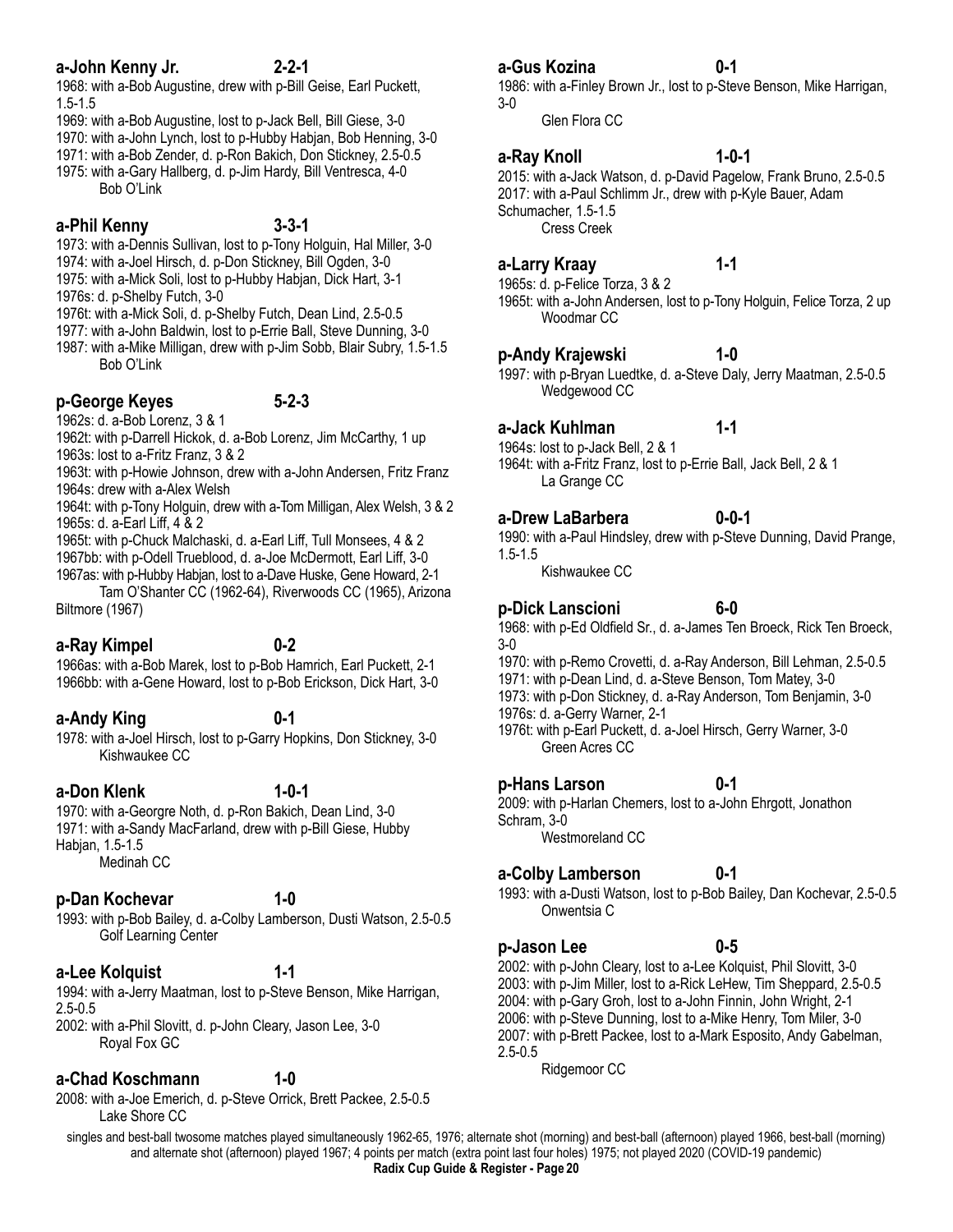### 1974: with p-Steve Dunning, lost to a-Bob Bailey, Tom Evans, 2-1 1975: with p-Bill Erfurth, drew with a-Tom Evans, Gary Ostrega, 2-2

Oak Park CC

Lake Geneva CC

**a-Bill Lehman 0-1** 

**p-Paul Lemcke 0-2-2** 

# **p-Bret Leon 1-0**

2019: with p-Carson Solien, d. a-Kevin Economos, Glenn Przybylski, 2.5-0.5

Old Elm C

# **a-Jordan Less 1-0**

2021: with a-Charlie Nikitas, d. p-Garrett Chaussard, Jeff Kellen, 2.5-0.5

Rich Harvest Farms

# **a-David Leville 0-1**

1981: with a-John Seehausen, lost to p-Mark Wolfla, Phil Aldridge, 3-0 Turnberry CC

# **a-John Levinson 0-2**

1966as: with a-Earl Liff, lost to p-Bob Erickson, Emil Esposito, 2-1 1966bb: with a-Tom Matey, lost to p-Bob Hamrich, Bill Ogden, 2-1

# **a-Earl Liff 2-7-1**

1963s: d. p-Jack Bell, 5 & 4

1963t: with a-Tim Milligan, d. p-Jack Bell, Chuck Machalski, 6 & 5 1964a: drew with p-Felice Torza

1964t: with a-Gene Howard, lost to p-Gene Battistoni, Felice Torza, 4 & 3

1965s: lost to p-George Keyes, 4 & 2

1965t: with a-Tull Monsees, lost to p-George Keyes, Chuck Malchaski, 4 & 2

1966as: with a-John Levinson, lost to p-Bob Erickson, Emil Esposito, 2-1

1966bb: with a-Norando Nannini, lost to p-Bob Bruno, Bob Harris, 3-0 1967bb: with a-Joe McDermott, lost to p-George Keyes, Odell Trueblood, 3-0

1967as: with a-Chick Evans, lost to p-Bill Ogden, Tony Holguin, 2.5-0.5 Green Acres CC

## **a-David Lind 4-3-1**

1969: with a-Bob Dredge, d. p-Hal Miller, Ed Oldfield, 2-1

1972: with a-Bob Kane Sr., lost to p-Hubby Habjan, Dick Hart, 3-0 1985: with a-George Glickley, d. p-Jack Anrico, Gary Groh, 3-0 1988: with a-Rick Ten Broeck, d. p-Steve Benson, Mike Harrigan, 2-1 1992: with a-John Joyce, lost to p-Randy Cochran, Mike Harrigan, 2.5-0.5

1993: with a-Bill Hoffer, d. p-Bob Ackerman, David Prange, 2.5-0.5 1995: with a-Joel Hirsch, drew with p-Dean Prange, Jim Sobb, 1.5-1.5 1996: with a-Chip Travis, lost to p-Steve Benson, Mike Harrigan, 2-1 St. Charles (1969), Butler National (1985-96)

# **p-Dean Lind 3-7**

1970: with p-Ron Bakich, lost to a-Don Klenk, George Noth, 3-0 1971: with p-Dick Lanscioni, d. a-Steve Benson, Tom Matey, 3-0 1974: with p-Shelby Futch, d. a-Joel Eastman, Jim Joseph, 2.5-0.5 1975: with p-Don Stickney, lost to a-Jim Joseph, Lance Ten Broeck, 3.5-0.5

1976s: lost to a-Mick Soli, 3-0

1976t: with p-Shelby Futch, lost to a-Phil Kenny, Mick Soli, 2.5-0.5

1977: with p-Vic Martin, lost to a-Tom Evans, Dave Huske, 2-1

1979: with p-Bob Augustine, lost to a-Bruce Habjan, Dave Huske, 2.5-0.5

1985: with p-Earl Puckett, lost to a-Jim Joseph, Ken Killaney, 2-1 1986: with p-Ed Oldfield Jr., d. a-Steve Cigelnik, Bill Hoffer, 3-0 The Ledges (1970-71), Sunset Ridge CC (1976-79), Wilmette

(1985-86)

# **a-Troy Logan** 0-0-1

2010: with a-Steve Sawtell, drew with p-Billy Rosinia, Marty Schiene, 1.5-1.5

OIympia Fields CC

# **a-Bob Lorenz 0-2**

1962s: lost to p-George Keyes, 3 & 1 1962t: with a-Jim McCarthy, lost to p-Darrell Hickok, George Keyes, 1 up

North Shore CC

# **a-Brett Lucas 1-0**

1984: with a-Ken Kellaney, d. p-Sherman Finger III, Bill Wadden, 2.5-0.5

Kankakee CC

# **p-Dino Lucchesi 6-3-2**

1992: with p-Kelly Holmes, lost to a-Jay Davis, Mark Small, 2.5-0.5 1993: with p-John Dal Corobbo, drew with a-George Glickley, Bill Ratcliff, 1.5-1.5

1994: with p-Andy Shuman, d. a-Jamie Fairbanks, Ken Vanko, 2-1 1995: with p-Andy Shuman, d. a-Dave Cable, Steve Daly, 3-0 1998: with p-Kelly Holmes, drew with a-Jay Dempsey, Mike Stone, 1.5-1.5

2001: with p-Kelly Holmes, lost to a-Mike Stone, Chip Travis, 2-1 2002: with p-Jonathan Sielsky, d. a-Rich Dukelow, John Finnin, 2-1

2003: with p-Bryan Luedtke, d. a-Craig McDonnell, Ryan Michals, 3-0 2004: with p-Dale Tallon, d a-Mark Esposito, Todd Mitchell, 2.5-0.5

2005: with p-Marty Schiene, d. a-John Finnin, Todd Mitchell, 2-1

2006: with p-Mike Troy, lost to a-Jay Dempsey, Steve Sawtell, 2.5-0.5 Royal Fox GC (1992), Ravinia Green CC (1993-94), Highland

Park CC (1995), Bittersweet GC (1998-2001), Twin Orchard CC (2003-06)

singles and best-ball twosome matches played simultaneously 1962-65, 1976; alternate shot (morning) and best-ball (afternoon) played 1966, best-ball (morning) and alternate shot (afternoon) played 1967; 4 points per match (extra point last four holes) 1975; not played 2020 (COVID-19 pandemic) **Radix Cup Guide & Register - Page 21**

### **a-Rick LeHew 4-3**  2003: with a-Tim Sheppard, d. p-Jason Lee, Jim Miller, 2.5-0.5

2.5-0.5

2.5-0.5

1.5-1.5

2004: with a-Dave Ryan, lost to p-Bryan Luedtke, Brett Melton, 2.5-0.5 2005: with a-John Wright, d. p-Danny Mulhearn, Mike Troy, 2.5-0.5 2006: with a-Todd Mitchell, d. p-Roy Biancalana, Steve Murray, 2-1 2007: with a-Todd Mitchell, d. p-Kevin Rafferty, Mike Troy, 2.5-0.5 2010: with a-Todd Mitchell, lost to p-Scott Baines, Connie DeMattia,

2012: with a-Todd Mitchell, lost to p-Matt Slowinski, Kyle Sanders, 2-1 WeaverRidge GC (2003-2010), Kellogg GC (2012)

1970: with a-Ray Anderson, lost to p-Remo Crovetti, Dick Lanscioni,

1972: with p-Don Stickney, drew with a-Dave Huske, John Lynch Jr.,

1973: with p-Emil Esposito, lost to a-Dick Evans, Jim Joseph, 3-0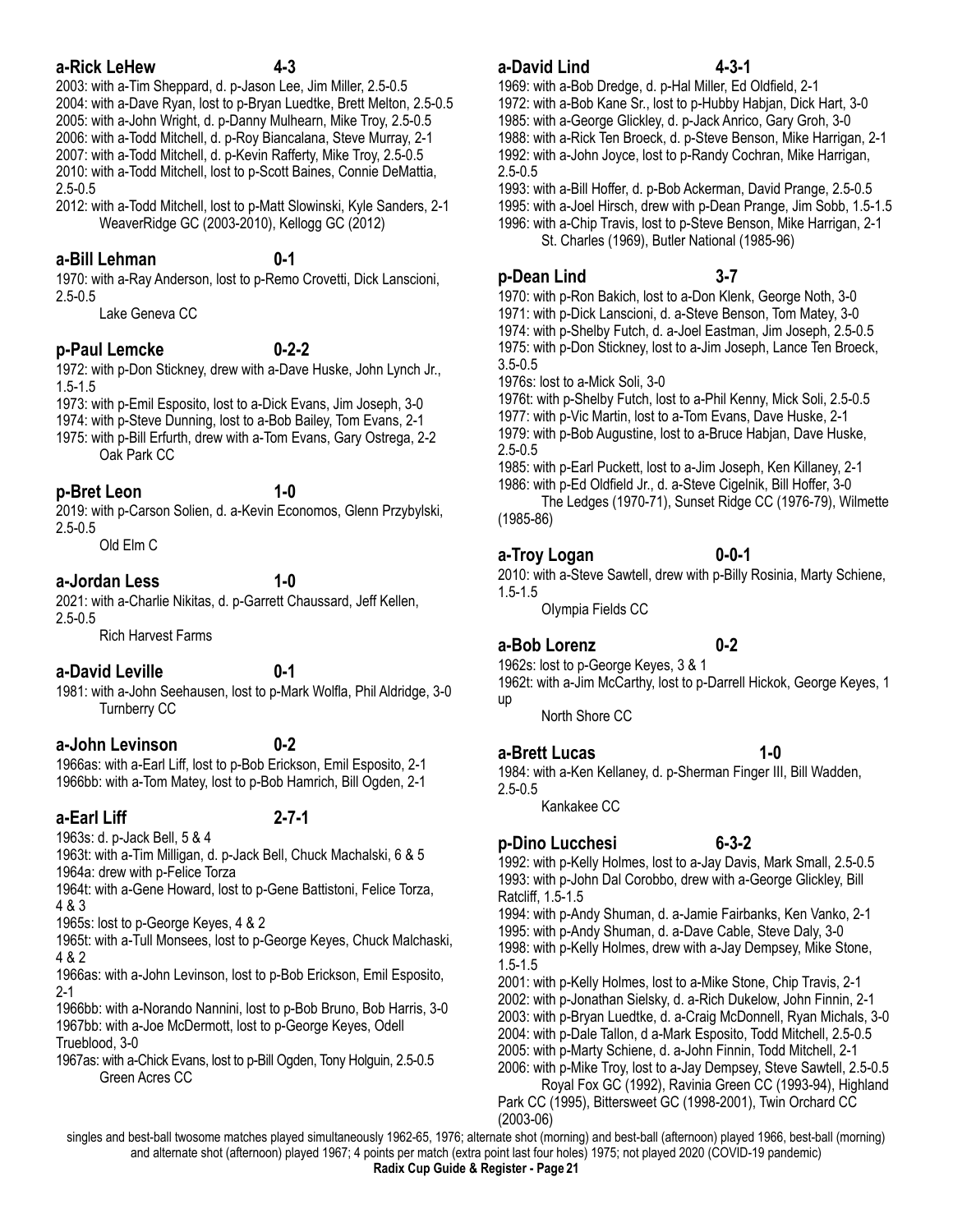### **p-Bryan Luedtke 5-5**

1997: with p-Andy Krajewski, d. a-Steve Daly, Jerry Maatman, 2.5-0.5 1999: with p-Kevin Healy, lost to a-Rich Dukelow, Chris Beto, 3-0 2000: with p-Bob Jan, lost to a-Rich Dukelow, John Finnin, 3-0 2001: with p-Jonathan Sielsky, d. a-Mike McLoone, Joe Affrunti, 3-0 2002: with p-John Haffner, lost to a-Dan Brown, Dave Ryan, 3-0 2003: with p-Dino Lucchesi, d. a-Craig McDonnell, Ryan Michals, 3-0 2004: with p-Brett Melton, d. a-Rick LeHew, Dave Ryan, 2.5-0.5 2005: with p-Roy Biancalana, d. a-Mark Esposito, Andy Gabelman, 2-1 2006: with p-Kevin Healy, lost to a-Brian Carroll, Matt Miller, 3-0 2011: with p-Jordan Schroeder, lost to a-Blake Johnson, Dave Ryan, 2-1

Fox Bend GC (1997-2006), Plum Tree National GC (2011)

### **a-John Lynch Jr. 1-1-1**

1969: with a-Bob Zender, d. p-Bill Erfurth, Earl Puckett, 2-1 1970: with a-John Kenny Jr., lost to p-Hubby Habjan, Bob Henning, 3-0

1972: with a-Dave Huske, drew with p-Paul Lemcke, Don Stickney, 1.5-1.5

Knollwood C

### **a-Mark Lyons 1-0**

1995: with a-Paul Hindsley, d. p-Terry Carlson, Stan Weil, 3-0

## **a-Jerry Maatman 0-4**

Glendale Lakes GC

1987: with a-Gunnar Bennett, lost to p-Bill Erfurth, Earl Puckett, 3-0 1994: with a-Lee Kolquist, lost to p-Steve Benson, Mike Harrigan, 2.5-0.5

1995: with a-Rick Ten Broeck, lost to p-Steve Benson, Jim Miller, 2.5-0.5

1997: with a-Steve Daly, lost to p-Andy Krajewski, Steve Luedtke, 2.5-0.5

Biltmore CC (1987), Chicago GC (1994-97)

## **a-Sandy MacFarland 0-0-1**

1971: with a-Don Klenk, drew with p-Bill Giese, Hubby Habjan, 1.5-1.5 Indian Hill C

## **p-Dave Maga 0-1**

1990: with p-Bruce Habjan, lost to a-Dave Cunningham, Rich Dukelow, 2.5-0.5 Mount Hawley CC

## **p-Chuck Malchaski 5-3-1**

1962s: d. a-Ace Ellis, 6 & 5

1962t: with p-Bob Harris, d. a-Ace Ellis, Ed Moehling, 4 & 3

1963s: lost to a-Tom Milligan, 5 & 4

1963t: with p-Jack Beli, lost to a-Earl Liff, Tim Milligan, 6 & 5

1964s: drew with a-Dave Huske

1964t: with p-Darrell Hickok, lost to a-Ray Barnhart, Dave Huske, 3 & 2 1965s: d. a-Tull Monsees, 1 up

1965t: with p-George Keyes, d. a-Earl Liff, Tull Monsees, 4 & 2

1968: with p-Tony Holguin, d. a-Gene Howard, Bob McCall, 2.5-0.5 Brookwood CC (1962-64), Pro-Golf Driving Range (1968)

### **p-Curtis Malm 4-2**

2012: with p-Jim Sobb, d. a-Gerry Downey, Craig McDonnell, 2-1

2013: with p-Travis Johns, d. a-Quinn Prchal, Kyle Nathan, 3-0

2014: with p-Rich Dukelow, lost to a-Nick Hardy, Todd Mitchell, 3-0

2015: with p-Rich Dukelow, lost to a-Kyle Nathan, Chadd Slutzky, 3-0

- 2016: with p-Travis Johns, d. a-David Cooke, Tim "Tee-K" Kelly, 2-1
- 2021: with p-Travis Johns, d. a-John Ramsey, Chadd Slutzky, 2.5-0.5 St. Charles CC

### **a-Bob Mangan 1-1**

1978: with a-Ken Kellaney, d. p-Dick Hart, Bill Ventresca, 2-1 1979: with a-John Stansbury, lost to p-Garry Hopkins, Earl Puckett, 2.5-0.5 Olympia Fields CC

### **a-Gary March 1-0**

1987: with a-George Glickley, d. p-Steve Benson, Mike Harrigan, 3-0 Elgin CC

### **a-Bob Marek 0-2**

1966as: with a-Ray Kimpel, lost to p-Bob Hamrich, Earl Puckett, 2-1 1966bb: with a-Fritz Franz, lost to p-Emil Esposito, Felice Torza, 2.5-0.5

### **a-Brad Marek 0-1**

### 2007: with a-John Ehrgott, lost to p-Gary Groh, Billy Rosinia, 2.5-0.5 Mount Prospect GC

**p-Vic Martin 0-1**  1977: with p-Dean Lind, lost to a-Tom Evans, Dave Huske, 2-1

### **a-Matt Maskel 1-0**

2005: with a-Brian Carroll, d. p-Steve Dunning, Jim Holmes, 3-0 Morris CC

### **p-Jeff Matheson 2-2**

1986: with p-Jim Sobb, d. a-Paul Hindsley, Scott Matheson, 2-1

1987: with p-Gary Groh, d. a-Paul Hindsley, Joel Hirsch, 3-0

- 1988: with p-Jim Sobb, lost to a-Paul Hindsley, Jim Joseph, 2-1
- 1996: with a-Glenn Przybylski, lost to p-Jim Miller, Andy Shuman, 2-1 Sunset Ridge CC (1986-87), Villa Olivia CC (1988) brother of Scott Matheson

## **a-Scott Matheson 0-2**

1986: with a-Paul Hindsley, lost to p-Jeff Matheson, Jim Sobb, 2-1 1994: with a-Mark Small, lost to p-David Prange, Dean Prange, 2.5-0.5

 Longwood CC (1986), Kemper Lakes GC (1994) brother of Jeff Matheson

# **a-Tom Matey 1-4**

1965s: d. p-Gene Battistoni, 3 & 2

1965t: with a-Fritz Franz, lost to p-Gene Battistoni, Bill Ogden, 1 up 1966as: with a-Fritz Franz, lost to p-Dick Hart, Bob Harris, 2-1 1966bb: with a-John Levinson, lost to p-Bob Hamrich, Bill Ogden, 2-1

1971: with a-Steve Benson, lost to p-Dick Lanscioni, Dean Lind, 3-0 Knollwood C

eligible 1970, did not play (John Lynch Jr. substituted)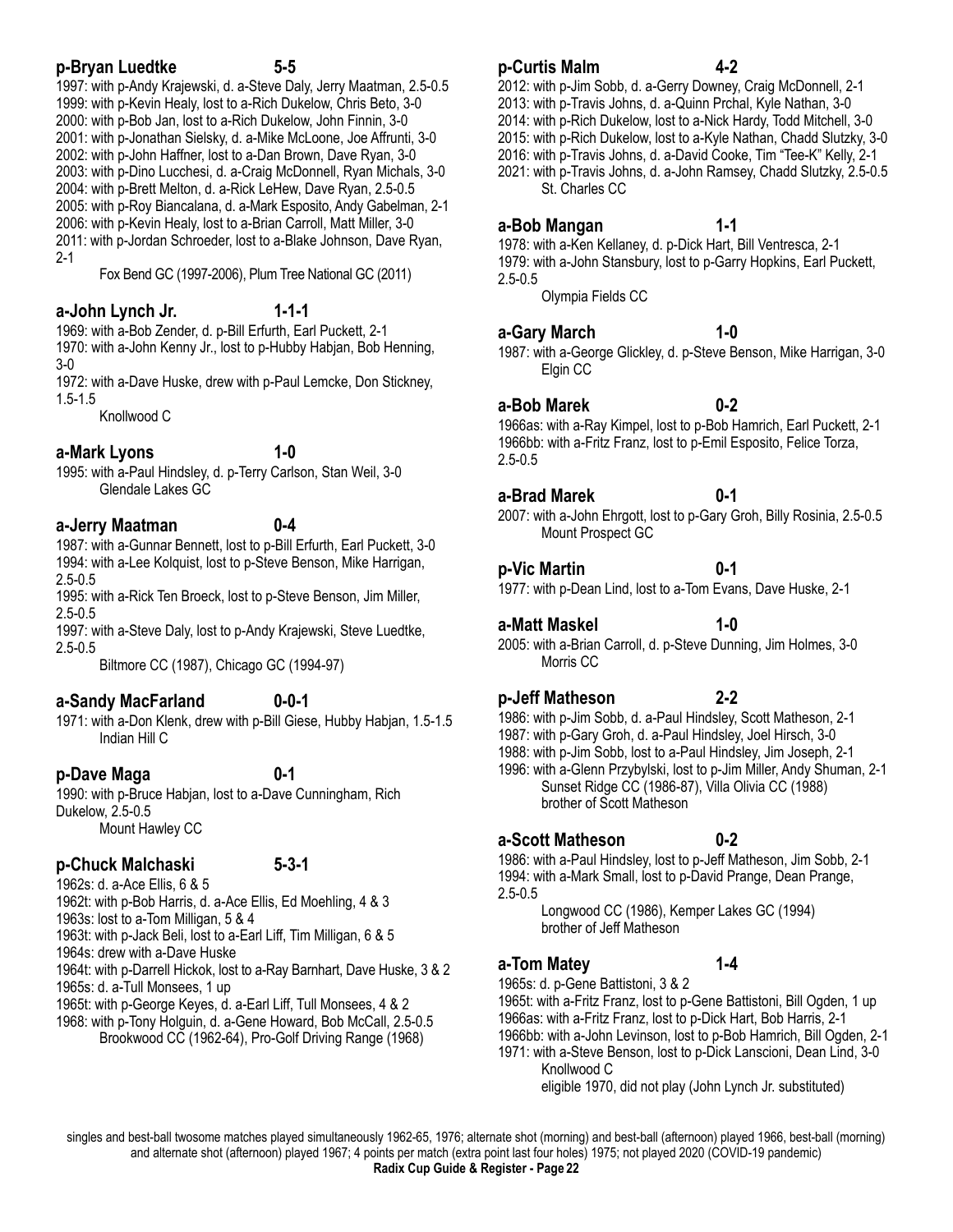# **p-Tom Mavaika 0-0-1**

1974: with p-Bill Erfurth, drew with a-Tom Jacobsen, Lance Ten Broeck, 1.5-1.5 River Forest GC

### **a-Bob McCall 0-3**

1963s: lost to p-John Paul Jones, 1 up 1963t: with a-Dave Huske, lost to p-Dick Hart, John Paul Jones, 4 & 3 1968: with a-Gene Howard, lost to p-Tony Holguin, Chuck Malchaski, 2.5-0.5

Flossmoor CC

### **a-Jim McCarthy 0-4**

1962s: lost to p-Darrell Hickok, 4 & 2

1962t: with a-Bob Lorenz, lost to p-Darrell Hickok, George Keyes, 1 up 1963s: lost to p-Felice Torza, 2 & 1

1963t: with a-Jim Flanagan, lost to p-Guy Paulsen, Felice Torza, 1 up Joliet CC

## **a-Mike McCormick 0-0-1**

2021: with a-Brian Hickey, drew with p-Andrew Godfrey, Tim Streng, 1.5-1.5 Oak Park CC

## **a-John McCullough 0-1**

1993: with a-Bob Stuebi, lost to p-Gary Pinns, Tim Surlas, 3-0 Chicago GC

### **a-Joe McDermott 2-2**

1966as: with a-Norando Nannini, d. p-Errie Ball, Felice Torza, 3-0 1966bb: with a-Sherman Finger III, lost to p-Errie Ball, Earl Puckett, 2-1 1967bb: with a-Earl Liff, lost to p-George Keyes, Odell Trueblood, 3-0 1967as: with a-Bob Zender, d. p-Odell Trueblood, Errie Ball, 2-1 Palos CC

## **a-Wayne McDonald 0-1**

1980: with a-Gunnar Bennett, lost to p-Mike Harrigan, Dick Hart, 2-1 Long Beach CC

## **a-Craig McDonnell 1-1-2**

2000: with a-Mike Stone, drew with p- Lance Olson, John Cleary, 1.5-1.5 2001: with a-Rich Dukelow, drew with p-Doug Bauman, Jim Sobb, 1.5-1.5

2002: with a-Joe Affrunti, d. p-Connie DeMattia, Bob Jan, 3-0

2003: with a-Ryan Michals, lost to p-Dino Lucchesi, Bryan Luedtke, 3-0 Beverly CC

## **a-Mike McLoone 0-1**

- 
- 2001: with a-Joe Affrunti, lost to p-Jonathan Sielsky, Bryan Luedtke, 3-0 Crystal Lake CC

# **a-Derek Meinhart 1-1-1**

2013: with a-Todd Mitchell, d. p-Steve Orrick, Mike Small, 2.5-0.5 2015: with a-Dave Ryan, lost to p-Steve Orrick, Frank Hohenadel, 3-0 2016: with a-Todd Mitchell, drew with p-David Paeglow, Matt Slowinski, 1.5-1.5 Mattoon G&CC

### **p-Brett Melton 2-1**

2004: with p-Bryan Luedtke, d. a-Rick LeHew, Dave Ryan, 2.5-0.5 2005: with p-Mike Small, lost to a-Jay Dempsey, Steve Sawtell, 2-1 2006: with p-Danny Mulhearn, d. a-Josh Esler, Andy Gabelman, 2-1

# **a-Fran Mentone 0-1**

1973: with a-Harry Gunn, lost to p-Hubby Hubjan, Bill Ogden, 2.5-0.5 River Forest CC

Midlothian CC (2004), Green Garden CC (2005-06)

### **a-Ted Meyer 0-1**

1991: with a-Steve Daly, lost to p-Doug Bauman, Tom Waitrovich, 2.5-0.5

Sunset Ridge CC

## **a-Ryan Michaels 0-1**

2003: with a-Craig McDonnell, lost to p-Dino Lucchesi, Bryan Luedtke, 3-0

Cog Hill G&CC

# **Andy Mickelson (a-2011-12, p-2020) 2-0-1**

2011: with a-John Ehrgott, d. p-Frank Bruno, David Pagelow, 3-0 2012: with a-Blake Johnson, d. p-Frank Hohenadel, Brian Brown, 2-1 2021: with p-Frank Hohenadel, drew with a-James Morton, Tim Sheppard, 1.5-1.5

Joliet CC (2011), El Paso GC (2012), Mistwood GC (2021)

## **a-Tom Miler 3-0-1**

2006: with a-Mike Henry, d. p-Steve Dunning, Jason Lee, 3-0 2012: with a-Dave Ryan, d. p-Frank Bruno, David Paeglow, 2-1 2013: with a-Dave Ryan, drew with p-Frank Bruno, David Paeglow, 1.5-1.5

2014: with a-Dave Ryan, d. p-Frank Bruno, David Paeglow, 2-1 Midland CC (2006), Kewanee Dunes (2012-14)

### **p-Hal Miller 1-1**

1969: with p-Ed Oldfield, lost to a-Bob Dredge, David Lind, 2-1 1973: with p-Tony Holguin, d. a-Phil Kenny, Dennis Sullivan, 3-0 Evanston GC

father of Jim Miller

## **p-Jim Miller 2-1**

1995: with p-Steve Benson, d. a-Jerry Maatman, Rick Ten Broeck, 2.5-0.5

1996: with p-Andy Shuman, d. a-Jeff Matheson, Glenn Przybylski, 2-1

2003: with p-Jason Lee, lost to a-Rick LeHew, Tim Sheppard, 2.5-0.5 Evanston GC son of Hal Miller

# **p-Mark Miller 0-0-1**

2010: with p-Steve Orrick, drew with a-Mark Roche, Tim Sheppard, 1.5-1.5

## **a-Matt Miller 1-0**

2006: with a-Brian Carroll, d. p-Kevin Healy, Bryan Luedtke, 3-0 University GC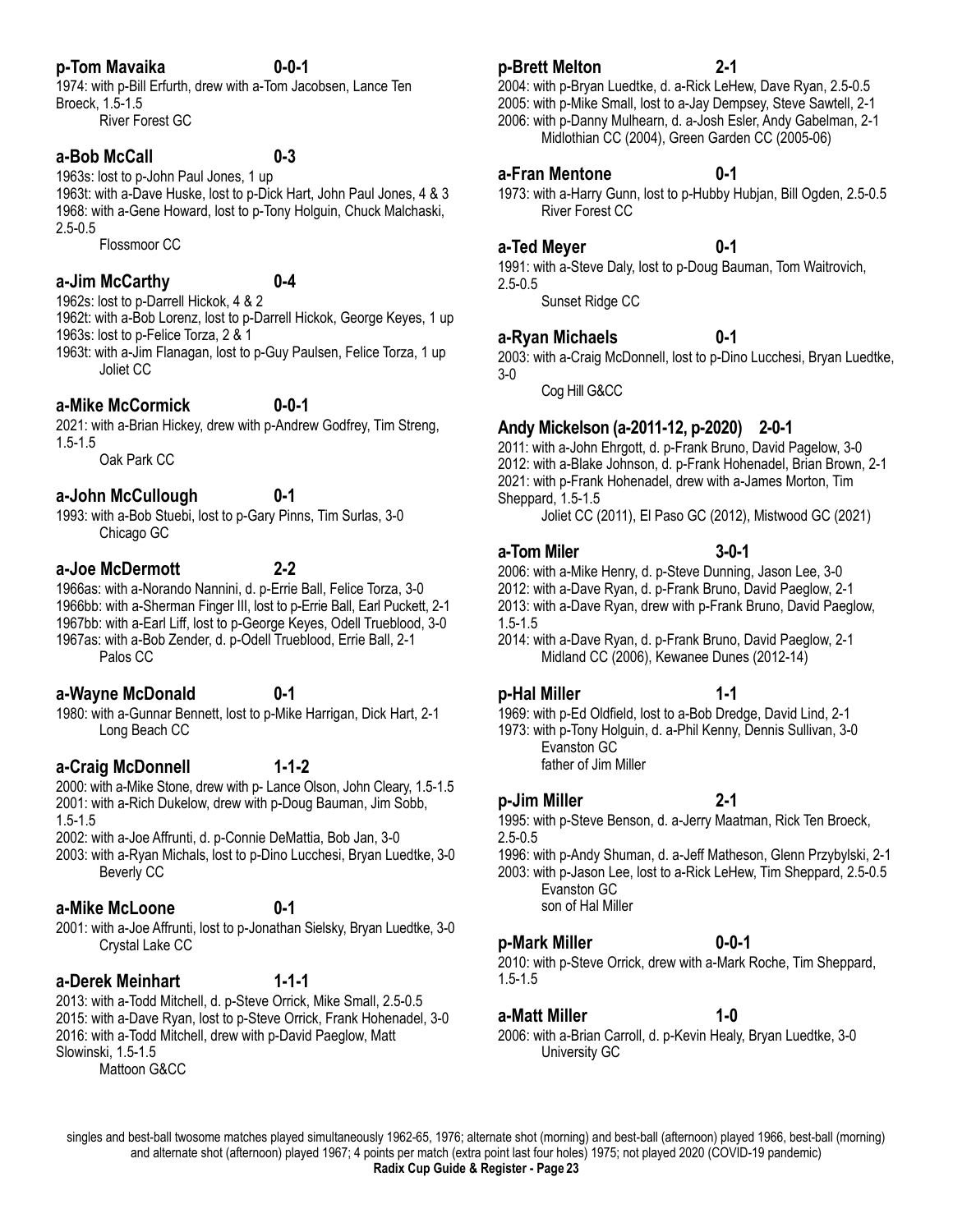# **a-Mike Milligan 1-1-1**

1975: with a-Bob Bailey, lost to p-Emil Esposito, Garry Hopkins, 3-1 1987: with a-Phil Kenny, drew with p-Jim Sobb, Blair Subry, 1.5-1.5 1992: with a-Chip Travis, d. p-Bob Bailey, Doug Bauman, 2-1 Bloomington CC

### **a-Tom Milligan 5-2-1**

1962s: d. p-Felice Torza, 1 up 1962t: with a-Alex Welsh, lost to p-Jack Bell, Felice Torza, 3 & 2 1963s: d. p-Chuck Malchaski, 5 & 4

1963t:: with a-Earl Liff, d. p-Jack Bell, Chuck Machalski, 6 & 5

1964s: drew with p-Tony Holguin

1964t: with a-Alex Welsh, d. p-Tony Holguin, George Keyes, 3 & 2

1965s: lost to p-Bob Harris, 2 & 1

1965t: with a-Gene Howard, d. p-Bob Harris, Dick Hart, 4 & 3 Hinsdale GC

# **a-Grant Milling 0-1**

2019: with a-Jake Erickson, lost to p-Dakun Chang, Steve Orrick, 3-0

### **a-Todd Mitchell 6-7-1**

2003: with a-Brian Anderson, lost to p-Mike Harrigan, Jim Sobb, 2.5-0.5

2004: with a-Mark Esposito, lost to p-Dino Lucchesi, Dale Tallon, 2.5-0.5

2005: with a-John Finnin, lost to p-Dino Lucchesi, Marty Schiene, 2-1 2006: with a-Rick LeHew, d. p-Roy Biancalana, Steve Murray, 2-1 2007: with a-Rick LeHew, d. p-Kevin Rafferty, Mike Troy, 2.5-0.5 2008: with a-John Finnin, d. p-Connie DeMattia, Matt Slowinski, 3-0 2009: with a-Chad Arsich, lost to p-Simon Allen, Matt Slowinski, 2.5-0.5

2010: with a-Rick LeHew, lost to p-Scott Baines, Connie DeMattia, 2.5-0.5

2011: with a-Steve Sawtell, d. p-Rich Dukelow, Travis Johns, 3-0

- 2012: with a-Rick LeHew, lost to p-Matt Slowinski, Kyle Sanders, 2-1
- 2013: with a-Derek Meinhart, d. p-Steve Orrick, Mike Small, 2.5-0.5

2014: with a-Nick Hardy, d. p-Rich Dukelow, Curtis Malm, 3-0 2016: with a-Derek Meinhart, drew with p-David Paeglow, Matt

Slowinski, 1.5-1.5 2018: with a-Mike Cushing, lost to p-Garrett Chaussard, Matt Slowinski, 2.5-0.5

 Pontiac Elks CC (2003), Crestwicke CC (2007-10, 2016-18), Bloomington CC (2011-14)

# **Ed Moehling (a-1962, p-1968) 1-2**

1962s: lost to p-Bob Harris, 3 & 2 1962t: with a-Ace Ellis, lost to p-Bob Harris, Chuck Malchaski, 4 & 3 1968: with p-Bill Erfurth, d. a-Jim Flanagan, Dave Gurley, 2-1 Rob Roy CC (1962), Midlothian CC (1968)

### **a-Tull Monsees 0-2**

1965s: lost to p-Chuck Malchaski, 1 up

1965t: with a-Earl Liff, lost to p-George Keyes, Chuck Malchaski, 4 & 2 Westmoreland CC

# **a-Jim Montiegel 0-1**

1988: with a-Jim Stefanich, lost to p-Steve Dunning, David Prange, 3-0 Cress Creek CC

### p-Steve Moore 0-0-1

1997: with p-Steve Patterson, drew with a-Rich Dukelow, Chip Travis, 1.5-1.5

Rockford CC

## **p-Bob Moreland 1-0**

1973: with p-Earl Puckett, d. a-Joel Eastman, Bob Coe Jr., 3-0 Sunset Hills CC

### **a-Mike Mortell 1-1**

1991: with a-Chip Travis, d. p-Bob Ackerman, David Prange, 3-0 1994: with a-Chip Travis, lost to p-Bob Ackerman, Gary Groh, 3-0 Balmoral Woods GC

### **a-James Morton 0-0-1**

2021: with a-Tim Sheppard, drew with p-Frank Hohenadel, Andy Mickelson, 1.5-1.5

Prairie Landing GC

### **p-Danny Mulhearn 7-3-1**

1996: with p-Jim Sobb, drew with a-Joel Hirsch, D.A. Points, 1.5-1.5 1999: with p-Bob Jan, d. a-Tom Studer, Mark Esposito, 2.5-0.5 2000: with p-Kelly Holmes, lost to a-Joel Hirsch, Steve Ratay, 2.5-0.5 2001: with p-Mike Harrigan, d. a-Andy Gabelman, Tom Studer, 2-1 2002: with p-Vic Whipp, d. a-Bob Christensen, Tim Scott, 2.5-0.5 2003: with p-Connie DeMattia, d. a-Michael O'Neal, Rick Smith, 2-1 2004: with p-Roy Biancalana, d. a-Michael O'Neal, Andrew Price, 2.5-0.5

2005: with p-Mike Troy, lost to a-Rick LeHew, John Wright, 2.5-0.5 2006: with p-Brett Melton, d. a-Josh Esler, Andy Gabelman, 2-1 2007: with p-Darren Stanek, d. a-John Finnin, John Wright, 2.5-0.5 2008: with p-Darren Stanek, lost to a-John Ehrgott, Jonathon Schram, 3-0

Cantigny Golf (1996-2000), Glen Oak CC (2001-08)

## **p-Matt Murlick 1-0**

2018: with a-Greg Bauman, d. p-Jim Billiter, Dakun Chang, 2-1 Winnetka GC

## **p-Steve Murray 1-3**

2003: with p-Bob Jan, lost to a-Rich Dukelow, John Finnin, 3-0 2006: with p-Roy Biancalana, lost to a-Rick LeHew, Todd Mitchell, 2-1 2007: with p-Roy Biancalana, d. a-Rob Grube, Steve Sawtell, 2-1 2009: with p-David Paeglow, lost to a-Dave Ryan, Frank Travetto, 2-1 PrairieView GC

### **a-Norando Nannini 1-1**

1966as: with a-Joe McDermott, d. p-Errie Ball, Felice Torza, 3-0 1966bb: with a-Earl Liff, lost to p-Bob Bruno, Bob Harris, 3-0

## **a-Michael Natale 0-1**

2007: with a-Dave Ryan, lost to p-Frank Bruno, David Paeglow, 3-0 Idlewild CC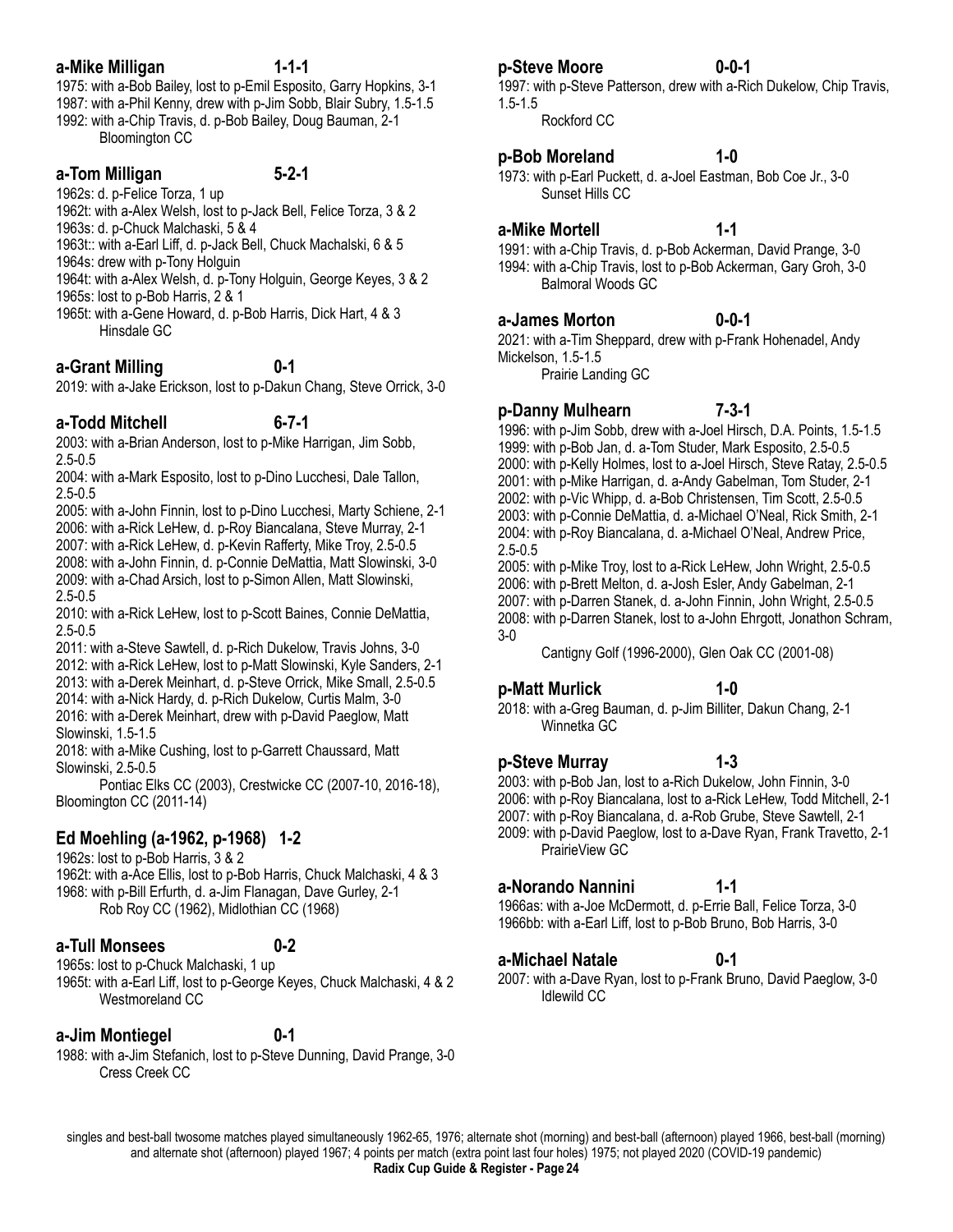# **a-Kyle Nathan 2-2-1**

2013: with a-Quinn Prchal, lost to p-Curtis Malm, Travis Johns, 3-0 2014: with a-Blake Johnson, lost to p-Steve Orrick, Mike Small, 2.5-0.5

2015: with a-Chadd Slutzky, d. p-Curtis Malm, Rich Dukelow, 3-0 2016: with a-Chadd Slutzky, drew with p-Frank Bruno, Steve Orrick, 1.5-1.5

2017: with a-Chadd Slutzky, d. p-Garrett Chaussard, Mike Small, 3-0 Exmoor CC (2013-16), Glen View C (2017)

### **a-Charlie Netzel 1-0**

2017: with a-Kyle Slattery, d. p-Travis Johns, Matt Slowinski, 3-0 Chicago Golf

## **a-Scott Nicholas 0-1**

1978: with a-John Baldwin, lost to p-Phil Aldridge, Steve Benson, 2.5-0.5

Rockford CC

### **a-Charlie Nikitas 1-0**

2021: with a-Jordan Less, d. p-Garrett Chaussard, Jeff Kellen, 2.5-0.5 Merit C

### **a-George Noth 2-0**

1970: with a-Don Klenk, d. p-Ron Bakich, Dean Lind, 3-0 1971: with a-Dave Huske, d. p-Tony Holguin, Tex Simon, 2.5-0.5

Elmhurst CC

### **p-Bill Ogden 15-4-1**

1962s: d. a-Art Hoff, 2 & 1

1962t: with p-Errie Ball, d. a-Art Hoff, Gene Howard 3 & 2

1963s: d. a-Gene Howard, 3 & 2

1963t: with p-Errie Ball, drew with a-Ed Carroll, Gene Howard 1964s: d. a-Wilford Wehrle, 5 & 4

1964t: with p-Dick Hart, d. a-Wilford Wehrle, Bob Zender, 2 & 1 1965s: d. a-Fritz Franz, 5 & 4

1965t: with p-Gene Battistoni, d. a-Fritz Franz, Tom Matey, 1 up

1966as: with p-Bob Bruno, lost to a-Sherman Finger III, Gene Howard, 2.5-0.5

1966bb: with p-Bob Hamrich, d. a-John Levinson, Tom Matey, 2-1

1967as: with p-Tony Holguin, d. a-Chick Evans, Earl Liff, 2.5-0.5

1968: with p-Bob Bruno, d. a-Fritz Franz, Dave Huske, 2-1

1970: with p-Tony Holguin, d. a-Gene Howard, Bob Zender, 2.5-0.5 1971: with p-Sam Bernardi, d. a-Joel Hirsch, Gene Howard 2.5-0.5

1972: with p-Fred Cook, d. a-Joel Hirsch, Jerry Kenny, 2-1

1973: with p-Hubby Habjan, d. a-Harry Gunn, Fran Mentone, 2.5-0.5 1974: with p-Don Stickney, lost to a-Joel Hirsch, Phil Kenny, 3-0

1976s: lost to a-Lance Ten Broeck, 2.5-0.5

1976t: with p-Garry Hopkins, lost to a-Jim Joseph, Lance Ten Broeck, 2.5-0.5

1978: with p-Bill Erfurth, d. a-Ron Gelatka, Tom Evans, 2-1 North Shore CC

**Illinois Golf Hall of Fame Member** (1990)

# **a-Brian Ohr 1-0**

2018: with a-Trent Wallace, d. p-Brian Brodell, Brian Carroll, 2.5-0.5 Merit C

# **p-Ed Oldfield Jr. 3-0**

1983: with p-Don Stickney, d. a-Jim Joseph, Tom Evans, 3-0

1984: with p-Phil Aldridge, d. a-Jim Buenzli, Joel Hirsch, 2-1 1986: with p-Dean Lind, d. a-Steve Cigelnik, Bill Hoffer, 3-0 Glen View C (1983), Green Acres CC (1984-86)

# **p-Ed Oldfield Sr. 2-1**

1968: with p-Dick Lanscioni, d. a-James Ten Broeck, Rick Ten Broeck, 3-0

1969: with p-Hal Miller, lost to a-Bob Dredge, David Lind, 2-1

1985: with p-Jim Sobb, d. a-Paul Hindsley, Peter Jordan, 2.5-0.5 Glen View C

# **p- Lance Olson 0-0-1**

2000: with p-John Cleary, drew with a-Craig McDonnell, Mike Stone, 1.5-1.5

Champaign CC

# **a-Michael O'Neal 0-2**

2003: with a-Rick Smith, lost to p-Connie DeMattia, Danny Mulhearn, 2-1

2004: with a-Andrew Price, lost to p-Roy Biancalana, Danny Mulhearn, 2.5-0.5

Royal Fox GC

# **p-Steve Orrick 4-2-2**

2008: with p-Brett Packee, lost to a-Joe Emerich, Chad Koschmann, 2.5-0.5

2010: with p-Mark Miller, drew with a-Mark Roche, Tim Sheppard, 1.5-1.5

2011: with p-Connie DeMattia, d. a-Ryan Dorner, John Wright, 2-1

- 2013: with p-Mike Small, lost to a-Todd Mitchell, Derek Meinhart,
- 2.5-0-5
- 2014: with p-Mike Small, d. a-Black Johnson, Kyle Nathan, 2.5-0.5 CC of Decatur
- 2015: with p-Frank Hohenadel, d. a-Dave Ryan, Derek Meinhart, 3-0

2016: with p-Frank Bruno, drew with a-Kyle Nathan, Chadd Slutzky, 1.5-1.5

2019: with p-Dakun Chang, d. a-Jake Erickson, Grant Milling, 3-0 CC of Decatur

## **a-Gary Ostrega 0-0-1**

1975: with a-Tom Evans, drew with p-Bill Erfurth, Paul Lemcke, 2-2

### **p-Jim Owen 1-0**

1970: with p-Bill Erfurth, d. a-Bob Augustine, Merritt Cook, 3-0 Mount Hawley CC

## **p-Brett Packee 0-2**

2007: with p-Jason Lee, lost to a-Mark Esposito, Andy Gabelman, 2.5-0.5 2008: with p-Steve Orrick, lost to a-Joe Emerich, Chad Koschmann, 2.5-0.5

Core Golf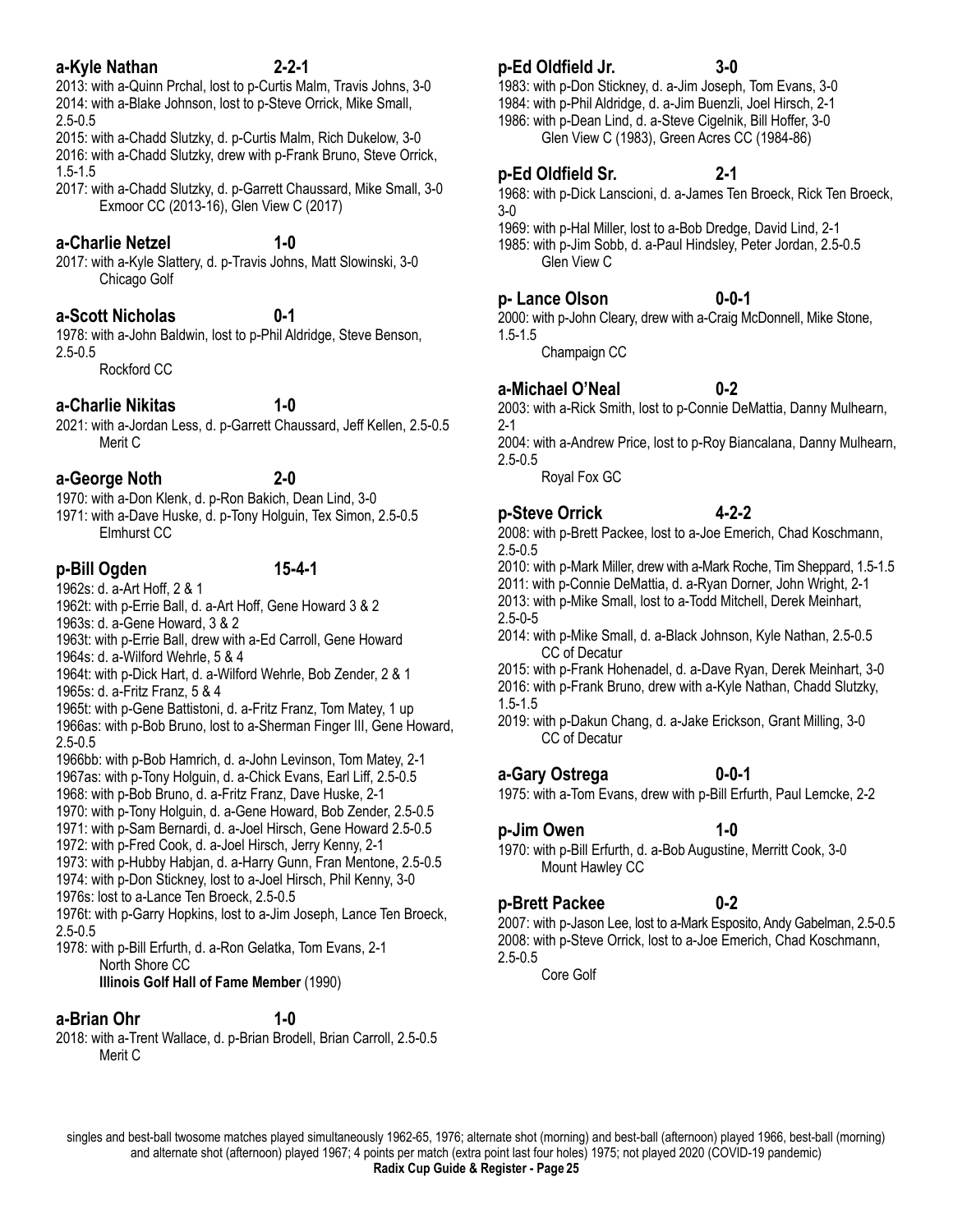# **p-David Paeglow 2-5-2**

2007: with p-Frank Bruno, d. a-Michael Natale, Dave Ryan, 3-0 2009: with p-Steve Murray, lost to a-Dave Ryan, Frank Travetto, 2-1 2010: with p-Frank Bruno, d. a-Joe Emerich, Jeff Kellen, 3-0 2011: with p-Frank Bruno, lost to a-John Ehrgott, Andy Mickelson, 3-0 2012: with p-Frank Bruno, lost to a-Dave Ryan, Tom Miler, 2-1 2013: with p-Frank Bruno, drew with a-Dave Ryan, Tom Miler, 1.5-1.5 2014: with p-Frank Bruno, lost to a-Tom Miler, Dave Ryan, 2-1 2015: with p-Frank Bruno, lost to a-Jack Watson, Ray Knoll, 2.5-0.5 2016: with p-Matt Slowinski, drew with a-Derek Meinhart, Todd Mitchell, 1.5-1.5

Kishwaukee CC

### **a-Al Pandola 1-1**

1989: with a-Joe Burden, lost to p-Bob Ackerman, Jim Sobb, 2.5-0.5 1995: with a-George Glickley, d. p-Bob Ackerman, Kelly Holmes, 2.5-0.5

Beverly CC

### **a-Tom Parkhill 1-0**

1982: with a-Joel Hirsch, d. p-Bill Erfurth, Robert Powers, 2-1 Champaign CC

### **p-Steve Patterson 1-0-1**  1996: with p-Gary Groh, d. a-George Glickley, Rick Ten Broeck, 3-0 1997: with p-Steve Moore, drew with a-Rich Dukelow, Chip Travis, 1.5-1.5

Winnetka GC

### **p-Guy Paulsen 2-2**

1962s: lost to a-Remo Crovetti, 2 & 1 1962t: with p-Tony Holguin, d. a-Remo Crovetti, Dick Evans, 1 up 1963s: lost to a-Jim Flanagan, 1 up

1963t: with p-Felice Torza, d. a-Jim Flanagan, Jim McCarthy, 1 up Old Elm C

### **p-Ryan Peavey 0-0-1**

2018: with p-Carson Solien, drew with a-Dave Ryan, Justin Smith, 1.5-1.5

Oak Park CC

### **a-Kyle Peterman 1-0**

2010: with a-Brad Hopfinger, d. p-Ben Putka, Matt Slowinski, 2-1 The Rail GC

### **a-John Phillips 1-0**

1974: with a-Scott Ittersagen, d. p-Garry Hopkins, Bill Ventresca, 2.5-0.5

Lincoln Greens GC

### **p-Gary Pinns 1-0-1**

1992: with p-David Prange, drew with a-John Ply, Gil Stenholm, 1.5-1.5 1993: with p-Tim Surlas, d. a-John McCullough, Bob Stuebi, 3-0 Oak Brook GC

**Illinois Golf Hall of Fame Member** (2021)

# **a-John Ply 0-0-1**

1992: with a-Gil Stenholm, drew with p-Gary Pinns, David Prange, 1.5-1.5

# Wynstone GC

singles and best-ball twosome matches played simultaneously 1962-65, 1976; alternate shot (morning) and best-ball (afternoon) played 1966, best-ball (morning) and alternate shot (afternoon) played 1967; 4 points per match (extra point last four holes) 1975; not played 2020 (COVID-19 pandemic) **Radix Cup Guide & Register - Page 26**

### **a-D.A. Points 0-2-1**

1996: with a-Joel Hirsch, drew with Danny Mulhearn, Jim Sobb, 1.5-1.5 1997: with a-Erik Ciotti, lost p-Steve Benson, Mike Harrigan, 2.5-0.5 1998: with a-Erik Ciotti, lost to p-Doug Bauman, Jim Sobb, 2-1 Pekin CC

### **a-Mike Poliuszis 1-0**

1972: with a-Steve Benson, d. p-Bill Erfurth, Jimmy Fetters, 3-0 Lincolnshire Fields CC

## **p-Robert Powers 0-1**

1982: with p-Bill Erfurth, lost to a-Joel Hirsch, Tom Parkhill, 2-1 Skokie CC

# **p-David Prange 2-2-2**

1988: with p-Steve Dunning, d. a-Jim Montiegel, Jim Stefanich, 3-0 1990: with p-Steve Dunning, drew with a-Paul Hindsley, Drew LaBarbera, 1.5-1.5

1991: with p-Bob Ackerman, lost to a-Mike Mortell, Chip Travis, 3-0

- 1992: with p-Gary Pinns, drew with a-John Ply, Gil Stenholm, 1.5-1.5
- 1993: with p-Bob Ackerman, lost to a-Bill Hoffer, David Lind, 2.5-0.5
- 1994: with p-Dean Prange, d. a-Scott Matheson, Mark Small, 2.5-0.5 Glenview Park GC selected 1995, did not play (broken wrist)

brother of Dean Prange

## **p-Dean Prange 1-0-1**

1994: with p-David Prange, d. a-Scott Matheson, Mark Small, 2.5-0.5

1995: with p-Jim Sobb, drew with a-Joel Hirsch, David Lind, 1.5-1.5 Skokie GC

brother of David Prange

## **a-Quinn Prchal 0-1**

2013: with a-Kyle Nathan, lost to p-Curtis Malm, Travis Johns, 3-0 Glenview Park GC

### **a-Andrew Price 0-2**

2004: with a-Michael O'Neal, lost to p-Roy Biancalana, Danny Mulhearn, 2.5-0.5 2016: with a-Blake Johnson, lost to p-Kyle Bauer, Connie DeMattia, 3-0 Conway Farms GC

## **a-Glenn Przybylski 2-4**

1990: with a-Mark Small, d. p-Randy Cochran, Dave Erickson, 3-0 1996: with a-Jeff Matheson, lost to p-Jim Miller, Andy Shuman, 2-1 2013: with a-Mark Roche, lost to p-Garrett Chaussard, Jordan Schroeder, 2-1 2014: with a-Mike Henry, lost to p-Scott Baines, Garrett Chaussard, 3-0 2015: with a-Blake Johnson, d. p-Connie DeMattia, Garrett Chaussard, 3-0 2019: with a-Kevin Economos, lost to p-Bret Leon, Carson Solien, 2.5-0.5

Sanctuary GC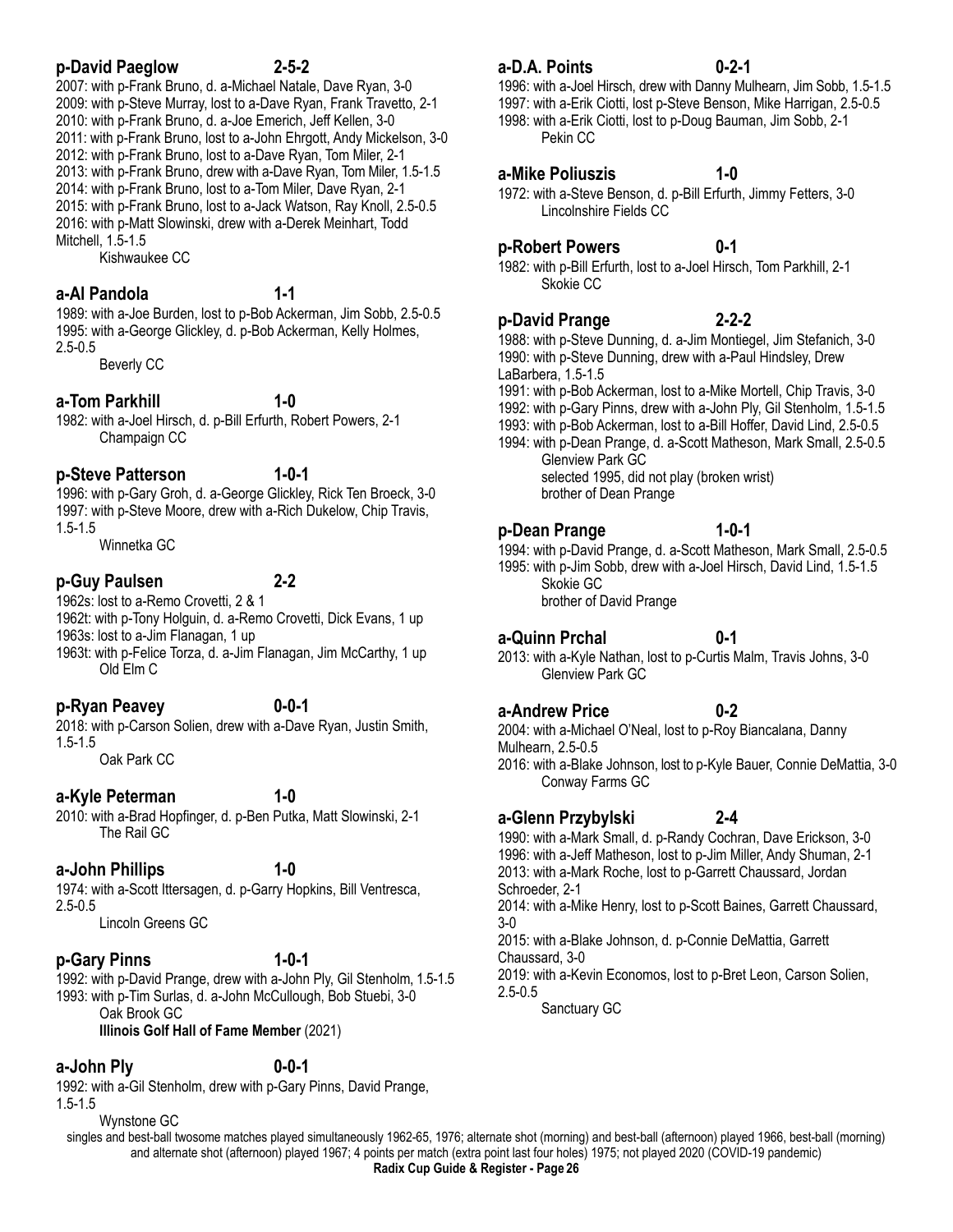## **p-Earl Puckett 7-5-3**

1966as: with p-Bob Hamrich, d. a-Ray Kimpel, Bob Marek, 2-1 1966bb: with p-Errie Ball, d. a-Sherman Finger III, Joe McDermott, 2-1 1968: with p-Bill Geise, drew with a-Bob Augustine, John Kenny Jr., 1.5-1.5

1969: with p-Bill Erfurth, lost to a-John Lynch Jr., Bob Zender, 2-1 1973: with p-Bob Moreland, d. a-Joel Eastman, Bob Coe Jr., 3-0 1976s: d. a-Joel Hirsch, 2-1

1976t: with p-Dick Lanscioni, d. a-Joel Hirsch, Gerry Warner, 3-0 1977: with p-Steve Benson, drew with a-Jim Joseph, Mike Toliuzis, 1.5-1.5

1979: with p-Garry Hopkins, d. a-Bob Mangan, John Stansbury, 2.5-0.5 1980: with p-Sherman Finger III, lost to a-Joel Hirsch, Mark Taylor, 2.5-0.5

1981: with p-Jimmy Formas, lost to a-Jim Snyder, Patrick Keen, 2-1 1982: with p-Jack Anrico, drew with a-Roy Biancalana, Mark Stiggleman, 1.5-1.5

1985: with p-Dean Lind, lost to a-Jim Joseph, Ken Killaney, 2-1

- 1987: with p-Bill Erfurth, d. a-Gunnar Bennett, Jerry Maatman, 3-0
- 1989: with p-Steve Dunning, lost to a-Joel Hirsch, Tom Studer, 3-0 Northmoor CC (1966-80), Oak Park CC (1981) Twin Orchard
- CC (1987-89)

eligible 1970, unable to play (Remo Crovetti substituted)

### **p-Kip Puterbaugh 1-0**

1979: with p-Sherman Finger III, d. a-Jay Rustman, Pat Venker, 3-0 LaGrange CC

# **p-Ben Putka 0-1**

2010: with p-Matt Slowinski, lost to a-Brad Hopfinger, Kyle Peterman, 2-1

Golf/TEC Des Plaines

## **p-Kevin Rafferty 0-1**

### 2007: with p-Mike Troy, lost to a-Rick LeHew, Todd Mitchell, 2.5-0.5 Flossmoor CC

### **a-John Ramsey 1-1**

2012: with a-Chadd Slutzky, d. p-Rich Dukelow, Travis Johns, 3-0 2021: with a-Chadd Slutzky, lost to p-Travis Johns, Curtis Malm, 2.5-0.05

Schaumburg GC

### **a-Steve Ratay 1-2**

2000: with a-Joel Hirsch, d. p-Kelly Holmes, Danny Mulhearn, 2.5-0.5 2001: with a-Joel Hirsch, lost to p-John Cleary, Bob Jan, 2.5-0.5 2005: with a-Dave Ryan, lost to p-Doug Bauman, Jim Sobb, 2-1 Rolling Green CC

**a-Bill Ratcliff 0-0-1** 

1993: with a-George Glickley, drew with p-John Dal Corobbo, Dino Lucchesi, 1.5-1.5 Northmoor CC

## **a-Lawrence "Woodgie" Reich 0-1**

1969: with a-Ace Ellis, lost to p-Tony Holguin, Frank Witt, 3-0 Northmoor CC

### **a-Mark Roche 0-1-1**

2010: with a-Tim Sheppard, drew with p-Mark Miller, Steve Orrick, 1.5-1.5

2013: with a-Glenn Przybylski, lost to p-Garrett Chaussard, Jordan Schroeder, 2-1

Oak Park CC

# **p-Billy Rosinia 4-2-1**

1991: with p-Jim Sobb, d. a-Jay Davis, Van Salmans, 3-0

1994: with p-Jim Sobb, d. a-Bill Hoffer, John Rueth, 2-1

- 2007: with p-Gary Groh, d. a-John Ehrgott, Brad Marek, 2.5-0.5
- 2008: with p-Mike Troy, lost to a-Joe Cermak, Carlos Sainz, 3-0
- 2010: with p-Marty Schiene, drew with a-Troy Logan, Steve Sawtell, 1.5-1.5
- 2011: with p-Eric Ilic, d. a-Brian Atkinson, Justin Smith, 2-1

2012: with p-Connie DeMattia, lost to a-Chadd Slutzky, John Ramsey, 3-0

Ravisloe (1991-94), Flagg Creek GC (2007-12)

# **a-John Rueth 0-2**

1994: with a-Bill Hoffer, lost to p-Billy Rosinia, Jim Sobb, 2-1 1997: with a-Mark Small, lost to p-Doug Bauman, Scott Beaugureau, 2.5-0.5

Pine Meadow GC

## **p-Terry Russell 1-1**

1989: with p-Randy Cochran, d. a-Van Salmans, Rick Ten Broeck, 3-0 1991: with p-J Anderson, lost to a-Mark Small, Dusti Watson, 2-1 Bryn Mawr

### **a-Jay Rustman 1-1**

1979: with a-Pat Venker, lost to p-Sherman Finger III, Kip Puterbaugh, 3-0

1980: with a-Scott Spielmann, d. p-Bob Augustine, Terry Carlson, 3-0 Medinah CC

### **a-Dave Ryan 8-5-2**

2002: with a-Dan Brown, d. p-John Haffner, Bryan Luedtke, 3-0 2004: with a-Rick LeHew, lost to p-Bryan Luedtke, Brett Melton, 2.5-0.5 2005: with a-Steve Ratay, lost to p-Doug Bauman, Jim Sobb, 2-1 2007: with a-Michael Natale, lost to p-Frank Bruno, David Paeglow, 3-0 2008: with a-Blake Johnson, d. p-Doug Bauman, Frank Bruno, 3-0 2009: with a-Frank Travetto, d. p-Steve Murray, David Pagelow, 2-1 2010: with a-John Ehrgott, d. p-Gary Groh, Mike Harrigan, 2.5-0.5 2011: with a-Blake Johnson, d. p-Bryan Luedtke, Jordan Schroeder, 2-1 2012: with a-Tom Miler, d. p-Frank Bruno, David Paeglow, 2-1 2013: with a-Tom Miler, drew with p-Frank Bruno, David Paeglow, 1.5-1.5 2014: with a-Tom Miler, d. p-Frank Bruno, David Paeglow, 2-1 2015: with a-Derek Meinhart, lost to p-Steve Orrick, Frank Hohenadel, 3-0 2016: with a-Kevin Economos, lost to p-Scott Baines, Garrett Chaussard, 2-1 2017: with a-Tim Sheppard, d. p-Frank Bruno, Brian Carroll, 2-1 2018: with a-Justin Smith, drew with p-Ryan Peavey, Carson Solien, 1.5-1.5

 Lincoln Trail GC (2004), Piper Glen GC (2007-15), Illini CC (2016-18)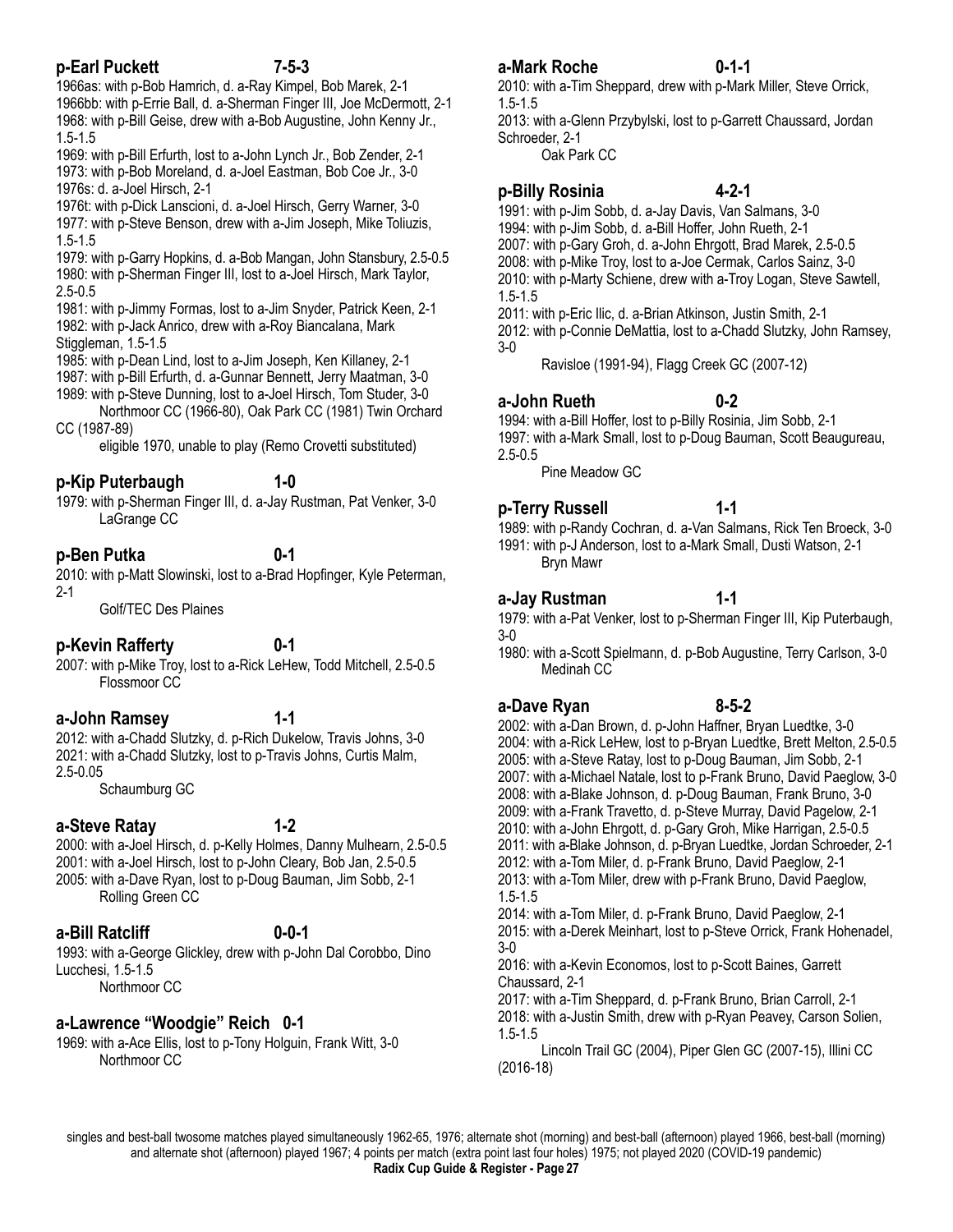# **a-Carlos Sainz 2-0**

2008: with a-Joe Cermak, d. p-Billy Rosinia, Mike Troy, 3-0 2009: with a-Michael Slovitt, d. p-Frank Bruno, Jim Sobb, 2.5-0.5 The Highlands of Elgin (2008), Bull Valley CC (2009)

# **a-Van Salmans 0-2**

1989: with a-Rick Ten Broeck, lost to p-Randy Cochran, Terry Russell, 3-0

1991: with a-Jay Davis, lost to p-Billy Rosinia, Jim Sobb, 3-0 North Shore CC

# **p-Kyle Sanders 1-1**

2011: with p-Matt Slowinski, lost to a-Vance Antoniou, Tim Sheppard, 2.5-0.5

2012: with p-Matt Slowinski, d. a-Todd Mitchell, Rick LeHew, 2-1. Chicago GC

# **a-Steve Sawtell 3-2-1**

2005: with a-Jay Dempsey, d. p-Brett Melton, Mike Small, 2-1 2006: with a-Jay Dempsey, d. p-Dino Lucchesi, Mike Troy, 2.5-0.5 2007: with a-Rob Grube, lost to p-Roy Biancalana, Steve Murray, 2-1 2010: with a-Troy Logan, drew with p-Billy Rosinia, Marty Schiene, 1.5-1.5

2011: with a-Todd Mitchell, d. p-Rich Dukelow, Travis Johns, 3-0 2017: with a-Andy Johnson, lost to p-Brian Brodell, Frank Hohenadel, 3-0

Skokie CC (2005-11), The Glen Club (2017)

# **p-Marty Schiene 1-0-1**

2005: with p-Dino Lucchesi, d. a-John Finnin, Todd Mitchell, 2-1 2010: with p-Billy Rosinia, drew with a-Troy Logan, Steve Sawtell, 1.5-1.5

Green Garden GC (2005), Odyssey CC (2010)

# **a-Paul Schlimm Jr. 0-0-1**

2017: with a-Ray Knoll, drew with p-Kyle Bauer, Adam Schumacher, 1.5-1.5

Mistwood

# **a-Jonathon Schram 2-0**

2008: with a-John Ehrgott, d. p-Danny Mulhearn, Darren Stanek, 3-0 2009: with a-John Ehrgott, d. p-Harlan Chemers, Hans Larson, 3-0 Golf Club of Illinois

# **p-Jordan Schroeder 1-1**

2011: with p-Bryan Luedtke, lost to a-Blake Johnson, Dave Ryan, 2-1 2013: with p-Bryan Luedtke, d. a-Glenn Przybylski, Mark Roche, 2-1 Barrington Hills CC

## **p-Adam Schumacher 1-0-1**

2015: with p-Jim Billiter, d. a-Jordan Fahel, Justin Smith, 3-0 2017: with p-Kyle Bauer, drew with Ray Knoll, Paul Schlimm Jr., 1.5-1.5

Indian Hill C

## **a-Tim Scott 0-1**

2002: with a-Bob Christensen, lost to p-Danny Mulhearn, Vic Whipp, 2.5-0.5

## **a-John Seehausen 0-1**

1981: with a-David Leville, lost to p-Mark Wolfla, Phil Aldridge, 3-0 Inverness

# **a-Bill Shean 1-1**

- 1992: with a-Rick Ten Broeck, lost to p-John Dal Corobbo, Jim Sobb, 3-0 1999: with a-Joel Hirsch, d. p-Steve Benson, Mike Harrigan, 3-0
- Chicago GC

**Illinois Golf Hall of Fame Member** (2001)

# **a-Drew Shephard 1-0**

2019: with a-Trent Wallace, d. p-Brian Carroll, Frank Hohenadel, 2-1 Ruth Lake CC

# **a-Tim Sheppard 3-1-3**

2003: with a-Rick LeHew, d. p-Jason Lee, Jim Miller, 2.5-0.5 2010: with a-Mark Roche, drew with p-Mark Miller, Steve Orrick, 1.5-1.5 2011: with a-Vance Antoniou, d. p-Kyle Sanders, Matt Slowinski, 2.5-0.5 2013: with a-John Wright, lost to p-Frank Hohenadel, Jim Sobb, 2.5-0.5 2014: with a-Justin Smith, drew with p-Frank Hohenadel, Eric Ilic, 1.5-1.5 2017: with a-Dave Ryan, d. p-Frank Bruno, Brian Carroll, 2-1

2021: with a-James Morton, drew with p-Frank Hoheladel, Andy Mickelson, 1.5-1.5

Lick Creek GC

# **p-Andy Shuman 4-0**

1993: with p-Mike Harrigan, d. a-Chris Carlson, Mark Small, 2.5-0.5 1994: with p-Dino Lucchesi, d. a-Jamie Fairbanks, Ken Vanko, 2-1 1995: with p-Dino Lucchesi, d. a-Dave Cable, Steve Daly, 3-0 1996: with p-Jim Miller, d. a-Jeff Matheson, Glenn Przybylski, 2-1 Twin Orchard CC

## **p-Jonathan Sielsky 2-0**

2001: with p-Bryan Luedtke, d. a-Mike McLoone, Joe Affrunti, 3-0 2002: with p-Dino Lucchesi, d. a-Rich Dukelow, John Finnin, 2-1 Wynstone CC

# **p-Gaylon "Tex" Simon 0-2-1**

1967bb: with p-Chick Evans, drew with a-Jim Jamieson, Bob Zender, 1.5-1.5

1967as: with p-Bob Erickson, drew with a-Jim Jamieson, Fritz Franz, 1.5-1.5

1971: with p-Tony Holguin, lost to a-Dave Huske, George Noth, 2.5-0.5 Twin Orchard CC (1967), Simon's Range (1971)

## **a-Kyle Slattery 1-0**

2017: with a-Charlie Netzel, d. p-Travis Johns, Matt Slowinski, 3-0 Mauh-Nah-Tee-See

## **a-Michael Slovitt 1-0**

2009: with a-Carlos Sainz, d. p-Frank Bruno, Jim Sobb, 2.5-0.5 Medinah CC

# **a-Phil Slovitt 1-0**

2002: with a-Lee Kolquist, d. p-John Cleary, Jason Lee, 3-0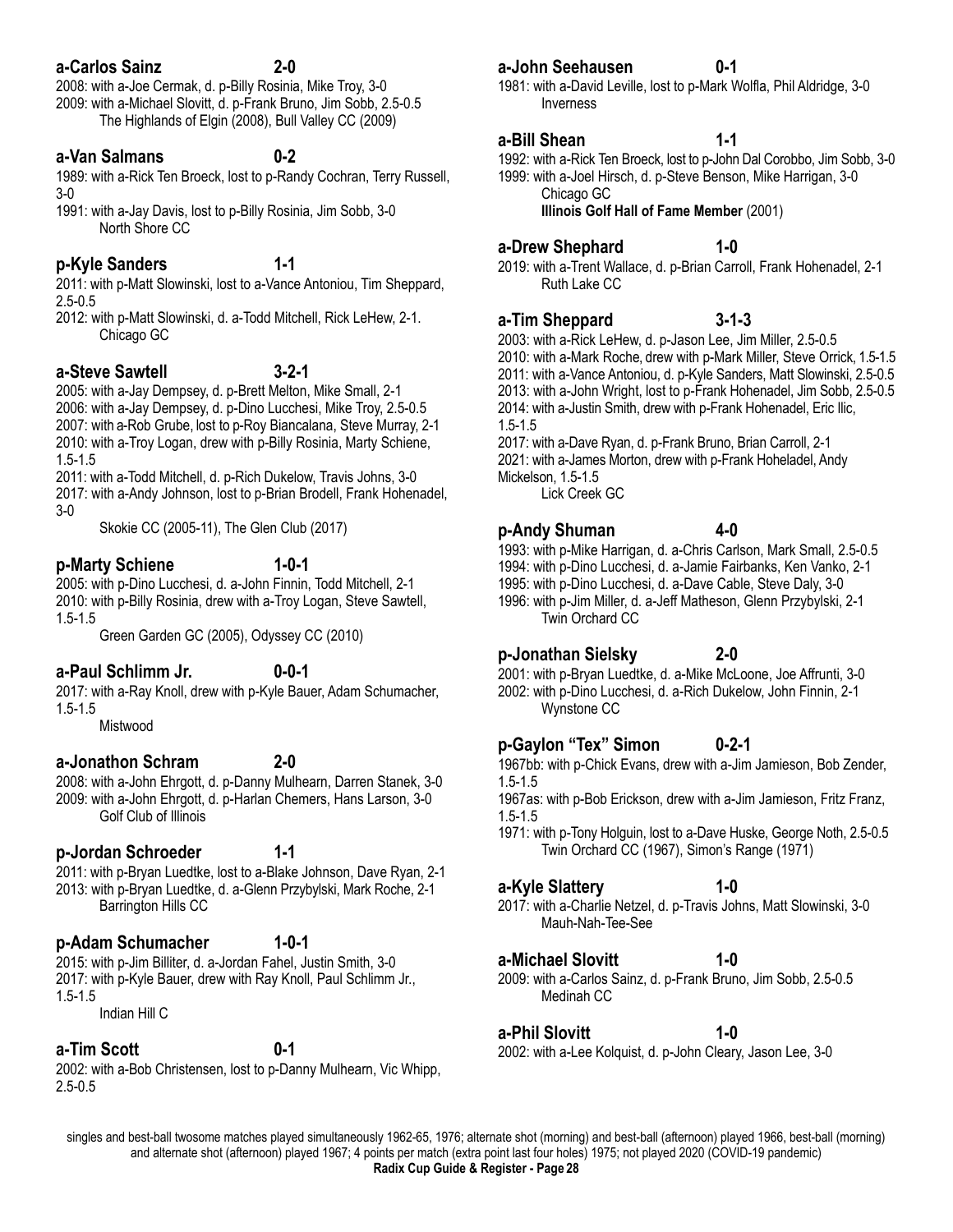### **p-Matt Slowinski 5-5-1**

2008: with p-Connie DeMattia, lost to a-John Finnin, Todd Mitchell, 3-0 2009: with p-Simon Allen, d. a-Chad Arsich, Todd Mitchell, 2.5-0.5

2010: with p-Ben Putka, lost to a-Brad Hopfinger, Kyle Peterman, 2-1 2011: with p-Kyle Sanders, lost to a-Vance Antoniou, Tim Sheppard, 2.5-0.5

2012: with p-Kyle Sanders, d. a-Todd Mitchell, Rick LeHew, 2-1.

2013: with p-Rich Dukelow, d. a-Dan Stringfellow, Brian Bullington, 3-0

2014: with p-Travis Johns, d. a-Tim "Tee-K" Kelly, Chadd Slutzky, 3-0

2015: with p-Travis Johns, lost to a-Tim "Tee-K" Kelly, Dan

Stringfellow, 2.5-0.5

2016: with p-David Paeglow, drew with a-Derek Meinhart, Todd Mitchell, 1.5-1.5

2017: with p-Travis Johns, lost to a-Charlie Netzel, Kyle Slattery, 3-0 2018: with p-Garrett Chaussard, d. a-Mike Cushing, Todd Mitchell, 2.5-0.5

 Glen Oak CC (2008-2013), Conway Farms GC (2014-16), Hinsdale GC (2017-18)

# **a-Chadd Slutzky 4-2-1**

2012: with a-John Ramsey, d. p-Billy Rosinia, Connie DeMattia, 3-0 2014: with a-Tim "Tee-K" Kelly, lost to p-Travis Johns, Matt Slowinski, 3-0

2015: with a-Kyle Nathan, d. p-Curtis Malm, Rich Dukelow, 3-0 2016: with a-Kyle Nathan, drew with p-Frank Bruno, Steve Orrick, 1.5-1.5

2017: with a-Kyle Nathan, d. p-Garrett Chaussard, Mike Small, 3-0

2018: with a-Brian Hickey, d. p-Rich Dukelow, Travis Johns, 2-1 2021: with a-John Ramsey, lost to p-Travis Johns, Curtis Malm, 2.5-0.5

 Makray Memorial GC (2012), Royal CC of Long Grove / The Grove (2014-21)

**a-Mark Small 3-5** 

1986: with a-Tom Studer, lost to p-Bob Ackerman, Doug Bauman, 3-0 1990: with a-Glenn Przybylski, d. p-Randy Cochran, Dave Erickson, 3-0

1991: with a-Dusti Watson, d. p-J Anderson, Terry Russell, 2-1 1992: with a-Jay Davis, d. p-Kelly Holmes, Dino Lucchesi, 2.5-0.5

1993: with a-Chris Carlson, lost to p-Mike Harrigan, Andy Shuman, 2.5-0.5

1994: with a-Scott Matheson, lost to p-David Prange, Dean Prange, 2.5-0.5

1997: with a-John Rueth, lost to p-Doug Bauman, Scott Beaugureau, 2.5-0.5

1998: with a-Scott Stahr, lost to p-Terry Carlson, Gary Groh, 2.5-0.5 Deer Creek GC (1986), Balmoral Woods GC (1990-92),

Odyssey CC (1993-98)

## **p-Mike Small 2-3**

2004: with p-Jim Sobb, d. a-Jay Dempsey, Brian Streeter, 3-0 2005: with p-Brett Melton, lost to a-Jay Dempsey, Steve Sawtell, 2-1 2013: with p-Steve Orrick, lost to a-Todd Mitchell, Derek Meinhart, 2.5-0-5

2014: with p-Steve Orrick, d. a-Black Johnson, Kyle Nathan, 2.5-0.5 2017: with p-Garrett Chaussard, lost to a-Kyle Nathan, Chadd Slutzky, 3-0

 University of Illinois head men's coach **Illinois Golf Hall of Fame Member** (2013)

### **a-Justin Smith 0-2-2**

2011: with a-Brian Atkinson, lost to p-Eric Ilic, Billy Rosinia, 2-1 2014: with a-Tim Sheppard, drew with p-Frank Hohenadel, Eric Ilic, 1.5-1.5

2015: with a-Jordan Fahel, lost to p-Jim Billiter, Adam Schumacher, 3-0

2018: with a-Dave Ryan, drew with p-Ryan Peavey, Carson Solien, 1.5-1.5

Oak Park CC

### **a-Rick Smith 0-1**

2003: with a-Michael O'Neal, lost to p-Connie DeMattia, Danny Mulhearn, 2-1

Crystal Lake CC

### **a-Jim Snyder 1-2**

1981: with a-Patrick Keen, d. p-Earl Puckett, Jimmy Formas, 2-1 1985: with a-Ron Gelatka, lost to p-Bob Ackerman, Mike Harrigan, 2-1 1986: with a-Rick Ten Broeck, lost to p-Duke Delcher, Gary Groh, 2-1 Longwood CC (1981), Lincolnshire CC (1985-86)

## **p-Jim Sobb 13-5-4**

1985: with p-Ed Oldfield Sr., d. a-Paul Hindsley, Peter Jordan, 2.5-0.5

1986: with p-Jeff Matheson, d. a-Paul Hindsley, Scott Matheson, 2-1

1987: with p-Blair Subry, drew with a-Phil Kenny, Mike Milligan, 1.5-1.5 1988: with p-Jeff Matheson, lost to a-Paul Hindsley, Jim Joseph, 2-1

1989: with p-Bob Ackerman, d. a-Joe Burden, Al Pandola, 2.5-0.5

1991: with p-Billy Rosinia, d. a-Jay Davis, Van Salmans, 3-0

1992: with p-John Dal Corobbo, d. a-Bill Shean, Rick Ten Broeck, 3-0

1994: with p-Billy Rosinia, d. a-Bill Hoffer, John Rueth, 2-1

1995: with p-Dean Prange, drew with a-Joel Hirsch, David Lind, 1.5-1.5 1996: with p-Danny Mulhearn, drew with a-Joel Hirsch, D.A. Points, 1.5-1.5

- 1997: with p-Gary Groh, d. a-Joel Hirsch, Rick Ten Broeck, 3-0
- 1998: with p-Doug Bauman, d. Erik Ciotti, D.A. Points, 2-1

1999: with p-Doug Bauman, lost to a-Erik Ciotti, Tim Jacobs, 2-1

2000: with p-Doug Bauman, lost to a-Chip Travis, Tom Studer, 1.5-1.5

2001: with p-Doug Bauman, drew with a-Rich Dukelow, Craig McDonnell, 1.5-1.5

2003: with p-Mike Harrigan, d. a-Brian Anderson, Todd Mitchell, 2.5-0.5 2004: with p-Mike Small, d. a-Jay Dempsey, Brian Streeter, 3-0 2005: with p-Doug Bauman, d. a-Steve Ratay, Dave Ryan, 2-1 2006: with p-Doug Bauman, d. a-Rick Ten Broeck, Chip Travis, 2-1 2009: with p-Frank Bruno, lost to a-Carlos Sainz, Michael Slovitt, 2.5-0.5

2012: with p-Curtis Malm, d. a-Gerry Downey, Craig McDonnell, 2-1 2013: with p-Frank Hohenadel, lost to a-Tim Sheppard, John Wright, 2.5-0.5

 Green Acres CC (1985), Highland Park CC (1987-88), Thorngate (1989), Ivanhoe C (1992-2013)

**Illinois Golf Hall of Fame Member** (2015)

## **a-Mick Soli 2-1**

1975: with a-Phil Kenny, lost to p-Hubby Habjan, Dick Hart, 3-1 1976s: d. p-Dean Lind, 3-0

1976t: with a-Phil Kenny, d. p-Shelby Futch, Dean Lind, 2.5-0.5 Kishwaukee CC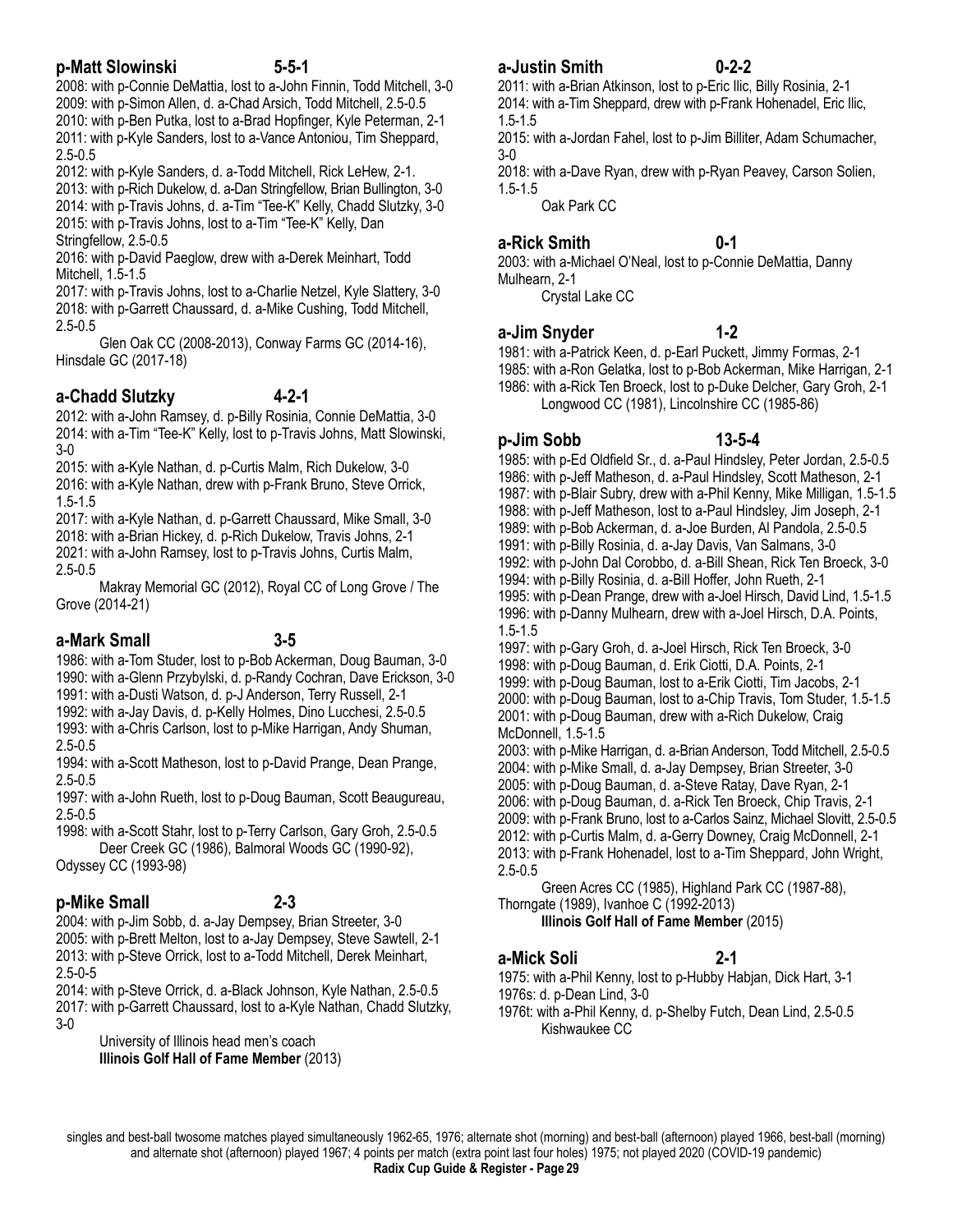### 1982: with a-Roy Biancalana, drew with p-Jack Anrico, Earl Puckett, 1.5-1.5

Park Ridge CC

Pine Hills CC

### **a-Mike Stone 1-1-2**

1998: with a-Jay Dempsey, drew with p-Kelly Holmes, Dino Lucchesi, 1.5-1.5

1999: with a-Chip Travis, lost to p-Gary Groh, Terry Carlson, 3-0 2000: with a-Craig McDonnell, drew with p-Lance Olson, John Cleary, 1.5-1.5

2001: with a-Chip Travis, d. p-Dino Lucchesi, Kelly Holmes, 2-1 Evanston GC

### **p-Tim Streng 1-0-1**

2019: with p-Eric Ilic, d. a-Mike Fastert, Eric Wessel, 3-0 2021: with p-Andrew Godfrey, drew with a-Brian Hickey, Mike McCormick, 1.5-1.5 Wildcat Golf Academy

### **a-Dan Stringfellow 2-0**

2013: with a-Brian Bullington, d. p-Rich Dukelow, Matt Slowinski, 3-0 2015: with a-Tim "Tee-K" Kelly, d. p-Travis Johns, Matt Slowinski, 2.5-0.5

Medinah CC

### **a-Tom Studer 3-6**

1986: with a-Mark Small, lost to p-Bob Ackerman, Doug Bauman, 3-0 1989: with a-Joel Hirsch, d. p-Steve Dunning, Earl Puckett, 3-0 1990: with a-Joel Hirsch, lost to p-Bob Ackerman, Tom Waitrovich, 2-1 1991: with a-Joel Hirsch, lost to p-Bob Bailey, Randy Cochran, 2.5-0.5 1998: with a-Joel Hirsch, lost to p-Steve Benson, Mike Harrigan, 3-0 1999: with a-Mark Esposito, lost to p-Danny Mulhearn, Bob Jan, 2.5-0.5 2000: with a-Chip Travis, d. p-Doug Bauman, Jim Sobb, 1.5-1.5 2001: with a-Andy Gableman, lost to p-Mike Harrigan, Danny

Mulhearn, 2-1

2009: with a-Andy Gabelman, d. p-Connie DeMattia, Darren Stanek, 3-0 Joliet CC

### **a-Bob Stuebi 0-2**

1990: with a-George Glickley, lost to p-Steve Benson, Dick Wagley, 3-0 1993: with a-John McCullough, lost to p-Gary Pinns, Tim Surlas, 3-0 Butler National GC

### **p-Blair Subry 0-1-1**

1985: with p-Don Stickney, lost to a-Bill Hoffer, Dave Huske, 2.5-0.5 1987: with p-Jim Sobb, drew with a-Phil Kenny, Mike Milligan, 1.5-1.5 Foss Park GC

### **a-Dennis Sullivan 0-1**

1973: with a-Phil Kenny, lost to p-Tony Holguin, Hal Miller, 3-0 Minne Monesse GC

### **a-Rob Sullivan 0-1**

1988: with a-Joel Hirsch, lost to p-Bob Ackerman, Gary Groh, 2.5-0.5 Barrington Hills CC

singles and best-ball twosome matches played simultaneously 1962-65, 1976; alternate shot (morning) and best-ball (afternoon) played 1966, best-ball (morning) and alternate shot (afternoon) played 1967; 4 points per match (extra point last four holes) 1975; not played 2020 (COVID-19 pandemic) **Radix Cup Guide & Register - Page 30**

# **a-Scott Spielmann 1-0**

Oak Park CC

1980: with a-Jay Rustman, d. p-Bob Augustine, Terry Carlson, 3-0 Mount Prospect GC

2018: with p-Ryan Peavey, drew with a-Dave Ryan, Justin Smith,

2019: with p-Bret Leon, d. a-Kevin Economos, Glenn Przybylski,

2021: with p-Jim Billiter, d. a-Mike Henry, Logan Stauffer, 2.5-0-5

### **a-Scott Stahr 0-1**

- 
- 1998: with a-Mark Small, lost to p-Terry Carlson, Gary Groh, 2.5-0.5 Barrington resident

## **p-Darren Stanek 2-1**

2007: with p-Danny Mulhearn, d. a-John Finnin, John Wright, 2.5-0.5 2008: with p-Danny Mulhearn, lost to a-John Ehrgott, Jonathon Schram, 3-0

2009: with p-Connie DeMattia, d. a-Andy Gabelman, Tom Studer, 3-0 Oak Club of Genoa (2007-08)

### **a-John Stansbury 0-1**

1979: with a-Bob Mangan, lost to p-Garry Hopkins, Earl Puckett, 2.5-0.5 Soangetaha

## **a-Logan Stauffer 0-2**

2019: with a-Rob Wuethrich, lost to p-Garrett Chaussard, Chris Green, 2-1

2021: with a-Mike Henry, lost to p-Carson Solien, Jim Billiter, 2.5-0.5 Ironwood CC

## **a-Gil Stenholm 0-0-1**

1992: with a-John Ply, drew with p-Gary Pinns, David Prange, 1.5-1.5 Butler National GC

### **p-Don Stickney 3-6-1**

### 1971: with p-Ron Bakich, lost to a-John Kenny, Bob Zender, 2.5-0.5 1972: with p-Paul Lemcke, drew with a-Dave Huske, John Lynch Jr., 1.5-1.5

1973: with p-Dick Lanscioni, d. a-Ray Anderson, Tom Benjamin, 3-0 1974: with p-Bill Ogden, lost to a-Joel Hirsch, Phil Kenny, 3-0

1975: with p-Dean Lind, lost to a-Jim Joseph, Lance Ten Broeck, 3.5-0.5

1977: with p-Bill Ventresca, lost to a-Tom Benjamin, Bill Hoffer, 3-0 1978: with p-Garry Hopkins, d. a-Joel Hirsch, Andy King, 3-0

- 1983: with p-Ed Oldfield Jr., d. a-Jim Joseph, Tom Evans, 3-0
- 1984: with p-Jack Anrico, lost to a-Bill Hoffer, Dave Huske, 2.5-0.5
- 1985: with p-Blair Subry, lost to a-Bill Hoffer, Dave Huske, 2.5-0.5 Chicago GC (1971-78)

## **a-Mark Stiggleman 0-1**

1983: with a-Gunnar Bennett, lost to p-Phil Aldridge, Dick Hart, 3-0 Park Ridge CC

# **a-Brian Streeter 0-1**

2004: with a-Jay Dempsey, lost to p-Mike Small, Jim Sobb, 3-0 Calumet CC

### **p-Carson Solien 2-0-1**

1.5-1.5

2.5-0.5

# 1988: with a-Jim Montiegel, lost to p-Steve Dunning, David Prange, 3-0

### **a-Jim Stefanich 0-1**

# **a-Mike Stiggleman 0-0-1**

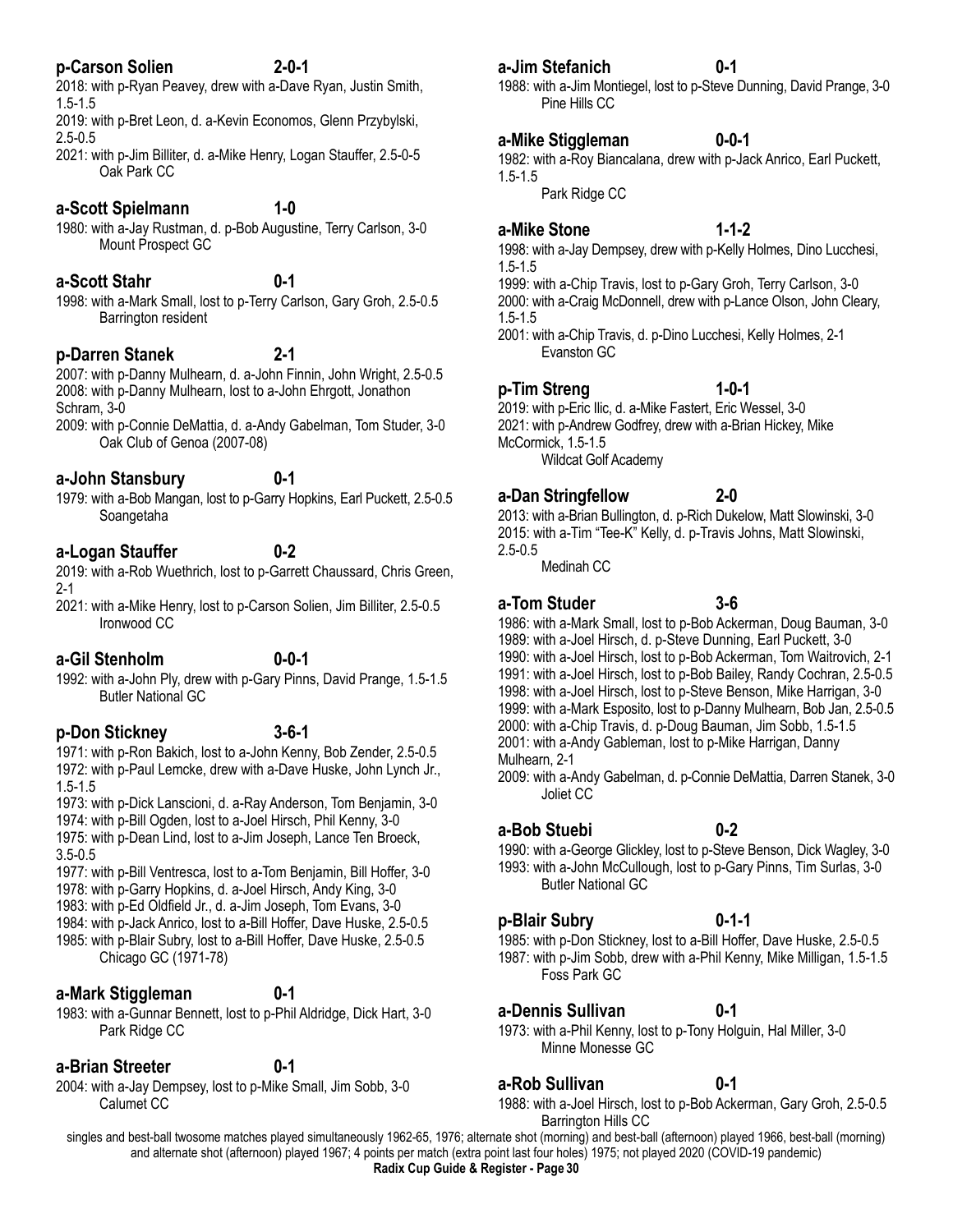### **p-Tim Surlas 1-0**

1993: with p-Gary Pinns, d. a-John McCullough, Bob Stuebi, 3-0 Chicago GC

### **p-Dale Tallon 1-0**

2004: with p-Dino Lucchesi, d a-Mark Esposito, Todd Mitchell, 2.5-0.5 Highland Park CC

## **a-Mark Taylor 1-0**

1980: with a-Joel Hirsch, d. p-Sherman Finger III, Earl Puckett, 2.5-0.5 Rockford CC

# **p-Charlie Tawse 0-1**

1969: with p-Jimmy Fetters, lost to a-Gene Howard, Mike Thompson, 3-0 La Grange CC

# **a-James Ten Broeck 0-1**

1968: with a-Rick Ten Broeck, lost to p-Dick Lanscioni, Ed Oldfield, 3-0 Beverly CC

# **a-Lance Ten Broeck 2-0-1**

1974: with a-Tom Jacobsen, drew with p-Bill Erfurth, Tom Mavaika, 1.5-1.5

1975: with a-Jim Joseph, d. p-Dean Lind, Don Stickney, 3.5-0.5 1976s: d. p-Bill Ogden, 2.5-0.5

1976t: with a-Jim Joseph, d. p-Garry Hopkins, Bill Ogden, 2.5-0.5 Beverly CC

# **a-Rick Ten Broeck 5-10**

1968: with a-James Ten Broeck, lost to p-Dick Lanscioni, Ed Oldfield, 3-0

- 1981: with a-Jim Joseph, d. p-Jim Urban, Mike Harrigan, 2-1 1982: with a-Jim Joseph, lost to p-Phil Aldridge, Steve Benson, 3-0 1983: with a-Ron Gelatka, d. p-Emil Esposito, Bill Erfurth, 2.5-0.5 1984: with a-Ron Gelatka, lost to p-Steve Benson, Mike Harrigan, 3-0 1986: with a-Jim Snyder, lost to p-Duke Delcher, Gary Groh, 2-1 1987: with a-Dave Esler, d. p-Bob Ackerman, Doug Bauman, 2-1 1988: with a-David Lind, d. p-Steve Benson, Mike Harrigan, 2-1 1989: with a-Van Salmans, lost to p-Randy Cochran, Terry Russell, 3-0
- 1992: with a-Bill Shean, lost to p-John Dal Corobbo, Jim Sobb, 3-0
- 1995: with a-Jerry Maatman, lost to p-Steve Benson, Jim Miller, 2.5-0.5
- 1996: with a-George Glickley, lost to p-Gary Groh, Steve Patterson, 3-0
- 1997: with a-Joel Hirsch, lost to p-Gary Groh, Jim Sobb, 3-0
- 2000: with a-Mark Esposito, d. p-Greg Villeneuve, John Haffner, 2.5-0.5
- 2006: with a-Chip Travis, lost to p-Doug Bauman, Jim Sobb, 2-1 Beverly CC

eligible 1970, unable to play (Don Klenk substituted)

# **a-Mike Thompson 1-0**

1969: with a-Gene Howard, d. p-Jimmy Fetters, Charles Tawse, 3-0 Champaign CC

# **a-Mike Toliuzis 0-0-1**

1977: with a-Jim Joseph, drew with p-Steve Benson, Earl Puckett, 1.5-1.5

### **a-Andy Toth 0-1-1**

1967bb: with a-Gene Howard, drew with p-Dick Hart, Hubby Habjan, 1.5-1.5

1967as: with a-Jack Charron, lost to p-Dick Hart, Chick Evans, 3-0 Old Orchard CC

## **p-Felice Torza 6-3-1**

1962s: lost to a-Tom Milligan, 1 up

1962t: with p-Jack Bell, d. a-Tom Milligan, Alex Welsh, 3 & 2

1963s: d. a-Jim McCarthy, 2 & 1

1963t: with p-Guy Paulsen, d. a-Jim Flanagan, Jim McCarthy, 1 up 1964s: drew with a-Earl Liff

1964t: with p-Gene Battistoni, d. a-Gene Howard, Earl Liff, 4 & 3 1965s: lost to a-Larry Kraay, 3 & 2

1965t: with p-Tony Holguin, d. a-John Andersen, Larry Kraay, 2 up 1966as: with p-Errie Ball, lost to a-Joe McDermott, Norando Nannini,

3-0

1966bb: with p-Emil Esposito, d. a-Fritz Franz, Bob Marek, 2.5-0.5 Aurora CC

# **a-Frank Travetto 1-0**

2009: with a-Dave Ryan, d. p-Steve Murray, David Pagelow, 2-1 Black Sheep GC

# **a-Chip Travis 4-5-1**

1991: with a-Mike Mortell, d. p-Bob Ackerman, David Prange, 3-0 1992: with a-Mike Milligan, d. p-Bob Bailey, Doug Bauman, 2-1 1994: with a-Mike Mortell, lost to p-Bob Ackerman, Gary Groh, 3-0 1996: with a-David Lind, lost to p-Steve Benson, Mike Harrigan, 2-1 1997: with a-Rich Dukelow, drew with p-Steve Moore, Steve Patterson, 1.5-1.5

1998: with a-Steve Daly, lost to p-Steve Dunning, Bob Jan, 2-1 1999: with a-Mike Stone, lost to p-Gary Groh, Terry Carlson, 3-0

- 2000: with a-Tom Studer, d. p-Doug Bauman, Jim Sobb, 1.5-1.5
- 2001: with a-Mike Stone, d. p-Dino Lucchesi, Kelly Holmes, 2-1
- 2006: with a-Rick Ten Broeck, lost to p-Doug Bauman, Jim Sobb, 2-1 Hinsdale GC (1991-2000), Chicago GC (2001-06)

# **p-Mike Troy 0-4**

2005: with p-Danny Mulhearn, lost to a-Rick LeHew, John Wright, 2.5-0.5

2006: with p-Dino Lucchesi, lost to a-Jay Dempsey, Steve Sawtell, 2.5-0.5

2007: with p-Kevin Rafferty, lost to a-Rick LeHew, Todd Mitchell, 2.5-0.5

2008: with p-Billy Rosinia, lost to a-Joe Cermak, Carlos Sainz, 3-0 Zigfield Troy GC

## **p-Odell Trueblood 1-1**

1967bb: with p-George Keyes, d. a-Joe McDermott, Earl Liff, 3-0 1967as: with p-Errie Ball, lost to a-Joe McDermott, Bob Zender, 2-1 Oak Park CC

## **p-Jim Urban 1-2**

1980: with p-Steve Benson, d. a-Paul Hindsley, Dave Huske, 2.5-0.5 1981: with p-Mike Harrigan, lost to a-Jim Joseph, Rick Ten Broeck, 2-1 1982: with p-Garry Hopkins, lost to a-Ford Bartholow, John Finnin, 2.5-0.5

Rolling Green CC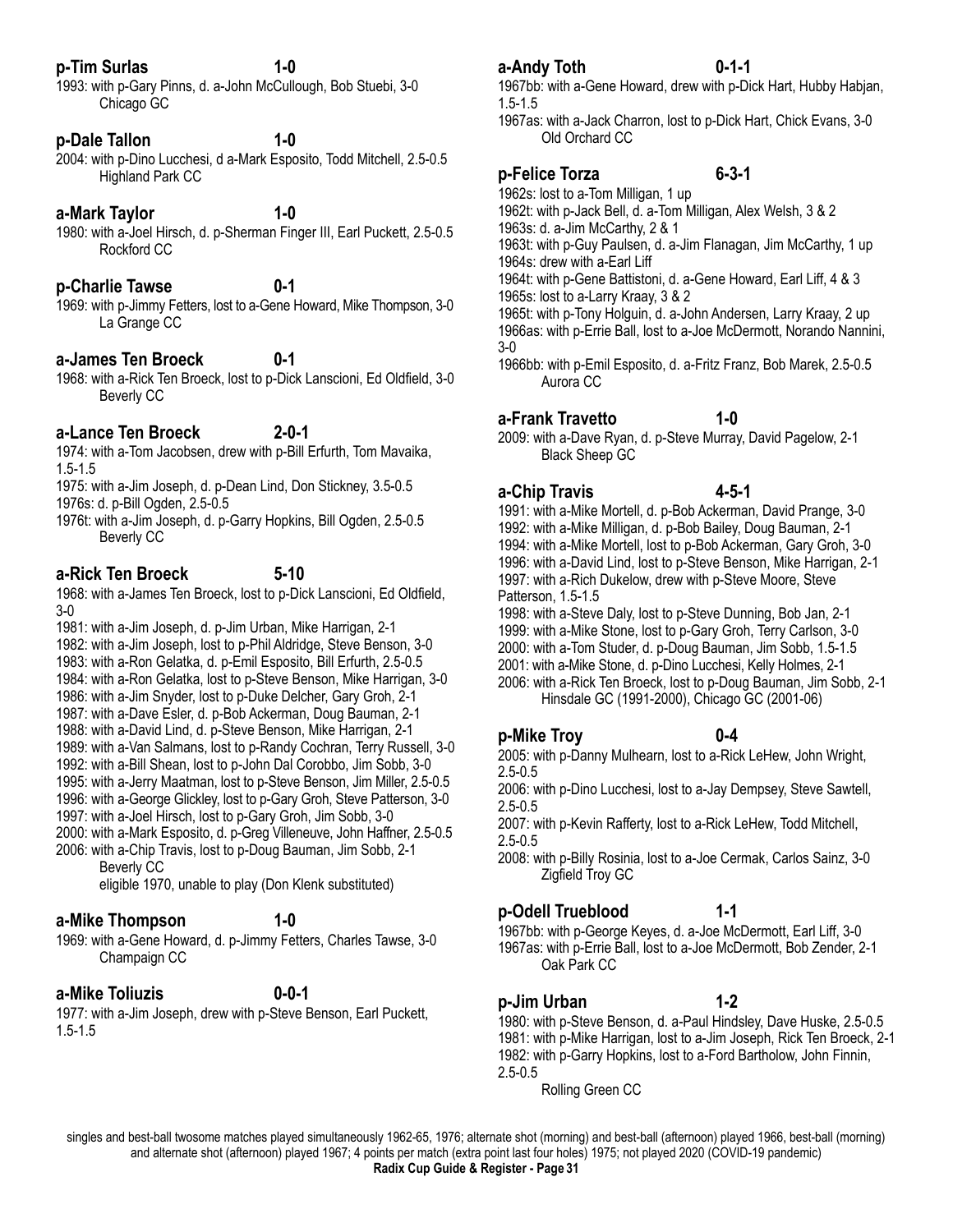# **a-Ken Vanko 0-1**

1994: with a-Jamie Fairbanks, lost to p-Dino Lucchesi, Andy Shuman, 2-1

Kishwaukee CC

# **p-Bill Ventresca 1-6**

1972: with p-Dick Hoelzer, d. a-Bob Coe Jr., Dick Evans, 3-0 1974: with p-Garry Hopkins, lost to a-Scott Ittersagen, John Phillips, 2.5-0.5

1975: with p-Jim Hardy, lost to a-Gary Hallberg, John Kenny Jr., 4-0 1976s: lost to a-John Baldwin, 2-1

1976t: with p-Bill Erfurth, lost to a-John Baldwin, Tom Evans, 3-0 1977: with p-Don Stickney, lost to a-Tom Benjamin, Bill Hoffer, 3-0

- 1978: with p-Dick Hart, lost to a-Ken Kellaney, Bob Mangan, 2-1
	- Rolling Green CC

# **a-Pat Venker 0-1**

1979: with a-Jay Rustman, lost to p-Sherman Finger III, Kip Puterbaugh, 3-0 Bloomington CC

# **p- Greg Villeneuve 0-1**

2000: with p- John Haffner, lost to a-Mark Esposito, Rick Ten Broeck, 2.5-0.5

Westmoreland CC

# **a-Charlie Waddell 0-0-1**

2018: with a-Michael Fastert, drew with p-Kyle Bauer, Chris Green, 1.5-1.5

**Shoreacres** 

### **p-Bill Wadden 0-1**

1984: with p-Sherman Finger III, lost to a-Ken Kellaney, Brett Lucas, 2.5-0.5

**p-Rich Wagley 1-0**  1990: with p-Steve Benson, d. a-George Glickley, Bob Stuebi, 3-0 Indian Hill C

## **p-Tom Waitrovich 2-0**

1990: with p-Bob Ackerman, d. a-Joel Hirsch, Tom Studer, 2-1 1991: with p-Doug Bauman, d. a-Steve Daly, Ted Meyer, 2.5-0.5 Sunset Ridge CC

## **a-Trent Wallace 2-0**

2018: with a-Brian Ohr, d. p-Brian Brodell, Brian Carroll, 2.5-0.5 2019: with a-Drew Shepherd, d. p-Brian Carroll, Frank Hohenadel, 2-0 Inwood GC

### **a-Ken Walsh 1-0**

1980: with a-Tom Evans, d. p-Phil Aldridge, Emil Esposito, 2.5-0.5 Tuckaway GC

# **a-Gerry Warner 1-2**

1976s: lost to p-Dick Lanscioni, 2-1 1976t: with a-Joel Hirsch, lost to p-Dick Lanscioni, Earl Puckett, 3-0 1977: with a-Dick Evans, d. p-Remo Crovetti, Jim Hardy, 2-1 Edgewood Valley CC

# **a-Dusti Watson 1-1**

1991: with a-Mark Small, d. p-J Anderson, Terry Russell, 2-1 1993: with a-Colby Lamberson, lost to p-Bob Bailey, Dan Kochevar, 2.5-0.5

Lake Bracken GC

# **a-Jack Watson 1-0**

2015: with a-Ray Knoll, d. p-David Pagelow, Frank Bruno, 2.5-0.5

### **p-Stan Weil** 0-1

1995: with p-Terry Carlson, lost to a-Paul Hindsley, Mark Lyons, 3-0 Winnetka GC

## **a-Alex Welsh 2-1-1**

1962s: d. p-Jack Bell, 1 up 1962t: with a-Tom Milligan, lost to p-Jack Bell, Felice Torza, 3 & 2

1964s: drew with p-George Keyes

1964t: with a-Tom Milligan, d. p-Tony Holguin, George Keyes, 3 & 2 Rockford CC

### **a-Wilford Wehrle 0-2**

1964s: lost to p-Bill Ogden, 5 & 4 1964t: with a-Bob Zender, lost to p-Dick Hart, Bill Ogden, 2 & 1 Oak Park CC

## **a-Eric Wessel 0-1**

2019: with a-Michael Fastert, lost to p-Eric Ilic, Tim Streng, 3-0 Kishwaukee CC

### **p-Vic Whipp 1-0**

2002: with p-Danny Mulhearn, d. a-Bob Christensen, Tim Scott, 2.5-0.5

## **p-Frank Witt 1-0**

1969: with p-Tony Holguin, d. a-Ace Ellis, Lawrence Reich, 3-0 Cress Creek CC

### **p-Mark Wolfla 1-0**

1981: with p-Phil Aldridge, d. a-John Seehausen, David Leville, 3-0 Lake Shore CC

## **a-John Wright 3-3**

2004: with a-John Finnin, d. p-Gary Groh, Jason Lee, 2-1 2005: with a-Rick LeHew, d. p-Danny Mulhearn, Mike Troy, 2.5-0.5 2007: with a-John Finnin, lost to p-Danny Mulhearn, Darren Stanek, 2.5-0.5 2011: with a-Ryan Dorner, lost to p-Connie DeMattia, Steve Orrick, 2-1 2012: with a-John Finnin, d. p-Rich Dukelow, Travis Johns, 2.5-0.5

2013: with a-Tim Sheppard, lost to p-Frank Hohenadel, Jim Sobb, 2.5-0.5

Oak Brook GC

## **a-Rob Wuethrich 0-1**

2019: with a-Logan Stauffer, lost to p-Garrett Chaussard, Chris Green, 2-1

Crestwick CC